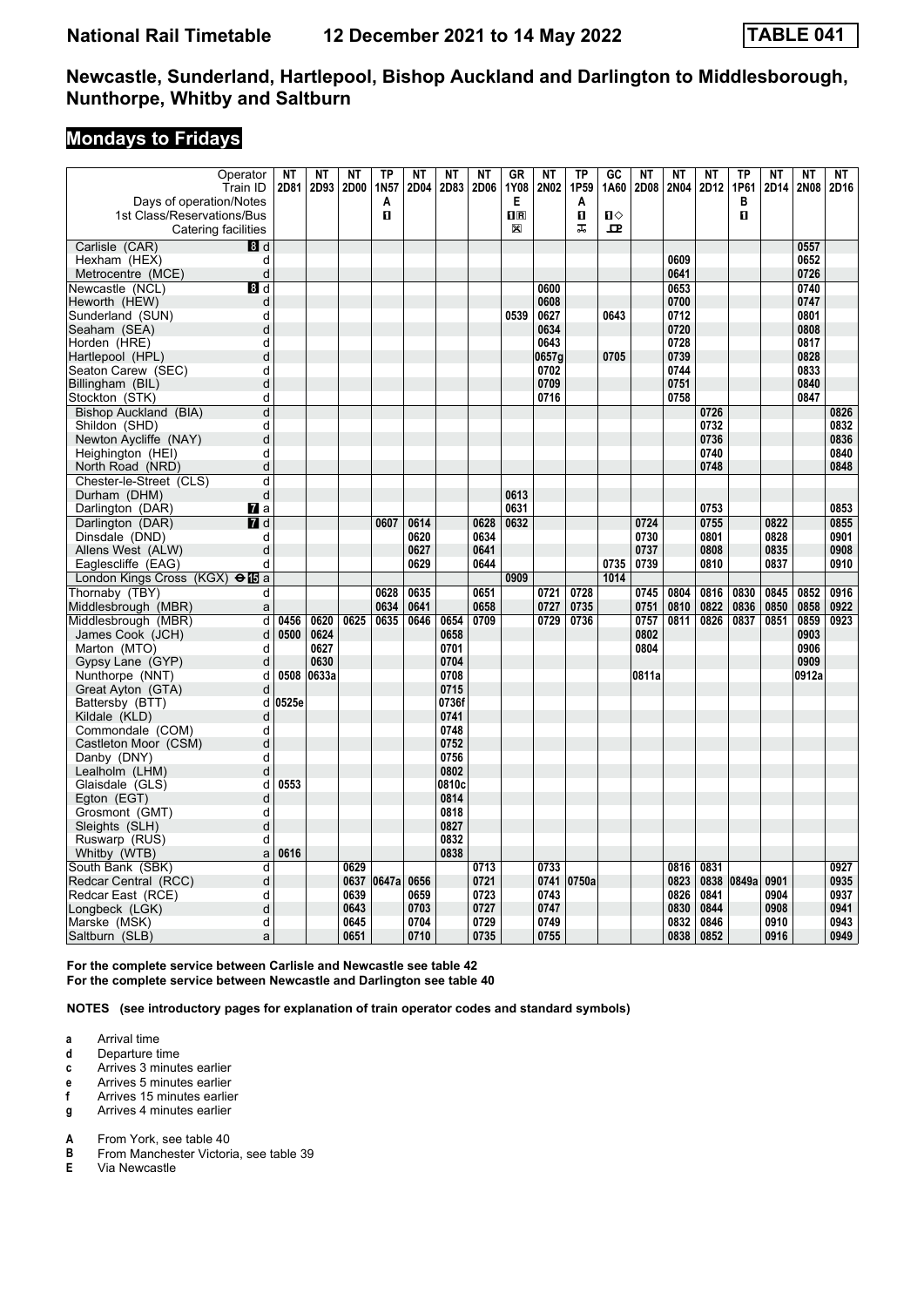# **Mondays to Fridays**

| Operator<br>Train ID                              | <b>NT</b><br>2D85 | TP<br>1P63 | <b>NT</b><br>2D20 | $G$ C<br>1A61     | <b>NT</b><br>2N12 | <b>NT</b><br>2D87 | <b>NT</b><br>2D22 | <b>TP</b><br>1P65 | NT<br>2D24 | <b>NT</b><br>2N24 | <b>NT</b><br>2D26 | <b>TP</b><br>1P67 | <b>NT</b><br>2D30 | <b>NT</b><br>2N18 | <b>NT</b><br>2D32 | <b>TP</b><br>1P69 | <b>NT</b><br>2D34 | NT<br>2N20 |
|---------------------------------------------------|-------------------|------------|-------------------|-------------------|-------------------|-------------------|-------------------|-------------------|------------|-------------------|-------------------|-------------------|-------------------|-------------------|-------------------|-------------------|-------------------|------------|
| Days of operation/Notes                           |                   | C          |                   |                   |                   |                   |                   | C                 |            |                   |                   | C                 |                   |                   |                   | C                 |                   |            |
| 1st Class/Reservations/Bus<br>Catering facilities |                   | п<br>ᠼ     |                   | $\mathbf{u}$<br>모 |                   |                   |                   | $\mathbf{u}$<br>工 |            |                   |                   | $\mathbf{u}$<br>ᠼ |                   |                   |                   | $\mathbf{u}$<br>ᠼ |                   |            |
| Carlisle (CAR)<br>8d                              |                   |            |                   |                   |                   |                   |                   |                   |            |                   |                   |                   |                   |                   |                   |                   |                   |            |
| Hexham (HEX)<br>d                                 |                   |            |                   |                   |                   |                   |                   |                   |            |                   |                   |                   |                   | 0956              |                   |                   |                   | 1055       |
| d<br>Metrocentre (MCE)                            |                   |            |                   |                   |                   |                   |                   |                   |            |                   |                   |                   |                   | 1029              |                   |                   |                   | 1128       |
| Newcastle (NCL)<br>8d                             |                   |            |                   |                   | 0840              |                   |                   |                   |            | 0940              |                   |                   |                   | 1040              |                   |                   |                   | 1140       |
| d<br>Heworth (HEW)                                |                   |            |                   |                   | 0847              |                   |                   |                   |            | 0947              |                   |                   |                   | 1047              |                   |                   |                   | 1147       |
| d<br>Sunderland (SUN)                             |                   |            |                   | 0844              | 0901              |                   |                   |                   |            | 1002              |                   |                   |                   | 1102              |                   |                   |                   | 1202       |
| Seaham (SEA)<br>d                                 |                   |            |                   |                   | 0908              |                   |                   |                   |            | 1009              |                   |                   |                   | 1109              |                   |                   |                   | 1209       |
| d<br>Horden (HRE)                                 |                   |            |                   |                   | 0917              |                   |                   |                   |            | 1018              |                   |                   |                   | 1118              |                   |                   |                   | 1217       |
| d<br>Hartlepool (HPL)                             |                   |            |                   | 0908              | 0928              |                   |                   |                   |            | 1029              |                   |                   |                   | 1129              |                   |                   |                   | 1228       |
| d<br>Seaton Carew (SEC)                           |                   |            |                   |                   | 0933              |                   |                   |                   |            | 1034              |                   |                   |                   | 1134              |                   |                   |                   | 1233       |
| Billingham (BIL)<br>d                             |                   |            |                   |                   | 0940              |                   |                   |                   |            | 1041              |                   |                   |                   | 1141              |                   |                   |                   | 1240       |
| Stockton (STK)<br>d                               |                   |            |                   |                   | 0947              |                   |                   |                   |            | 1048              |                   |                   |                   | 1148              |                   |                   |                   | 1247       |
| Bishop Auckland (BIA)<br>d                        |                   |            |                   |                   |                   |                   | 0926<br>0932      |                   |            |                   | 1026<br>1032      |                   |                   |                   | 1126<br>1132      |                   |                   |            |
| Shildon (SHD)<br>d<br>d                           |                   |            |                   |                   |                   |                   | 0936              |                   |            |                   | 1036              |                   |                   |                   | 1136              |                   |                   |            |
| Newton Aycliffe (NAY)<br>d                        |                   |            |                   |                   |                   |                   | 0940              |                   |            |                   | 1040              |                   |                   |                   | 1140              |                   |                   |            |
| Heighington (HEI)<br>d<br>North Road (NRD)        |                   |            |                   |                   |                   |                   | 0948              |                   |            |                   | 1049              |                   |                   |                   | 1148              |                   |                   |            |
| Chester-le-Street (CLS)<br>d                      |                   |            |                   |                   |                   |                   |                   |                   |            |                   |                   |                   |                   |                   |                   |                   |                   |            |
| d<br>Durham (DHM)                                 |                   |            |                   |                   |                   |                   |                   |                   |            |                   |                   |                   |                   |                   |                   |                   |                   |            |
| Darlington (DAR)<br>$\mathbf{z}$ a                |                   |            |                   |                   |                   |                   | 0953              |                   |            |                   | 1053              |                   |                   |                   | 1153              |                   |                   |            |
| Darlington (DAR)<br>7d                            |                   |            | 0922              |                   |                   |                   | 0955              |                   | 1022       |                   | 1055              |                   | 1123              |                   | 1155              |                   | 1222              |            |
| Dinsdale (DND)<br>d                               |                   |            | 0928              |                   |                   |                   | 1001              |                   | 1028       |                   | 1101              |                   | 1129              |                   | 1201              |                   | 1228              |            |
| Allens West (ALW)<br>d                            |                   |            | 0935              |                   |                   |                   | 1008              |                   | 1035       |                   | 1108              |                   | 1136              |                   | 1208              |                   | 1235              |            |
| d<br>Eaglescliffe (EAG)                           |                   |            | 0937              | 0939              |                   |                   | 1010              |                   | 1039       |                   | 1110              |                   | 1138              |                   | 1210              |                   | 1237              |            |
| London Kings Cross (KGX) $\Theta$ <b>is</b> a     |                   |            |                   | 1231              |                   |                   |                   |                   |            |                   |                   |                   |                   |                   |                   |                   |                   |            |
| Thornaby (TBY)<br>d                               |                   | 0930       | 0945              |                   | 0952              |                   | 1016              | 1031              | 1046       | 1053              | 1116              | 1131              | 1145              | 1153              | 1216              | 1228              | 1245              | 1253       |
| Middlesbrough (MBR)<br>a                          |                   | 0936       | 0950              |                   | 0958              |                   | 1022              | 1037              | 1051       | 1059              | 1122              | 1137              | 1150              | 1159              | 1222              | 1235              | 1250              | 1259       |
| Middlesbrough (MBR)<br>d                          | 0935              | 0937       | 0951              |                   |                   | 1019              | 1023              | 1038              | 1052       | 1100              | 1123              | 1138              | 1151              | 1200              | 1223              | 1236              | 1251              | 1259       |
| James Cook (JCH)<br>d                             | 0939              |            |                   |                   |                   | 1023              |                   |                   |            | 1104              |                   |                   |                   | 1204              |                   |                   |                   | 1304       |
| Marton (MTO)<br>d                                 | 0942              |            |                   |                   |                   | 1026              |                   |                   |            | 1107              |                   |                   |                   | 1207              |                   |                   |                   | 1306       |
| Gypsy Lane (GYP)<br>d                             | 0945              |            |                   |                   |                   | 1029              |                   |                   |            | 1110              |                   |                   |                   | 1210              |                   |                   |                   | 1309       |
| Nunthorpe (NNT)<br>d                              | 0948a             |            |                   |                   |                   | 1033              |                   |                   |            | 1113a             |                   |                   |                   | 1213a             |                   |                   |                   | 1317g      |
| Great Ayton (GTA)<br>d                            |                   |            |                   |                   |                   | 1040              |                   |                   |            |                   |                   |                   |                   |                   |                   |                   |                   | 1324       |
| Battersby (BTT)<br>d                              |                   |            |                   |                   |                   | 1050g             |                   |                   |            |                   |                   |                   |                   |                   |                   |                   |                   | 1330a      |
| d<br>Kildale (KLD)                                |                   |            |                   |                   |                   | 1055              |                   |                   |            |                   |                   |                   |                   |                   |                   |                   |                   |            |
| Commondale (COM)<br>d                             |                   |            |                   |                   |                   | 1103              |                   |                   |            |                   |                   |                   |                   |                   |                   |                   |                   |            |
| Castleton Moor (CSM)<br>d                         |                   |            |                   |                   |                   | 1106              |                   |                   |            |                   |                   |                   |                   |                   |                   |                   |                   |            |
| Danby (DNY)<br>d                                  |                   |            |                   |                   |                   | 1110              |                   |                   |            |                   |                   |                   |                   |                   |                   |                   |                   |            |
| Lealholm (LHM)<br>d                               |                   |            |                   |                   |                   | 1116              |                   |                   |            |                   |                   |                   |                   |                   |                   |                   |                   |            |
| d<br>Glaisdale (GLS)                              |                   |            |                   |                   |                   | 1124c             |                   |                   |            |                   |                   |                   |                   |                   |                   |                   |                   |            |
| d<br>Egton (EGT)                                  |                   |            |                   |                   |                   | 1128              |                   |                   |            |                   |                   |                   |                   |                   |                   |                   |                   |            |
| Grosmont (GMT)<br>d                               |                   |            |                   |                   |                   | 1132              |                   |                   |            |                   |                   |                   |                   |                   |                   |                   |                   |            |
| d<br>Sleights (SLH)                               |                   |            |                   |                   |                   | 1140              |                   |                   |            |                   |                   |                   |                   |                   |                   |                   |                   |            |
| d<br>Ruswarp (RUS)                                |                   |            |                   |                   |                   | 1145              |                   |                   |            |                   |                   |                   |                   |                   |                   |                   |                   |            |
| Whitby (WTB)<br>a                                 |                   |            |                   |                   |                   | 1151              |                   |                   |            |                   |                   |                   |                   |                   |                   |                   |                   |            |
| South Bank (SBK)<br>d                             |                   |            |                   |                   |                   |                   | 1027              |                   |            |                   | 1127              |                   |                   |                   | 1227              |                   |                   |            |
| d<br>Redcar Central (RCC)                         |                   | 0949a      | 1001              |                   |                   |                   | 1035              | 1050a             | 1102       |                   | 1135              | 1150a             | 1201              |                   | 1235              | 1248a             | 1301              |            |
| Redcar East (RCE)<br>d                            |                   |            | 1004              |                   |                   |                   | 1037              |                   | 1105       |                   | 1137              |                   | 1204              |                   | 1237              |                   | 1304              |            |
| d<br>Longbeck (LGK)                               |                   |            | 1008              |                   |                   |                   | 1041              |                   | 1109       |                   | 1141              |                   | 1208              |                   | 1241              |                   | 1308              |            |
| d<br>Marske (MSK)                                 |                   |            | 1010<br>1016      |                   |                   |                   | 1043<br>1049      |                   | 1111       |                   | 1143<br>1149      |                   | 1210              |                   | 1243<br>1249      |                   | 1310<br>1316      |            |
| Saltburn (SLB)<br>a                               |                   |            |                   |                   |                   |                   |                   |                   | 1117       |                   |                   |                   | 1216              |                   |                   |                   |                   |            |

**NOTES (see introductory pages for explanation of train operator codes and standard symbols)**

**a** Arrival time<br>**d** Departure t

**d** Departure time

**c** Arrives 3 minutes earlier

**g** Arrives 4 minutes earlier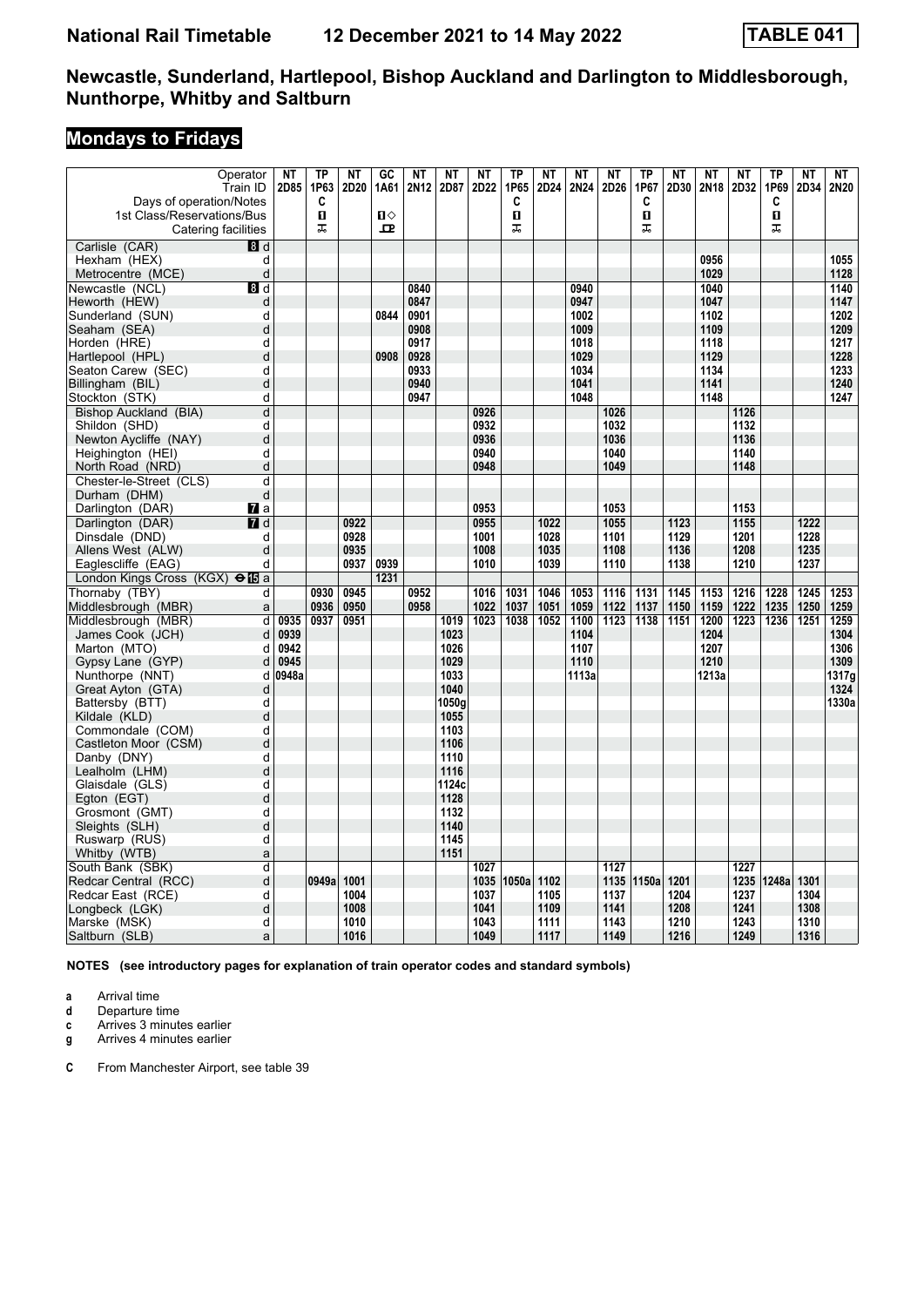# **Mondays to Fridays**

| Operator<br>Train ID                               | <b>NT</b><br>2D36 | GC<br>1A65   | TP<br>1P71 | <b>NT</b><br>2D38 | <b>NT</b><br>2N28 | <b>NT</b><br>2D40 | <b>TP</b><br>1P73 | <b>NT</b><br>2D42 | <b>NT</b><br>2N26 | <b>NT</b><br>2D44 | <b>TP</b><br>1P75 | <b>NT</b><br>2D46 | <b>NT</b><br>2N30 | <b>NT</b><br>2D48 | GC<br>1A66   | TP<br>1P77 | <b>NT</b><br>2D50 | <b>NT</b><br>2N34 |
|----------------------------------------------------|-------------------|--------------|------------|-------------------|-------------------|-------------------|-------------------|-------------------|-------------------|-------------------|-------------------|-------------------|-------------------|-------------------|--------------|------------|-------------------|-------------------|
| Days of operation/Notes                            |                   |              | C          |                   |                   |                   | C                 |                   |                   |                   | C                 |                   |                   |                   |              | C          |                   |                   |
| 1st Class/Reservations/Bus                         |                   | $\mathbf{u}$ | O.         |                   |                   |                   | O                 |                   |                   |                   | 0                 |                   |                   |                   | $\mathbf{u}$ | 0          |                   |                   |
| Catering facilities                                |                   | $\mathbf{p}$ | ᠼ          |                   |                   |                   | ᠼ                 |                   |                   |                   | ᠼ                 |                   |                   |                   | 고            | ᠼ          |                   |                   |
| Carlisle (CAR)<br>$\overline{8}$ d                 |                   |              |            |                   |                   |                   |                   |                   |                   |                   |                   |                   |                   |                   |              |            |                   |                   |
| d<br>Hexham (HEX)                                  |                   |              |            |                   | 1156              |                   |                   |                   | 1256              |                   |                   |                   | 1356              |                   |              |            |                   | 1456              |
| d<br>Metrocentre (MCE)                             |                   |              |            |                   | 1229              |                   |                   |                   | 1329              |                   |                   |                   | 1429              |                   |              |            |                   | 1529              |
| Newcastle (NCL)<br>8 d                             |                   |              |            |                   | 1240              |                   |                   |                   | 1340              |                   |                   |                   | 1440              |                   |              |            |                   | 1540              |
| Heworth (HEW)<br>d                                 |                   |              |            |                   | 1247              |                   |                   |                   | 1347              |                   |                   |                   | 1447              |                   |              |            |                   | 1547              |
| d<br>Sunderland (SUN)                              |                   | 1230         |            |                   | 1302              |                   |                   |                   | 1402              |                   |                   |                   | 1501              |                   | 1530         |            |                   | 1602              |
| Seaham (SEA)<br>d                                  |                   |              |            |                   | 1309              |                   |                   |                   | 1409              |                   |                   |                   | 1509              |                   |              |            |                   | 1609              |
| Horden (HRE)<br>d                                  |                   |              |            |                   | 1318              |                   |                   |                   | 1418              |                   |                   |                   | 1517              |                   |              |            |                   | 1618              |
| d<br>Hartlepool (HPL)                              |                   | 1255         |            |                   | 1329              |                   |                   |                   | 1429              |                   |                   |                   | 1528              |                   | 1554         |            |                   | 1629              |
| d<br>Seaton Carew (SEC)                            |                   |              |            |                   | 1334              |                   |                   |                   | 1434              |                   |                   |                   | 1533              |                   |              |            |                   | 1634              |
| d<br>Billingham (BIL)                              |                   |              |            |                   | 1341              |                   |                   |                   | 1441              |                   |                   |                   | 1540              |                   |              |            |                   | 1641              |
| d<br>Stockton (STK)                                |                   |              |            |                   | 1348              |                   |                   |                   | 1448              |                   |                   |                   | 1547              |                   |              |            |                   | 1648              |
| d<br>Bishop Auckland (BIA)                         | 1226              |              |            |                   |                   | 1326              |                   |                   |                   | 1426              |                   |                   |                   | 1526              |              |            |                   |                   |
| Shildon (SHD)<br>d                                 | 1232              |              |            |                   |                   | 1332              |                   |                   |                   | 1432              |                   |                   |                   | 1532              |              |            |                   |                   |
| Newton Aycliffe (NAY)<br>d                         | 1236              |              |            |                   |                   | 1336              |                   |                   |                   | 1436              |                   |                   |                   | 1536              |              |            |                   |                   |
| Heighington (HEI)<br>d                             | 1240              |              |            |                   |                   | 1340              |                   |                   |                   | 1440              |                   |                   |                   | 1540              |              |            |                   |                   |
| d<br>North Road (NRD)                              | 1248              |              |            |                   |                   | 1348              |                   |                   |                   | 1448              |                   |                   |                   | 1549              |              |            |                   |                   |
| Chester-le-Street (CLS)<br>d                       |                   |              |            |                   |                   |                   |                   |                   |                   |                   |                   |                   |                   |                   |              |            |                   |                   |
| d<br>Durham (DHM)                                  |                   |              |            |                   |                   |                   |                   |                   |                   |                   |                   |                   |                   |                   |              |            |                   |                   |
| Darlington (DAR)<br><b>7</b> ∎a                    | 1253              |              |            |                   |                   | 1353              |                   |                   |                   | 1453              |                   |                   |                   | 1553              |              |            |                   |                   |
| Darlington (DAR)<br>$\overline{a}$ d               | 1255              |              |            | 1322              |                   | 1355              |                   | 1422              |                   | 1455              |                   | 1522              |                   | 1555              |              |            | 1622              |                   |
| Dinsdale (DND)<br>d<br>Allens West (ALW)<br>d      | 1301<br>1308      |              |            | 1328<br>1335      |                   | 1401<br>1408      |                   | 1428<br>1435      |                   | 1501<br>1508      |                   | 1528<br>1535      |                   | 1601<br>1608      |              |            | 1628<br>1635      |                   |
| d                                                  | 1310              | 1314         |            | 1337              |                   | 1410              |                   | 1437              |                   | 1510              |                   | 1537              |                   | 1610              | 1615c        |            | 1637              |                   |
| Eaglescliffe (EAG)                                 |                   | 1608         |            |                   |                   |                   |                   |                   |                   |                   |                   |                   |                   |                   | 1908         |            |                   |                   |
| London Kings Cross (KGX) $\Theta$ <b>is</b> a<br>d | 1316              |              | 1328       | 1345              | 1354              | 1416              | 1429              | 1445              | 1453              | 1516              | 1530              | 1545              | 1553              | 1616              |              | 1629       | 1645              | 1653              |
| Thornaby (TBY)<br>Middlesbrough (MBR)<br>a         | 1322              |              | 1334       | 1350              | 1400              | 1422              | 1435              | 1450              | 1459              | 1522              | 1536              | 1550              | 1559              | 1622              |              | 1635       | 1650              | 1659              |
| d<br>Middlesbrough (MBR)                           | 1323              |              | 1337       | 1351              | 1404              | 1423              | 1436              | 1451              | 1500              | 1523              | 1537              | 1551              | 1559              | 1623              |              | 1636       | 1651              | 1700              |
| James Cook (JCH)<br>d                              |                   |              |            |                   | 1409              |                   |                   |                   | 1504              |                   |                   |                   | 1604              |                   |              |            |                   | 1704              |
| d<br>Marton (MTO)                                  |                   |              |            |                   | 1411              |                   |                   |                   | 1507              |                   |                   |                   | 1606              |                   |              |            |                   | 1707              |
| d<br>Gypsy Lane (GYP)                              |                   |              |            |                   | 1414              |                   |                   |                   | 1510              |                   |                   |                   | 1609              |                   |              |            |                   | 1710              |
| Nunthorpe (NNT)<br>d                               |                   |              |            |                   | 1420              |                   |                   |                   | 1513a             |                   |                   |                   | 1613a             |                   |              |            |                   | 1718e             |
| d<br>Great Ayton (GTA)                             |                   |              |            |                   | 1427              |                   |                   |                   |                   |                   |                   |                   |                   |                   |              |            |                   | 1725              |
| Battersby (BTT)<br>d                               |                   |              |            |                   | 1437g             |                   |                   |                   |                   |                   |                   |                   |                   |                   |              |            |                   | 1731a             |
| d<br>Kildale (KLD)                                 |                   |              |            |                   | 1442              |                   |                   |                   |                   |                   |                   |                   |                   |                   |              |            |                   |                   |
| Commondale (COM)<br>d                              |                   |              |            |                   | 1450              |                   |                   |                   |                   |                   |                   |                   |                   |                   |              |            |                   |                   |
| Castleton Moor (CSM)<br>d                          |                   |              |            |                   | 1453              |                   |                   |                   |                   |                   |                   |                   |                   |                   |              |            |                   |                   |
| d<br>Danby (DNY)                                   |                   |              |            |                   | 1457              |                   |                   |                   |                   |                   |                   |                   |                   |                   |              |            |                   |                   |
| d<br>Lealholm (LHM)                                |                   |              |            |                   | 1504              |                   |                   |                   |                   |                   |                   |                   |                   |                   |              |            |                   |                   |
| Glaisdale (GLS)<br>d                               |                   |              |            |                   | 1511              |                   |                   |                   |                   |                   |                   |                   |                   |                   |              |            |                   |                   |
| d<br>Egton (EGT)                                   |                   |              |            |                   | 1515              |                   |                   |                   |                   |                   |                   |                   |                   |                   |              |            |                   |                   |
| d<br>Grosmont (GMT)                                |                   |              |            |                   | 1519              |                   |                   |                   |                   |                   |                   |                   |                   |                   |              |            |                   |                   |
| d<br>Sleights (SLH)                                |                   |              |            |                   | 1528              |                   |                   |                   |                   |                   |                   |                   |                   |                   |              |            |                   |                   |
| d<br>Ruswarp (RUS)                                 |                   |              |            |                   | 1532              |                   |                   |                   |                   |                   |                   |                   |                   |                   |              |            |                   |                   |
| Whitby (WTB)<br>a                                  |                   |              |            |                   | 1538              |                   |                   |                   |                   |                   |                   |                   |                   |                   |              |            |                   |                   |
| South Bank (SBK)<br>d                              | 1327              |              |            |                   |                   | 1427              |                   |                   |                   | 1527              |                   |                   |                   | 1627              |              |            |                   |                   |
| Redcar Central (RCC)<br>d                          | 1335              |              | 1349a      | 1401              |                   | 1435              | 1448a             | 1501              |                   | 1535              | 1549a             | 1601              |                   | 1635              |              | 1648a      | 1701              |                   |
| Redcar East (RCE)<br>d                             | 1337              |              |            | 1404              |                   | 1437              |                   | 1504              |                   | 1537              |                   | 1604              |                   | 1637              |              |            | 1704              |                   |
| d<br>Longbeck (LGK)                                | 1341              |              |            | 1408              |                   | 1441              |                   | 1508              |                   | 1541              |                   | 1608              |                   | 1641<br>1643      |              |            | 1708              |                   |
| d<br>Marske (MSK)                                  | 1343              |              |            | 1410              |                   | 1443              |                   | 1510              |                   | 1543              |                   | 1610<br>1616      |                   | 1649              |              |            | 1710              |                   |
| Saltburn (SLB)<br>a                                | 1349              |              |            | 1416              |                   | 1449              |                   | 1516              |                   | 1549              |                   |                   |                   |                   |              |            | 1716              |                   |

**NOTES (see introductory pages for explanation of train operator codes and standard symbols)**

**a** Arrival time<br>**d** Departure t

**d** Departure time

**c** Arrives 3 minutes earlier

**e** Arrives 5 minutes earlier<br>**g** Arrives 4 minutes earlier

**g** Arrives 4 minutes earlier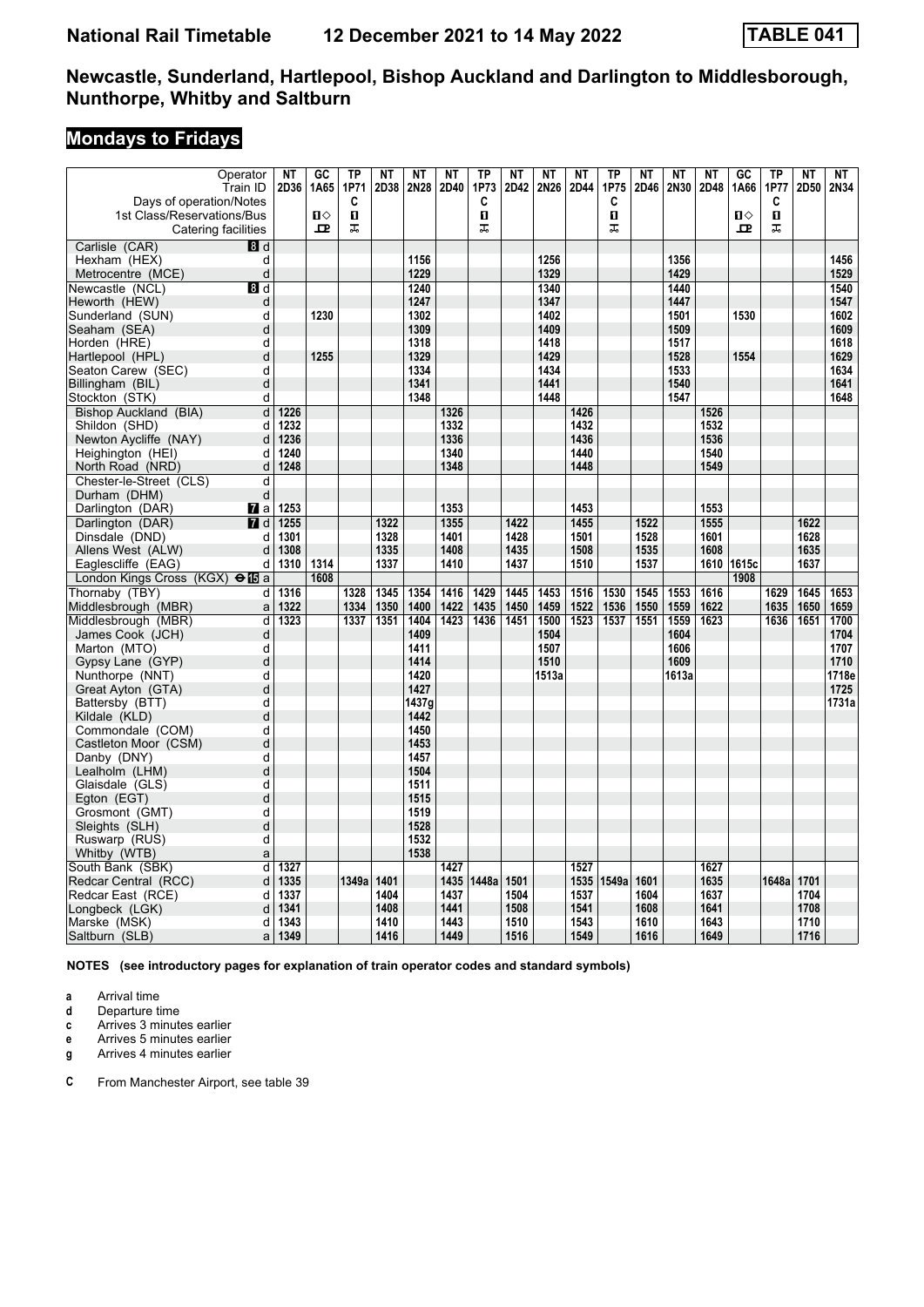# **Mondays to Fridays**

| Operator                                      | NΤ   | <b>TP</b> | NT   | <b>NT</b> | <b>GR</b>   | NT   | $\overline{GC}$ | NT    | <b>TP</b>    | NT   | NT    | NT   | <b>TP</b>    | <b>NT</b> | <b>NT</b> | NΤ   | <b>NT</b> | NT   |
|-----------------------------------------------|------|-----------|------|-----------|-------------|------|-----------------|-------|--------------|------|-------|------|--------------|-----------|-----------|------|-----------|------|
| Train ID                                      | 2D52 | 1P79      | 2D54 | 2N38      | 1N23        | 2D56 | 1A69            | 2N40  | 1P81         | 2D58 | 2N42  | 2D60 | 1P83         | 2D62      | 2N46      | 2D64 | 2D99      | 2D66 |
| Days of operation/Notes                       |      | C         |      |           | D           |      |                 |       | C            |      |       |      | C            |           |           |      |           |      |
| 1st Class/Reservations/Bus                    |      | O.        |      |           | $n_{\rm R}$ |      | $\mathbf{u}$    |       | $\mathbf{u}$ |      |       |      | $\mathbf{u}$ |           |           |      |           |      |
| Catering facilities                           |      | ᠼ         |      |           | 図           |      |                 |       | ᠼ            |      |       |      | ᠼ            |           |           |      |           |      |
| Carlisle (CAR)<br>8d                          |      |           |      |           |             |      |                 |       |              |      |       |      |              |           |           |      |           |      |
| Hexham (HEX)<br>d                             |      |           |      | 1556      |             |      |                 |       |              |      | 1656  |      |              |           | 1759      |      |           |      |
| d<br>Metrocentre (MCE)                        |      |           |      | 1629      |             |      |                 | 1713  |              |      | 1729  |      |              |           | 1832      |      |           |      |
| Newcastle (NCL)<br>8 d                        |      |           |      | 1641      |             |      |                 | 1725  |              |      | 1741  |      |              |           | 1845      |      |           |      |
| Heworth (HEW)<br>d                            |      |           |      | 1648      |             |      |                 | 1732  |              |      | 1748  |      |              |           | 1852      |      |           |      |
| d<br>Sunderland (SUN)                         |      |           |      | 1702      |             |      | 1730            | 1749  |              |      | 1801  |      |              |           | 1906      |      |           |      |
| Seaham (SEA)<br>d                             |      |           |      | 1709      |             |      |                 | 1757  |              |      | 1809  |      |              |           | 1913      |      |           |      |
| Horden (HRE)<br>d                             |      |           |      | 1718      |             |      |                 | 1805  |              |      | 1817  |      |              |           | 1922      |      |           |      |
| Hartlepool (HPL)<br>d                         |      |           |      | 1729      |             |      | 1756c           | 1816  |              |      | 1828  |      |              |           | 1933      |      |           |      |
| Seaton Carew (SEC)<br>d                       |      |           |      | 1734      |             |      |                 | 1821  |              |      | 1833  |      |              |           | 1938      |      |           |      |
| d<br>Billingham (BIL)                         |      |           |      | 1741      |             |      |                 | 1828  |              |      | 1840  |      |              |           | 1945      |      |           |      |
| Stockton (STK)<br>d                           |      |           |      | 1748      |             |      |                 | 1835a |              |      | 1847  |      |              |           | 1952      |      |           |      |
| Bishop Auckland (BIA)<br>d                    | 1626 |           |      |           |             | 1726 |                 |       |              |      |       | 1826 |              |           |           | 1926 |           |      |
| Shildon (SHD)<br>d                            | 1632 |           |      |           |             | 1732 |                 |       |              |      |       | 1832 |              |           |           | 1932 |           |      |
| Newton Aycliffe (NAY)<br>d                    | 1636 |           |      |           |             | 1736 |                 |       |              |      |       | 1836 |              |           |           | 1936 |           |      |
| Heighington (HEI)<br>d                        | 1640 |           |      |           |             | 1740 |                 |       |              |      |       | 1840 |              |           |           | 1940 |           |      |
| d<br>North Road (NRD)                         | 1648 |           |      |           |             | 1748 |                 |       |              |      |       | 1848 |              |           |           | 1948 |           |      |
| Chester-le-Street (CLS)<br>d                  |      |           |      |           |             |      |                 |       |              |      |       |      |              |           |           |      |           |      |
| d<br>Durham (DHM)                             |      |           |      |           |             |      |                 |       |              |      |       |      |              |           |           |      |           |      |
| Darlington (DAR)<br><b>7</b> a                | 1653 |           |      |           |             | 1753 |                 |       |              |      |       | 1853 |              |           |           | 1953 |           |      |
| $\blacksquare$ d<br>Darlington (DAR)          | 1654 |           | 1722 |           |             | 1754 |                 |       |              | 1822 |       | 1855 |              | 1922      |           | 1955 |           | 2022 |
| Dinsdale (DND)<br>d                           | 1701 |           | 1728 |           |             | 1801 |                 |       |              | 1828 |       | 1901 |              | 1928      |           | 2001 |           | 2028 |
| Allens West (ALW)<br>d                        | 1708 |           | 1735 |           |             | 1808 |                 |       |              | 1835 |       | 1908 |              | 1935      |           | 2008 |           | 2035 |
| Eaglescliffe (EAG)<br>d                       | 1710 |           | 1737 |           |             | 1810 | 1819            |       |              | 1837 |       | 1910 |              | 1937      |           | 2010 |           | 2037 |
| London Kings Cross (KGX) $\Theta$ <b>is</b> a |      |           |      |           | 1525d       |      | 2106            |       |              |      |       |      |              |           |           |      |           |      |
| Thornaby (TBY)<br>d                           | 1716 | 1731      | 1745 | 1753      | 1810        | 1817 |                 |       | 1829         | 1845 | 1853  | 1916 | 1930         | 1945      | 1957      | 2016 |           | 2045 |
| Middlesbrough (MBR)<br>a                      | 1722 | 1737      | 1750 | 1759      | 1818        | 1825 |                 |       | 1836         | 1850 | 1859  | 1922 | 1936         | 1950      | 2004      | 2022 |           | 2050 |
| d<br>Middlesbrough (MBR)                      | 1723 | 1738      | 1751 | 1800      |             | 1826 |                 |       | 1836         | 1851 | 1859  | 1923 | 1938         | 1951      |           | 2023 | 2042      | 2051 |
| James Cook (JCH)<br>d                         |      |           |      | 1804      |             |      |                 |       |              |      | 1903  |      |              |           |           |      | 2046      |      |
| Marton (MTO)<br>d                             |      |           |      | 1807      |             |      |                 |       |              |      | 1906  |      |              |           |           |      | 2049      |      |
| d<br>Gypsy Lane (GYP)                         |      |           |      | 1810      |             |      |                 |       |              |      | 1909  |      |              |           |           |      | 2052      |      |
| d<br>Nunthorpe (NNT)                          |      |           |      | 1814      |             |      |                 |       |              |      | 1912a |      |              |           |           |      | 2100e     |      |
| d<br>Great Ayton (GTA)                        |      |           |      | 1821      |             |      |                 |       |              |      |       |      |              |           |           |      | 2107      |      |
| Battersby (BTT)<br>d                          |      |           |      | 1831g     |             |      |                 |       |              |      |       |      |              |           |           |      | 2117g     |      |
| Kildale (KLD)<br>d                            |      |           |      | 1836      |             |      |                 |       |              |      |       |      |              |           |           |      |           |      |
| Commondale (COM)<br>d                         |      |           |      | 1844      |             |      |                 |       |              |      |       |      |              |           |           |      |           |      |
| d<br>Castleton Moor (CSM)                     |      |           |      | 1847      |             |      |                 |       |              |      |       |      |              |           |           |      | 2131      |      |
| Danby (DNY)<br>d                              |      |           |      | 1851      |             |      |                 |       |              |      |       |      |              |           |           |      | 2135      |      |
| d<br>Lealholm (LHM)                           |      |           |      | 1857      |             |      |                 |       |              |      |       |      |              |           |           |      | 2141      |      |
| Glaisdale (GLS)<br>d                          |      |           |      | 1905c     |             |      |                 |       |              |      |       |      |              |           |           |      | 2149с     |      |
| d<br>Egton (EGT)                              |      |           |      | 1909      |             |      |                 |       |              |      |       |      |              |           |           |      | 2153      |      |
| Grosmont (GMT)<br>d                           |      |           |      | 1913      |             |      |                 |       |              |      |       |      |              |           |           |      | 2157      |      |
| d<br>Sleights (SLH)                           |      |           |      | 1921      |             |      |                 |       |              |      |       |      |              |           |           |      | 2205      |      |
| Ruswarp (RUS)<br>d                            |      |           |      | 1926      |             |      |                 |       |              |      |       |      |              |           |           |      | 2210      |      |
| Whitby (WTB)<br>a                             |      |           |      | 1931      |             |      |                 |       |              |      |       |      |              |           |           |      | 2216      |      |
| South Bank (SBK)<br>d                         | 1727 |           |      |           |             | 1831 |                 |       |              |      |       | 1927 |              |           |           | 2027 |           |      |
| Redcar Central (RCC)<br>d                     | 1735 | 1750a     | 1801 |           |             | 1838 |                 |       | 1848a        | 1901 |       | 1935 | 1948a        | 2001      |           | 2035 |           | 2101 |
| Redcar East (RCE)<br>d                        | 1737 |           | 1804 |           |             | 1841 |                 |       |              | 1904 |       | 1937 |              | 2004      |           | 2037 |           | 2104 |
| Longbeck (LGK)<br>d                           | 1741 |           | 1808 |           |             | 1845 |                 |       |              | 1908 |       | 1941 |              | 2008      |           | 2041 |           | 2108 |
| Marske (MSK)<br>d                             | 1743 |           | 1810 |           |             | 1847 |                 |       |              | 1910 |       | 1943 |              | 2010      |           | 2043 |           | 2110 |
| Saltburn (SLB)<br>a                           | 1749 |           | 1816 |           |             | 1853 |                 |       |              | 1916 |       | 1949 |              | 2016      |           | 2049 |           | 2116 |

**NOTES (see introductory pages for explanation of train operator codes and standard symbols)**

**a** Arrival time<br>**d** Departure t

**d** Departure time

**c** Arrives 3 minutes earlier

**e** Arrives 5 minutes earlier<br>**g** Arrives 4 minutes earlier

**g** Arrives 4 minutes earlier

**C** From Manchester Airport, see table 39<br>**D** From London Kings Cross, see table 20

From London Kings Cross, see table 20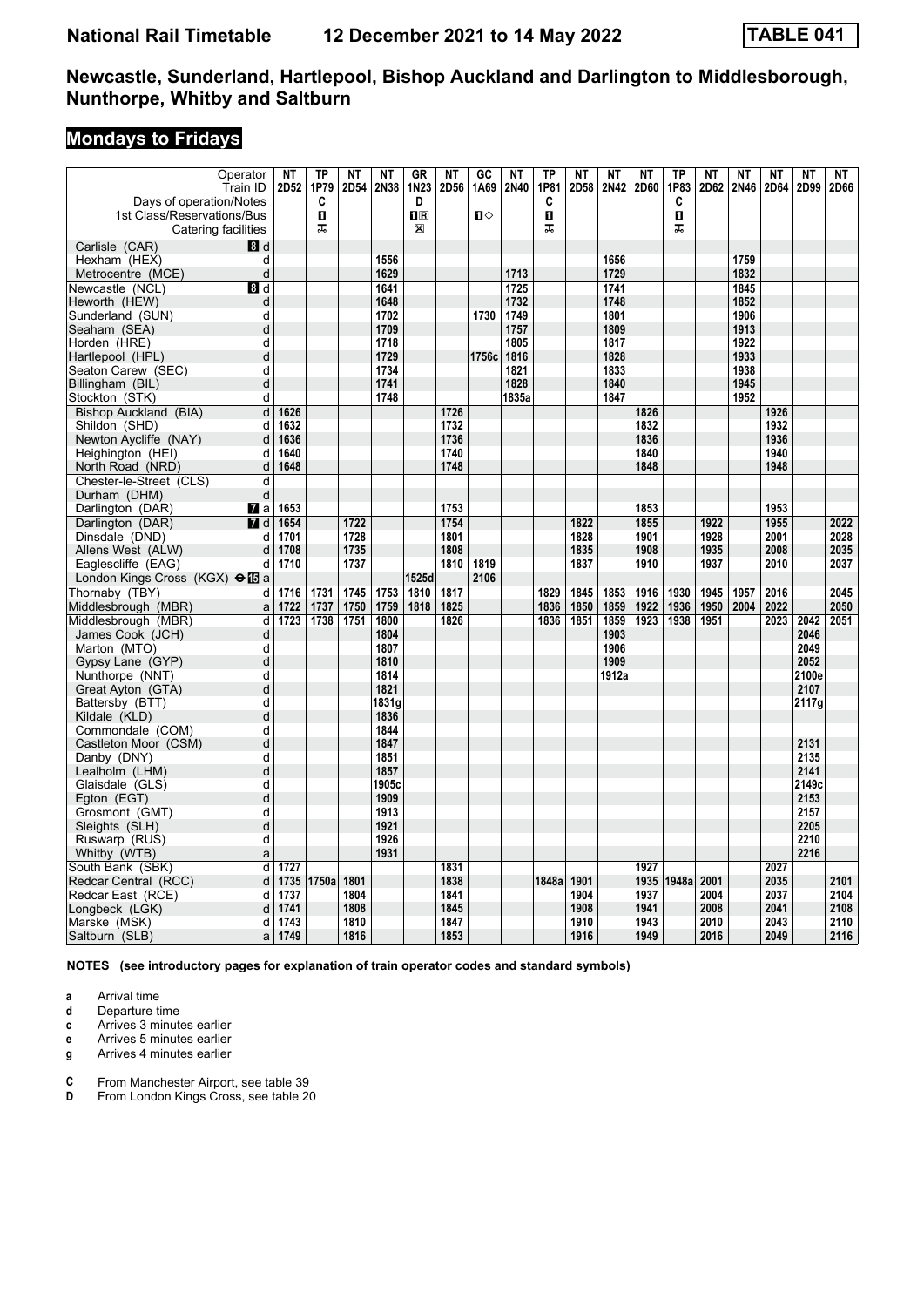# **Mondays to Fridays**

| Operator                                     | NΤ        | NΤ   | TP         | NΤ    | NΤ   | NΤ   | ΝT   | NΤ         | NΤ   | GR                      |
|----------------------------------------------|-----------|------|------------|-------|------|------|------|------------|------|-------------------------|
| Train ID                                     | 2N50      | 2D68 | 1P87       | 2D91  | 2N54 | 2D70 | 2N58 | 2N62       | 2D72 | 1N33                    |
| Days of operation/Notes                      |           |      | C          |       |      |      |      |            |      |                         |
| 1st Class/Reservations/Bus                   |           |      | O.         |       |      |      |      |            |      | $\overline{\mathbf{R}}$ |
| Catering facilities                          |           |      |            |       |      |      |      |            |      | X                       |
| Carlisle (CAR)<br>8d                         |           |      |            |       |      |      | 2009 | 2107       |      |                         |
| Hexham (HEX)<br>d                            | 1856      |      |            |       | 2000 |      | 2101 | 2200       |      |                         |
| d<br>Metrocentre (MCE)                       | 1929      |      |            |       | 2033 |      | 2134 | 2233       |      |                         |
| Newcastle (NCL)<br>8 d                       | 1945      |      |            |       | 2045 |      | 2145 | 2249       |      | 2301                    |
| Heworth (HEW)<br>d                           | 1952      |      |            |       | 2052 |      | 2152 | 2256       |      |                         |
| Sunderland (SUN)<br>d                        | 2006      |      |            |       | 2106 |      | 2205 | 2308       |      | 2323a                   |
| d<br>Seaham (SEA)                            | 2013      |      |            |       | 2113 |      | 2213 | 2316       |      |                         |
| Horden (HRE)<br>d                            | 2022      |      |            |       | 2122 |      | 2221 | 2324       |      |                         |
| Hartlepool (HPL)<br>d                        | 2033      |      |            |       | 2133 |      |      | 2232 2336a |      |                         |
| Seaton Carew (SEC)<br>d                      | 2038      |      |            |       | 2138 |      | 2237 |            |      |                         |
| Billingham (BIL)<br>d                        | 2045      |      |            |       | 2145 |      | 2244 |            |      |                         |
| d<br>Stockton (STK)                          | 2052      |      |            |       | 2152 |      | 2251 |            |      |                         |
| Bishop Auckland (BIA)<br>d                   |           | 2026 |            |       |      | 2126 |      |            |      |                         |
| Shildon (SHD)<br>d                           |           | 2031 |            |       |      | 2132 |      |            |      |                         |
| d<br>Newton Aycliffe (NAY)                   |           | 2036 |            |       |      | 2136 |      |            |      |                         |
| d<br>Heighington (HEI)                       |           | 2040 |            |       |      | 2140 |      |            |      |                         |
| d<br>North Road (NRD)                        |           | 2048 |            |       |      | 2148 |      |            |      |                         |
| d<br>Chester-le-Street (CLS)                 |           |      |            |       |      |      |      |            |      |                         |
| d<br>Durham (DHM)                            |           |      |            |       |      |      |      |            |      |                         |
| Darlington (DAR)<br>77 а                     |           | 2052 |            |       |      | 2153 |      |            |      |                         |
| Darlington (DAR)<br>$I$ d                    |           | 2055 |            |       |      | 2155 |      |            | 2240 |                         |
| Dinsdale (DND)<br>d                          |           | 2101 |            |       |      | 2201 |      |            | 2246 |                         |
| Allens West (ALW)<br>d                       |           | 2108 |            |       |      | 2208 |      |            | 2253 |                         |
| d<br>Eaglescliffe (EAG)                      |           | 2110 |            |       |      | 2210 |      |            | 2255 |                         |
| London Kings Cross (KGX) $\bigoplus$ a       |           |      |            |       |      |      |      |            |      |                         |
| Thornaby (TBY)                               | 2057<br>d | 2116 | 2129       |       | 2159 | 2216 | 2257 |            | 2301 |                         |
| Middlesbrough (MBR)<br>a                     | 2104      | 2122 | 2135       |       | 2205 | 2222 | 2303 |            | 2307 |                         |
| d                                            |           | 2123 | 2136       | 2142  |      | 2223 |      |            |      |                         |
| Middlesbrough (MBR)<br>d<br>James Cook (JCH) |           |      |            | 2146  |      |      |      |            |      |                         |
| d                                            |           |      |            | 2149  |      |      |      |            |      |                         |
| Marton (MTO)<br>d                            |           |      |            | 2152  |      |      |      |            |      |                         |
| Gypsy Lane (GYP)<br>d                        |           |      |            | 2155a |      |      |      |            |      |                         |
| Nunthorpe (NNT)<br>d                         |           |      |            |       |      |      |      |            |      |                         |
| Great Ayton (GTA)<br>d<br>Battersby (BTT)    |           |      |            |       |      |      |      |            |      |                         |
| d<br>Kildale (KLD)                           |           |      |            |       |      |      |      |            |      |                         |
| Commondale (COM)<br>d                        |           |      |            |       |      |      |      |            |      |                         |
| d<br>Castleton Moor (CSM)                    |           |      |            |       |      |      |      |            |      |                         |
| d<br>Danby (DNY)                             |           |      |            |       |      |      |      |            |      |                         |
| d<br>Lealholm (LHM)                          |           |      |            |       |      |      |      |            |      |                         |
| d<br>Glaisdale (GLS)                         |           |      |            |       |      |      |      |            |      |                         |
| d<br>Egton (EGT)                             |           |      |            |       |      |      |      |            |      |                         |
| d<br>Grosmont (GMT)                          |           |      |            |       |      |      |      |            |      |                         |
| d<br>Sleights (SLH)                          |           |      |            |       |      |      |      |            |      |                         |
| d<br>Ruswarp (RUS)                           |           |      |            |       |      |      |      |            |      |                         |
| Whitby (WTB)<br>a                            |           |      |            |       |      |      |      |            |      |                         |
| d<br>South Bank (SBK)                        |           | 2127 |            |       |      | 2227 |      |            |      |                         |
| d<br>Redcar Central (RCC)                    |           |      | 2135 2148a |       |      | 2235 |      |            |      |                         |
| d<br>Redcar East (RCE)                       |           | 2137 |            |       |      | 2237 |      |            |      |                         |
| d<br>Longbeck (LGK)                          |           | 2141 |            |       |      | 2241 |      |            |      |                         |
| d<br>Marske (MSK)                            |           | 2143 |            |       |      | 2243 |      |            |      |                         |
| Saltburn (SLB)<br>a                          |           | 2149 |            |       |      | 2249 |      |            |      |                         |
|                                              |           |      |            |       |      |      |      |            |      |                         |

**NOTES (see introductory pages for explanation of train operator codes and standard symbols)**

**a** Arrival time<br>**d** Departure t

**d** Departure time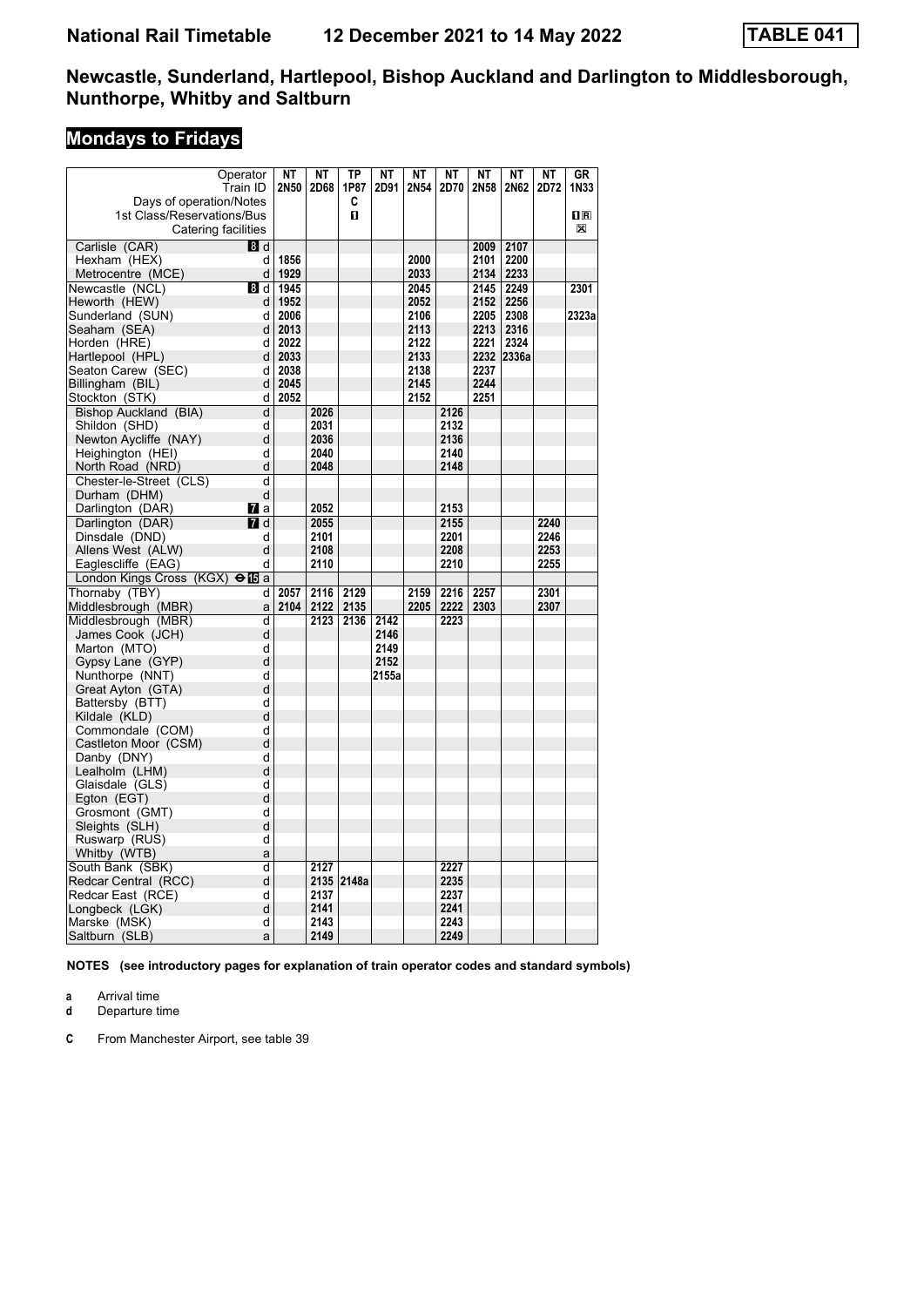## **Saturdays**

| Operator<br>Train ID                              | NΤ<br>2D81 | NT<br>2D93 | <b>NT</b><br>2D00 | <b>TP</b><br>1N <sub>57</sub> | <b>NT</b><br>2D04 | <b>NT</b><br>2D83 | <b>NT</b><br>2D06 | <b>NT</b><br>2N02 | TP<br>1P59 | $G$ <sub>C</sub><br>1A60 | <b>NT</b><br>2D08 | <b>NT</b><br><b>2N04</b> | <b>NT</b><br>2D12 | TP<br>1P61 | <b>NT</b><br>2D14 | NΤ<br>2N08   | <b>NT</b><br>2D16 | $\overline{GC}$<br>1A61 |
|---------------------------------------------------|------------|------------|-------------------|-------------------------------|-------------------|-------------------|-------------------|-------------------|------------|--------------------------|-------------------|--------------------------|-------------------|------------|-------------------|--------------|-------------------|-------------------------|
| Days of operation/Notes                           |            |            |                   | Α                             |                   |                   |                   |                   | A          |                          |                   |                          |                   | В          |                   |              |                   |                         |
| 1st Class/Reservations/Bus<br>Catering facilities |            |            |                   | п                             |                   |                   |                   |                   | п<br>ᠼ     | $\mathbf{u}$<br>고        |                   |                          |                   | п          |                   |              |                   | $\mathbf{u}$<br>고       |
| Carlisle (CAR)<br>8 d                             |            |            |                   |                               |                   |                   |                   |                   |            |                          |                   |                          |                   |            |                   | 0557         |                   |                         |
| d<br>Hexham (HEX)                                 |            |            |                   |                               |                   |                   |                   |                   |            |                          |                   | 0609                     |                   |            |                   | 0652         |                   |                         |
| Metrocentre (MCE)<br>d                            |            |            |                   |                               |                   |                   |                   |                   |            |                          |                   | 0642                     |                   |            |                   | 0720         |                   |                         |
| Newcastle (NCL)<br>8 d                            |            |            |                   |                               |                   |                   |                   | 0600              |            |                          |                   | 0654                     |                   |            |                   | 0734         |                   |                         |
| Heworth (HEW)<br>d                                |            |            |                   |                               |                   |                   |                   | 0608              |            |                          |                   | 0701                     |                   |            |                   | 0741         |                   |                         |
| Sunderland (SUN)<br>d                             |            |            |                   |                               |                   |                   |                   | 0625f             |            | 0643                     |                   | 0720                     |                   |            |                   | 0758h        |                   | 0828                    |
| Seaham (SEA)<br>d                                 |            |            |                   |                               |                   |                   |                   | 0632              |            |                          |                   | 0728                     |                   |            |                   | 0805         |                   |                         |
| d<br>Horden (HRE)                                 |            |            |                   |                               |                   |                   |                   | 0641              |            |                          |                   | 0736                     |                   |            |                   | 0814         |                   |                         |
| Hartlepool (HPL)<br>d<br>d                        |            |            |                   |                               |                   |                   |                   | 0657h<br>0702     |            | 0708                     |                   | 0747<br>0752             |                   |            |                   | 0825<br>0830 |                   | 0853                    |
| Seaton Carew (SEC)                                |            |            |                   |                               |                   |                   |                   | 0709              |            |                          |                   | 0759                     |                   |            |                   | 0837         |                   |                         |
| d<br>Billingham (BIL)<br>d                        |            |            |                   |                               |                   |                   |                   | 0716              |            |                          |                   | 0806                     |                   |            |                   | 0844         |                   |                         |
| Stockton (STK)<br>d                               |            |            |                   |                               |                   |                   |                   |                   |            |                          |                   |                          | 0726              |            |                   |              |                   |                         |
| Bishop Auckland (BIA)                             |            |            |                   |                               |                   |                   |                   |                   |            |                          |                   |                          | 0732              |            |                   |              | 0826<br>0832      |                         |
| Shildon (SHD)<br>d<br>d                           |            |            |                   |                               |                   |                   |                   |                   |            |                          |                   |                          |                   |            |                   |              |                   |                         |
| Newton Aycliffe (NAY)<br>d                        |            |            |                   |                               |                   |                   |                   |                   |            |                          |                   |                          | 0736<br>0740      |            |                   |              | 0836<br>0840      |                         |
| Heighington (HEI)<br>d                            |            |            |                   |                               |                   |                   |                   |                   |            |                          |                   |                          | 0748              |            |                   |              | 0848              |                         |
| North Road (NRD)<br>Chester-le-Street (CLS)       |            |            |                   |                               |                   |                   |                   |                   |            |                          |                   |                          |                   |            |                   |              |                   |                         |
| d<br>d<br>Durham (DHM)                            |            |            |                   |                               |                   |                   |                   |                   |            |                          |                   |                          |                   |            |                   |              |                   |                         |
| Darlington (DAR)<br><b>7</b> a                    |            |            |                   |                               |                   |                   |                   |                   |            |                          |                   |                          | 0753              |            |                   |              | 0853              |                         |
| $I$ d<br>Darlington (DAR)                         |            |            |                   | 0607                          | 0614              |                   | 0628              |                   |            |                          | 0724              |                          | 0755              |            | 0822              |              | 0855              |                         |
| Dinsdale (DND)<br>d                               |            |            |                   |                               | 0620              |                   | 0634              |                   |            |                          | 0730              |                          | 0801              |            | 0828              |              | 0901              |                         |
| Allens West (ALW)<br>d                            |            |            |                   |                               | 0627              |                   | 0641              |                   |            |                          | 0737              |                          | 0808              |            | 0835              |              | 0908              |                         |
| Eaglescliffe (EAG)<br>d                           |            |            |                   |                               | 0629              |                   | 0644              |                   |            | 0735                     | 0739              |                          | 0810              |            | 0837              |              | 0910              | 0915c                   |
| London Kings Cross (KGX) $\Theta$ <b>IS</b> a     |            |            |                   |                               |                   |                   |                   |                   |            | 1014                     |                   |                          |                   |            |                   |              |                   | 1214                    |
| Thornaby (TBY)<br>d                               |            |            |                   | 0628                          | 0635              |                   | 0651              | 0721              | 0728       |                          | 0745              | 0812                     | 0816              | 0831       | 0845              | 0849         | 0916              |                         |
| Middlesbrough (MBR)<br>a                          |            |            |                   | 0634                          | 0641              |                   | 0658              | 0727              | 0735       |                          | 0751              | 0818                     | 0822              | 0837       | 0850              | 0855         | 0922              |                         |
| Middlesbrough (MBR)<br>d                          | 0456       | 0620       | 0625              | 0635                          | 0646              | 0654              | 0709              | 0729              | 0736       |                          | 0757              | 0818                     | 0826              | 0838       | 0851              | 0856         | 0923              |                         |
| James Cook (JCH)<br>d                             | 0500       | 0624       |                   |                               |                   | 0658              |                   |                   |            |                          | 0802              |                          |                   |            |                   | 0900         |                   |                         |
| Marton (MTO)<br>d                                 |            | 0627       |                   |                               |                   | 0701              |                   |                   |            |                          | 0804              |                          |                   |            |                   | 0903         |                   |                         |
| d<br>Gypsy Lane (GYP)                             |            | 0630       |                   |                               |                   | 0704              |                   |                   |            |                          |                   |                          |                   |            |                   | 0906         |                   |                         |
| d<br>Nunthorpe (NNT)                              | 0508       | 0633a      |                   |                               |                   | 0708              |                   |                   |            |                          | 0811a             |                          |                   |            |                   | 0909a        |                   |                         |
| d<br>Great Ayton (GTA)                            |            |            |                   |                               |                   | 0715              |                   |                   |            |                          |                   |                          |                   |            |                   |              |                   |                         |
| Battersby (BTT)<br>d                              | 0525f      |            |                   |                               |                   | 0736g             |                   |                   |            |                          |                   |                          |                   |            |                   |              |                   |                         |
| Kildale (KLD)<br>d                                |            |            |                   |                               |                   | 0741              |                   |                   |            |                          |                   |                          |                   |            |                   |              |                   |                         |
| Commondale (COM)<br>d                             |            |            |                   |                               |                   | 0748              |                   |                   |            |                          |                   |                          |                   |            |                   |              |                   |                         |
| Castleton Moor (CSM)<br>d                         |            |            |                   |                               |                   | 0752              |                   |                   |            |                          |                   |                          |                   |            |                   |              |                   |                         |
| d<br>Danby (DNY)                                  |            |            |                   |                               |                   | 0756              |                   |                   |            |                          |                   |                          |                   |            |                   |              |                   |                         |
| d<br>Lealholm (LHM)                               |            |            |                   |                               |                   | 0802              |                   |                   |            |                          |                   |                          |                   |            |                   |              |                   |                         |
| Glaisdale (GLS)<br>d                              | 0553       |            |                   |                               |                   | 0810e             |                   |                   |            |                          |                   |                          |                   |            |                   |              |                   |                         |
| Egton (EGT)<br>d                                  |            |            |                   |                               |                   | 0814              |                   |                   |            |                          |                   |                          |                   |            |                   |              |                   |                         |
| Grosmont (GMT)<br>d                               |            |            |                   |                               |                   | 0818              |                   |                   |            |                          |                   |                          |                   |            |                   |              |                   |                         |
| d<br>Sleights (SLH)                               |            |            |                   |                               |                   | 0827              |                   |                   |            |                          |                   |                          |                   |            |                   |              |                   |                         |
| d<br>Ruswarp (RUS)                                |            |            |                   |                               |                   | 0832              |                   |                   |            |                          |                   |                          |                   |            |                   |              |                   |                         |
| Whitby (WTB)<br>a                                 | 0616       |            |                   |                               |                   | 0838              |                   |                   |            |                          |                   |                          |                   |            |                   |              |                   |                         |
| South Bank (SBK)<br>d                             |            |            | 0629              |                               |                   |                   | 0713              | 0733              |            |                          |                   | 0823                     | 0831              |            |                   |              | 0927              |                         |
| Redcar Central (RCC)<br>d                         |            |            | 0637              | 0647a                         | 0656              |                   | 0721              | 0741              | 0750a      |                          |                   | 0831                     | 0838              | 0850a      | 0901              |              | 0935              |                         |
| Redcar East (RCE)<br>d                            |            |            | 0639              |                               | 0659              |                   | 0723              | 0743              |            |                          |                   | 0833                     | 0841              |            | 0904              |              | 0937              |                         |
| d<br>Longbeck (LGK)                               |            |            | 0643              |                               | 0703              |                   | 0727              | 0747              |            |                          |                   | 0837                     | 0844              |            | 0908              |              | 0941              |                         |
| d<br>Marske (MSK)                                 |            |            | 0645              |                               | 0704              |                   | 0729              | 0749              |            |                          |                   | 0839                     | 0846              |            | 0910              |              | 0943              |                         |
| Saltburn (SLB)<br>a                               |            |            | 0651              |                               | 0710              |                   | 0735              | 0755              |            |                          |                   | 0845                     | 0852              |            | 0916              |              | 0949              |                         |

**NOTES (see introductory pages for explanation of train operator codes and standard symbols)**

**a** Arrival time<br>**d** Departure t

- **d** Departure time
- **c** Arrives 4 minutes earlier
- **e** Arrives 3 minutes earlier<br>**f** Arrives 5 minutes earlier
- **f** Arrives 5 minutes earlier
- **g** Arrives 15 minutes earlier
- **h** Arrives 6 minutes earlier

**A** From York, see table 40<br>**B** From Manchester Victor

**From Manchester Victoria, see table 39**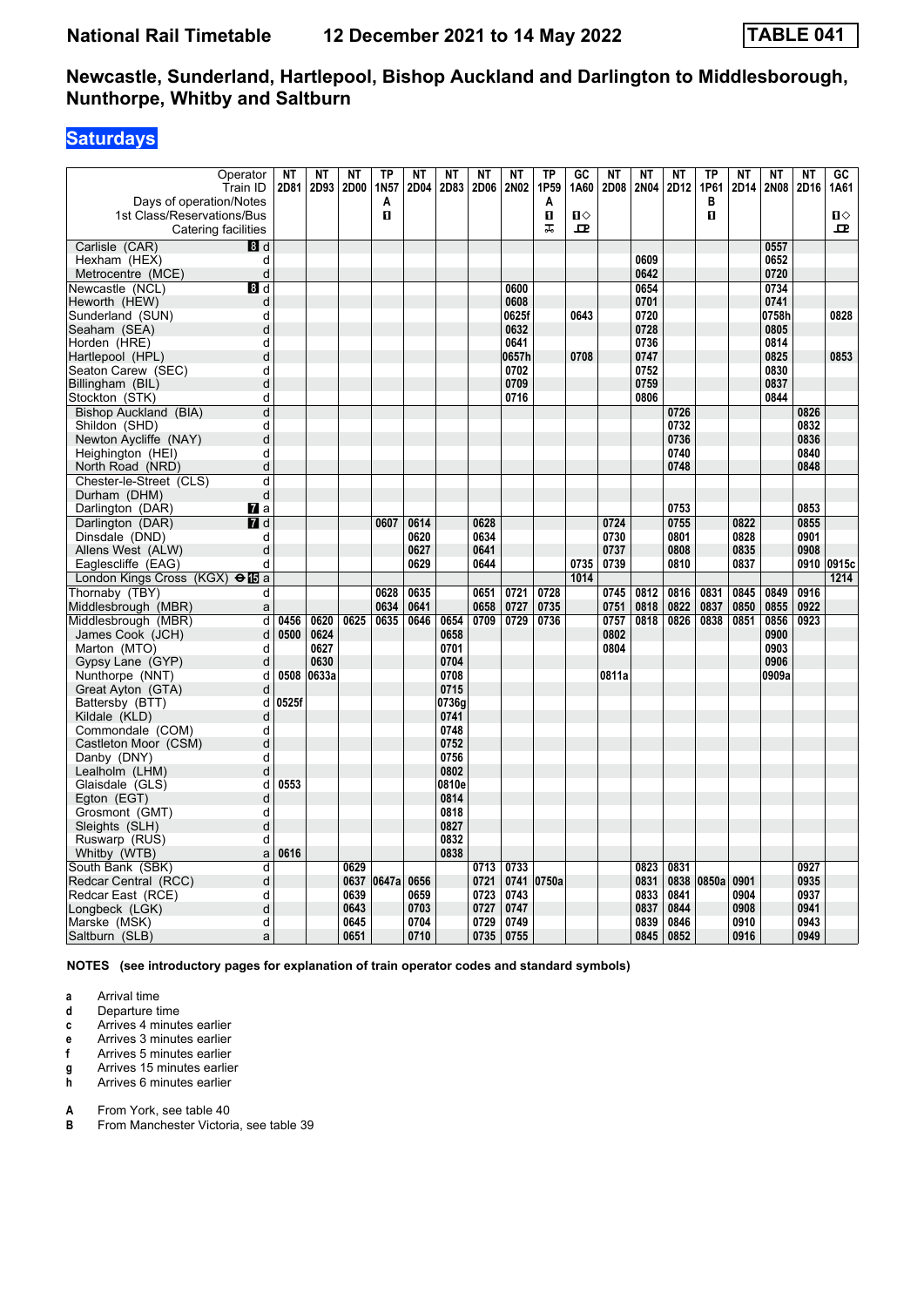# **Saturdays**

| Operator<br>Train ID<br>Days of operation/Notes<br>1st Class/Reservations/Bus | <b>NT</b><br>2D85 | TP<br>1P63<br>C<br>п | <b>NT</b><br>2D20 | NT<br>2N12 | <b>NT</b><br>2D87 | <b>NT</b><br>2D22 | <b>TP</b><br>1P65<br>C<br>п | NT<br>2D24 | NT<br>2N24    | <b>NT</b><br>2D26 | <b>TP</b><br>1P67<br>C<br>$\mathbf{u}$ | <b>NT</b><br>2D30 | <b>NT</b><br>2N18 | <b>NT</b><br>2D32 | ΤP<br>1P69<br>C<br>п | <b>NT</b><br>2D34 | <b>NT</b><br>2N20 | $\overline{GC}$<br>1A65<br>$\blacksquare$ |
|-------------------------------------------------------------------------------|-------------------|----------------------|-------------------|------------|-------------------|-------------------|-----------------------------|------------|---------------|-------------------|----------------------------------------|-------------------|-------------------|-------------------|----------------------|-------------------|-------------------|-------------------------------------------|
| Catering facilities                                                           |                   | ᠼ                    |                   |            |                   |                   | ᠼ                           |            |               |                   | ᠼ                                      |                   |                   |                   | 工                    |                   |                   | ᄆ                                         |
| Carlisle (CAR)<br>8d                                                          |                   |                      |                   |            |                   |                   |                             |            |               |                   |                                        |                   |                   |                   |                      |                   |                   |                                           |
| d<br>Hexham (HEX)                                                             |                   |                      |                   |            |                   |                   |                             |            |               |                   |                                        |                   | 0956              |                   |                      |                   | 1055              |                                           |
| Metrocentre (MCE)<br>d                                                        |                   |                      |                   |            |                   |                   |                             |            |               |                   |                                        |                   | 1029              |                   |                      |                   | 1128              |                                           |
| Newcastle (NCL)<br>8 d                                                        |                   |                      |                   | 0833       |                   |                   |                             |            | 0942          |                   |                                        |                   | 1041              |                   |                      |                   | 1140              |                                           |
| Heworth (HEW)<br>d                                                            |                   |                      |                   | 0840       |                   |                   |                             |            | 0949          |                   |                                        |                   | 1048              |                   |                      |                   | 1147              |                                           |
| d<br>Sunderland (SUN)                                                         |                   |                      |                   | 0853       |                   |                   |                             |            | 1002          |                   |                                        |                   | 1102              |                   |                      |                   | 1202              | 1218                                      |
| Seaham (SEA)<br>d                                                             |                   |                      |                   | 0901       |                   |                   |                             |            | 1009          |                   |                                        |                   | 1109              |                   |                      |                   | 1209              |                                           |
| Horden (HRE)<br>d                                                             |                   |                      |                   | 0909       |                   |                   |                             |            | 1018          |                   |                                        |                   | 1118              |                   |                      |                   | 1217              |                                           |
| Hartlepool (HPL)<br>d                                                         |                   |                      |                   | 0926       |                   |                   |                             |            | 1029          |                   |                                        |                   | 1129              |                   |                      |                   | 1228              | 1242                                      |
| d<br>Seaton Carew (SEC)                                                       |                   |                      |                   | 0931       |                   |                   |                             |            | 1034          |                   |                                        |                   | 1134              |                   |                      |                   | 1233              |                                           |
| d<br>Billingham (BIL)                                                         |                   |                      |                   | 0938       |                   |                   |                             |            | 1041          |                   |                                        |                   | 1141              |                   |                      |                   | 1240              |                                           |
| Stockton (STK)<br>d                                                           |                   |                      |                   | 0945       |                   |                   |                             |            | 1048          |                   |                                        |                   | 1148              |                   |                      |                   | 1247              |                                           |
| d<br>Bishop Auckland (BIA)                                                    |                   |                      |                   |            |                   | 0926              |                             |            |               | 1026              |                                        |                   |                   | 1126              |                      |                   |                   |                                           |
| Shildon (SHD)<br>d                                                            |                   |                      |                   |            |                   | 0932              |                             |            |               | 1032              |                                        |                   |                   | 1132              |                      |                   |                   |                                           |
| Newton Aycliffe (NAY)<br>d                                                    |                   |                      |                   |            |                   | 0936              |                             |            |               | 1036              |                                        |                   |                   | 1136              |                      |                   |                   |                                           |
| d<br>Heighington (HEI)                                                        |                   |                      |                   |            |                   | 0940              |                             |            |               | 1040              |                                        |                   |                   | 1140              |                      |                   |                   |                                           |
| d<br>North Road (NRD)                                                         |                   |                      |                   |            |                   | 0948              |                             |            |               | 1049              |                                        |                   |                   | 1148              |                      |                   |                   |                                           |
| Chester-le-Street (CLS)<br>d                                                  |                   |                      |                   |            |                   |                   |                             |            |               |                   |                                        |                   |                   |                   |                      |                   |                   |                                           |
| Durham (DHM)                                                                  | d                 |                      |                   |            |                   |                   |                             |            |               |                   |                                        |                   |                   |                   |                      |                   |                   |                                           |
| Darlington (DAR)<br><b>7</b> a                                                |                   |                      |                   |            |                   | 0953              |                             |            |               | 1053              |                                        |                   |                   | 1153              |                      |                   |                   |                                           |
| $\overline{7}$ d<br>Darlington (DAR)                                          |                   |                      | 0922              |            |                   | 0955              |                             | 1022       |               | 1055              |                                        | 1123              |                   | 1155              |                      | 1222              |                   |                                           |
| Dinsdale (DND)<br>d                                                           |                   |                      | 0928              |            |                   | 1001              |                             | 1028       |               | 1101              |                                        | 1129              |                   | 1201              |                      | 1228              |                   |                                           |
| Allens West (ALW)                                                             | d                 |                      | 0935              |            |                   | 1008              |                             | 1035       |               | 1108              |                                        | 1136              |                   | 1208              |                      | 1235              |                   |                                           |
| d<br>Eaglescliffe (EAG)                                                       |                   |                      | 0937              |            |                   | 1010              |                             | 1039       |               | 1110              |                                        | 1138              |                   | 1210              |                      | 1237              |                   | 1301                                      |
| London Kings Cross (KGX) $\Theta$ <b>is</b> a                                 |                   |                      |                   |            |                   |                   |                             |            |               |                   |                                        |                   |                   |                   |                      |                   |                   | 1544                                      |
| Thornaby (TBY)<br>d                                                           |                   | 0929                 | 0945              | 0951       |                   | 1016              | 1031                        | 1046       | 1053          | 1116              | 1131                                   | 1145              | 1153              | 1216              | 1229                 | 1245              | 1253              |                                           |
| Middlesbrough (MBR)<br>a                                                      |                   | 0936                 | 0950              | 0957       |                   | 1022              | 1037                        | 1051       | 1100          | 1122              | 1137                                   | 1150              | 1159              | 1222              | 1235                 | 1250              | 1259              |                                           |
| Middlesbrough (MBR)<br>d                                                      | 0935              | 0937                 | 0951              |            | 1019              | 1023              | 1038                        | 1052       | 1101          | 1123              | 1139                                   | 1151              | 1200              | 1223              | 1236                 | 1251              | 1259              |                                           |
| James Cook (JCH)<br>d                                                         | 0939              |                      |                   |            | 1023              |                   |                             |            | 1105          |                   |                                        |                   | 1204              |                   |                      |                   | 1304              |                                           |
| d<br>Marton (MTO)                                                             | 0942              |                      |                   |            | 1026              |                   |                             |            | 1108          |                   |                                        |                   | 1207              |                   |                      |                   | 1306              |                                           |
| Gypsy Lane (GYP)<br>d                                                         | 0945<br>0948a     |                      |                   |            | 1029<br>1033      |                   |                             |            | 1111<br>1114a |                   |                                        |                   | 1210              |                   |                      |                   | 1309<br>1317c     |                                           |
| Nunthorpe (NNT)<br>d<br>d                                                     |                   |                      |                   |            | 1040              |                   |                             |            |               |                   |                                        |                   | 1213a             |                   |                      |                   | 1324              |                                           |
| Great Ayton (GTA)<br>Battersby (BTT)<br>d                                     |                   |                      |                   |            | 1050c             |                   |                             |            |               |                   |                                        |                   |                   |                   |                      |                   | 1330a             |                                           |
| d<br>Kildale (KLD)                                                            |                   |                      |                   |            | 1055              |                   |                             |            |               |                   |                                        |                   |                   |                   |                      |                   |                   |                                           |
| d<br>Commondale (COM)                                                         |                   |                      |                   |            | 1103              |                   |                             |            |               |                   |                                        |                   |                   |                   |                      |                   |                   |                                           |
| Castleton Moor (CSM)<br>d                                                     |                   |                      |                   |            | 1106              |                   |                             |            |               |                   |                                        |                   |                   |                   |                      |                   |                   |                                           |
| d<br>Danby (DNY)                                                              |                   |                      |                   |            | 1110              |                   |                             |            |               |                   |                                        |                   |                   |                   |                      |                   |                   |                                           |
| Lealholm (LHM)<br>d                                                           |                   |                      |                   |            | 1116              |                   |                             |            |               |                   |                                        |                   |                   |                   |                      |                   |                   |                                           |
| Glaisdale (GLS)<br>d                                                          |                   |                      |                   |            | 1124e             |                   |                             |            |               |                   |                                        |                   |                   |                   |                      |                   |                   |                                           |
| d<br>Egton (EGT)                                                              |                   |                      |                   |            | 1128              |                   |                             |            |               |                   |                                        |                   |                   |                   |                      |                   |                   |                                           |
| Grosmont (GMT)<br>d                                                           |                   |                      |                   |            | 1132              |                   |                             |            |               |                   |                                        |                   |                   |                   |                      |                   |                   |                                           |
| d<br>Sleights (SLH)                                                           |                   |                      |                   |            | 1140              |                   |                             |            |               |                   |                                        |                   |                   |                   |                      |                   |                   |                                           |
| d<br>Ruswarp (RUS)                                                            |                   |                      |                   |            | 1145              |                   |                             |            |               |                   |                                        |                   |                   |                   |                      |                   |                   |                                           |
| Whitby (WTB)                                                                  | a                 |                      |                   |            | 1151              |                   |                             |            |               |                   |                                        |                   |                   |                   |                      |                   |                   |                                           |
| South Bank (SBK)<br>d                                                         |                   |                      |                   |            |                   | 1027              |                             |            |               | 1127              |                                        |                   |                   | 1227              |                      |                   |                   |                                           |
| Redcar Central (RCC)<br>d                                                     |                   | 0949a                | 1001              |            |                   | 1035              | 1050a                       | 1102       |               | 1135              | 1150a                                  | 1201              |                   | 1235              | 1248a                | 1301              |                   |                                           |
| Redcar East (RCE)<br>d                                                        |                   |                      | 1004              |            |                   | 1037              |                             | 1105       |               | 1137              |                                        | 1204              |                   | 1237              |                      | 1304              |                   |                                           |
| d<br>Longbeck (LGK)                                                           |                   |                      | 1008              |            |                   | 1041              |                             | 1109       |               | 1141              |                                        | 1208              |                   | 1241              |                      | 1308              |                   |                                           |
| Marske (MSK)<br>d                                                             |                   |                      | 1010              |            |                   | 1043              |                             | 1111       |               | 1143              |                                        | 1210              |                   | 1243              |                      | 1310              |                   |                                           |
| Saltburn (SLB)<br>a                                                           |                   |                      | 1016              |            |                   | 1049              |                             | 1117       |               | 1149              |                                        | 1216              |                   | 1249              |                      | 1316              |                   |                                           |

**NOTES (see introductory pages for explanation of train operator codes and standard symbols)**

**a** Arrival time<br>**d** Departure t

**d** Departure time

**c** Arrives 4 minutes earlier

**e** Arrives 3 minutes earlier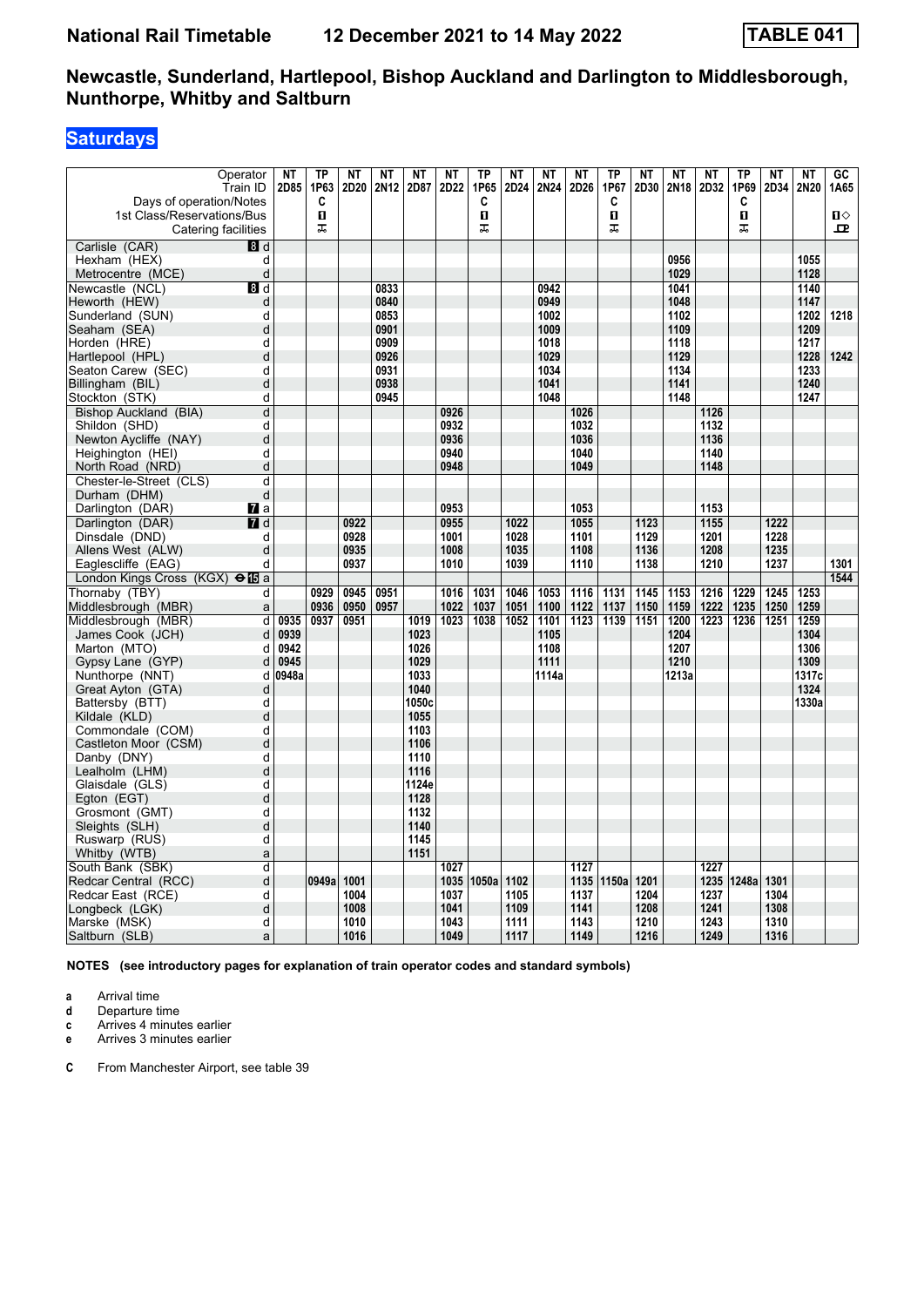# **Saturdays**

| Operator<br>Train ID<br>Days of operation/Notes<br>1st Class/Reservations/Bus<br>Catering facilities | <b>NT</b><br>2D36 | TP<br>1P71<br>C<br>$\mathbf{u}$<br>ᠼ | <b>NT</b><br>2D38 | <b>NT</b><br>2N28 | <b>NT</b><br>2D40 | <b>TP</b><br>1P73<br>C<br>O<br>盂 | NT<br>2D42 | <b>NT</b><br>2N26 | <b>NT</b><br>2D44 | TP<br>1P75<br>C<br>П<br>ᠼ | <b>NT</b><br>2D46 | <b>NT</b><br>2N30 | <b>NT</b><br>2D48 | GC<br>1A68<br>$\mathbf{u}$<br>모 | TP<br>1P77<br>C<br>$\mathbf{u}$<br>ᠼ | <b>NT</b><br>2D50 | <b>NT</b><br>2N34 | <b>NT</b><br>2D52 |
|------------------------------------------------------------------------------------------------------|-------------------|--------------------------------------|-------------------|-------------------|-------------------|----------------------------------|------------|-------------------|-------------------|---------------------------|-------------------|-------------------|-------------------|---------------------------------|--------------------------------------|-------------------|-------------------|-------------------|
|                                                                                                      |                   |                                      |                   |                   |                   |                                  |            |                   |                   |                           |                   |                   |                   |                                 |                                      |                   |                   |                   |
| Carlisle (CAR)<br>8 d<br>d                                                                           |                   |                                      |                   | 1156              |                   |                                  |            | 1255              |                   |                           |                   | 1356              |                   |                                 |                                      |                   | 1456              |                   |
| Hexham (HEX)<br>d                                                                                    |                   |                                      |                   | 1229              |                   |                                  |            | 1328              |                   |                           |                   | 1429              |                   |                                 |                                      |                   | 1529              |                   |
| Metrocentre (MCE)                                                                                    |                   |                                      |                   | 1241              |                   |                                  |            | 1341              |                   |                           |                   | 1440              |                   |                                 |                                      |                   | 1541              |                   |
| Newcastle (NCL)<br>8 d<br>Heworth (HEW)<br>d                                                         |                   |                                      |                   | 1248              |                   |                                  |            | 1348              |                   |                           |                   | 1447              |                   |                                 |                                      |                   | 1548              |                   |
| Sunderland (SUN)<br>d                                                                                |                   |                                      |                   | 1302              |                   |                                  |            | 1402              |                   |                           |                   | 1501              |                   | 1529                            |                                      |                   | 1602              |                   |
| Seaham (SEA)<br>d                                                                                    |                   |                                      |                   | 1309              |                   |                                  |            | 1409              |                   |                           |                   | 1509              |                   |                                 |                                      |                   | 1609              |                   |
| Horden (HRE)<br>d                                                                                    |                   |                                      |                   | 1318              |                   |                                  |            | 1418              |                   |                           |                   | 1517              |                   |                                 |                                      |                   | 1618              |                   |
| d<br>Hartlepool (HPL)                                                                                |                   |                                      |                   | 1329              |                   |                                  |            | 1429              |                   |                           |                   | 1528              |                   | 1553                            |                                      |                   | 1629              |                   |
| d<br>Seaton Carew (SEC)                                                                              |                   |                                      |                   | 1334              |                   |                                  |            | 1434              |                   |                           |                   | 1533              |                   |                                 |                                      |                   | 1634              |                   |
| d<br>Billingham (BIL)                                                                                |                   |                                      |                   | 1341              |                   |                                  |            | 1441              |                   |                           |                   | 1540              |                   |                                 |                                      |                   | 1641              |                   |
| Stockton (STK)<br>d                                                                                  |                   |                                      |                   | 1348              |                   |                                  |            | 1448              |                   |                           |                   | 1547              |                   |                                 |                                      |                   | 1648              |                   |
| d<br>Bishop Auckland (BIA)                                                                           | 1226              |                                      |                   |                   | 1326              |                                  |            |                   | 1426              |                           |                   |                   | 1526              |                                 |                                      |                   |                   | 1626              |
| Shildon (SHD)<br>d                                                                                   | 1232              |                                      |                   |                   | 1332              |                                  |            |                   | 1432              |                           |                   |                   | 1532              |                                 |                                      |                   |                   | 1632              |
| Newton Aycliffe (NAY)<br>d                                                                           | 1236              |                                      |                   |                   | 1336              |                                  |            |                   | 1436              |                           |                   |                   | 1536              |                                 |                                      |                   |                   | 1636              |
| d<br>Heighington (HEI)                                                                               | 1240              |                                      |                   |                   | 1340              |                                  |            |                   | 1440              |                           |                   |                   | 1540              |                                 |                                      |                   |                   | 1640              |
| d<br>North Road (NRD)                                                                                | 1248              |                                      |                   |                   | 1348              |                                  |            |                   | 1448              |                           |                   |                   | 1549              |                                 |                                      |                   |                   | 1648              |
| Chester-le-Street (CLS)<br>d                                                                         |                   |                                      |                   |                   |                   |                                  |            |                   |                   |                           |                   |                   |                   |                                 |                                      |                   |                   |                   |
| d<br>Durham (DHM)                                                                                    |                   |                                      |                   |                   |                   |                                  |            |                   |                   |                           |                   |                   |                   |                                 |                                      |                   |                   |                   |
| Darlington (DAR)<br><b>7</b> ∎a                                                                      | 1253              |                                      |                   |                   | 1353              |                                  |            |                   | 1453              |                           |                   |                   | 1553              |                                 |                                      |                   |                   | 1653              |
| $\blacksquare$ d<br>Darlington (DAR)                                                                 | 1255              |                                      | 1322              |                   | 1355              |                                  | 1422       |                   | 1455              |                           | 1522              |                   | 1555              |                                 |                                      | 1622              |                   | 1654              |
| Dinsdale (DND)<br>d                                                                                  | 1301              |                                      | 1328              |                   | 1401              |                                  | 1428       |                   | 1501              |                           | 1528              |                   | 1601              |                                 |                                      | 1628              |                   | 1701              |
| Allens West (ALW)<br>d                                                                               | 1308              |                                      | 1335              |                   | 1408              |                                  | 1435       |                   | 1508              |                           | 1535              |                   | 1608              |                                 |                                      | 1635              |                   | 1708              |
| Eaglescliffe (EAG)<br>d                                                                              | 1310              |                                      | 1337              |                   | 1410              |                                  | 1437       |                   | 1510              |                           | 1537              |                   | 1610              | 1613                            |                                      | 1637              |                   | 1710              |
| London Kings Cross (KGX) $\bigoplus$ a                                                               |                   |                                      |                   |                   |                   |                                  |            |                   |                   |                           |                   |                   |                   | 1906                            |                                      |                   |                   |                   |
| Thornaby (TBY)<br>d                                                                                  | 1316              | 1329                                 | 1345              | 1353              | 1416              | 1428                             | 1445       | 1453              | 1516              | 1528                      | 1545              | 1553              | 1616              |                                 | 1630                                 | 1645              | 1653              | 1716              |
| Middlesbrough (MBR)<br>a                                                                             | 1322              | 1335                                 | 1350              | 1359              | 1422              | 1435                             | 1450       | 1459              | 1522              | 1535                      | 1550              | 1559              | 1622              |                                 | 1636                                 | 1650              | 1659              | 1722              |
| Middlesbrough (MBR)<br>d                                                                             | 1323              | 1337                                 | 1351              | 1404              | 1423              | 1436                             | 1451       | 1500              | 1523              | 1536                      | 1551              | 1559              | 1623              |                                 | 1638                                 | 1651              | 1700              | 1723              |
| James Cook (JCH)<br>d                                                                                |                   |                                      |                   | 1409              |                   |                                  |            | 1504              |                   |                           |                   | 1604              |                   |                                 |                                      |                   | 1704              |                   |
| d<br>Marton (MTO)                                                                                    |                   |                                      |                   | 1411              |                   |                                  |            | 1507              |                   |                           |                   | 1606              |                   |                                 |                                      |                   | 1707              |                   |
| d<br>Gypsy Lane (GYP)                                                                                |                   |                                      |                   | 1414              |                   |                                  |            | 1510              |                   |                           |                   | 1609              |                   |                                 |                                      |                   | 1710              |                   |
| d<br>Nunthorpe (NNT)                                                                                 |                   |                                      |                   | 1420              |                   |                                  |            | 1513a             |                   |                           |                   | 1613a             |                   |                                 |                                      |                   | 1718f             |                   |
| d<br>Great Ayton (GTA)                                                                               |                   |                                      |                   | 1427              |                   |                                  |            |                   |                   |                           |                   |                   |                   |                                 |                                      |                   | 1725              |                   |
| Battersby (BTT)<br>d                                                                                 |                   |                                      |                   | 1437c             |                   |                                  |            |                   |                   |                           |                   |                   |                   |                                 |                                      |                   | 1731a             |                   |
| d<br>Kildale (KLD)                                                                                   |                   |                                      |                   | 1442              |                   |                                  |            |                   |                   |                           |                   |                   |                   |                                 |                                      |                   |                   |                   |
| Commondale (COM)<br>d                                                                                |                   |                                      |                   | 1450              |                   |                                  |            |                   |                   |                           |                   |                   |                   |                                 |                                      |                   |                   |                   |
| Castleton Moor (CSM)<br>d                                                                            |                   |                                      |                   | 1453              |                   |                                  |            |                   |                   |                           |                   |                   |                   |                                 |                                      |                   |                   |                   |
| Danby (DNY)<br>d                                                                                     |                   |                                      |                   | 1457              |                   |                                  |            |                   |                   |                           |                   |                   |                   |                                 |                                      |                   |                   |                   |
| d<br>Lealholm (LHM)                                                                                  |                   |                                      |                   | 1504              |                   |                                  |            |                   |                   |                           |                   |                   |                   |                                 |                                      |                   |                   |                   |
| Glaisdale (GLS)<br>d                                                                                 |                   |                                      |                   | 1511              |                   |                                  |            |                   |                   |                           |                   |                   |                   |                                 |                                      |                   |                   |                   |
| d<br>Egton (EGT)                                                                                     |                   |                                      |                   | 1515              |                   |                                  |            |                   |                   |                           |                   |                   |                   |                                 |                                      |                   |                   |                   |
| Grosmont (GMT)<br>d                                                                                  |                   |                                      |                   | 1519              |                   |                                  |            |                   |                   |                           |                   |                   |                   |                                 |                                      |                   |                   |                   |
| d<br>Sleights (SLH)                                                                                  |                   |                                      |                   | 1528              |                   |                                  |            |                   |                   |                           |                   |                   |                   |                                 |                                      |                   |                   |                   |
| d<br>Ruswarp (RUS)                                                                                   |                   |                                      |                   | 1532              |                   |                                  |            |                   |                   |                           |                   |                   |                   |                                 |                                      |                   |                   |                   |
| Whitby (WTB)<br>a                                                                                    |                   |                                      |                   | 1538              |                   |                                  |            |                   |                   |                           |                   |                   |                   |                                 |                                      |                   |                   |                   |
| South Bank (SBK)<br>d                                                                                | 1327              |                                      |                   |                   | 1427              |                                  |            |                   | 1527              |                           |                   |                   | 1627              |                                 |                                      |                   |                   | 1727              |
| Redcar Central (RCC)<br>d                                                                            | 1335              | 1349a                                | 1401              |                   | 1435              | 1448a                            | 1501       |                   | 1535              | 1548a                     | 1601              |                   | 1635              |                                 | 1650a                                | 1701              |                   | 1735              |
| d<br>Redcar East (RCE)                                                                               | 1337              |                                      | 1404              |                   | 1437              |                                  | 1504       |                   | 1537              |                           | 1604              |                   | 1637              |                                 |                                      | 1704              |                   | 1737              |
| d<br>Longbeck (LGK)                                                                                  | 1341              |                                      | 1408              |                   | 1441              |                                  | 1508       |                   | 1541              |                           | 1608              |                   | 1641              |                                 |                                      | 1708              |                   | 1741              |
| d<br>Marske (MSK)                                                                                    | 1343              |                                      | 1410              |                   | 1443              |                                  | 1510       |                   | 1543              |                           | 1610              |                   | 1643              |                                 |                                      | 1710<br>1716      |                   | 1743<br>1749      |
| Saltburn (SLB)<br>a                                                                                  | 1349              |                                      | 1416              |                   | 1449              |                                  | 1516       |                   | 1549              |                           | 1616              |                   | 1649              |                                 |                                      |                   |                   |                   |

**NOTES (see introductory pages for explanation of train operator codes and standard symbols)**

**a** Arrival time<br>**d** Departure t

**d** Departure time

**c** Arrives 4 minutes earlier

**f** Arrives 5 minutes earlier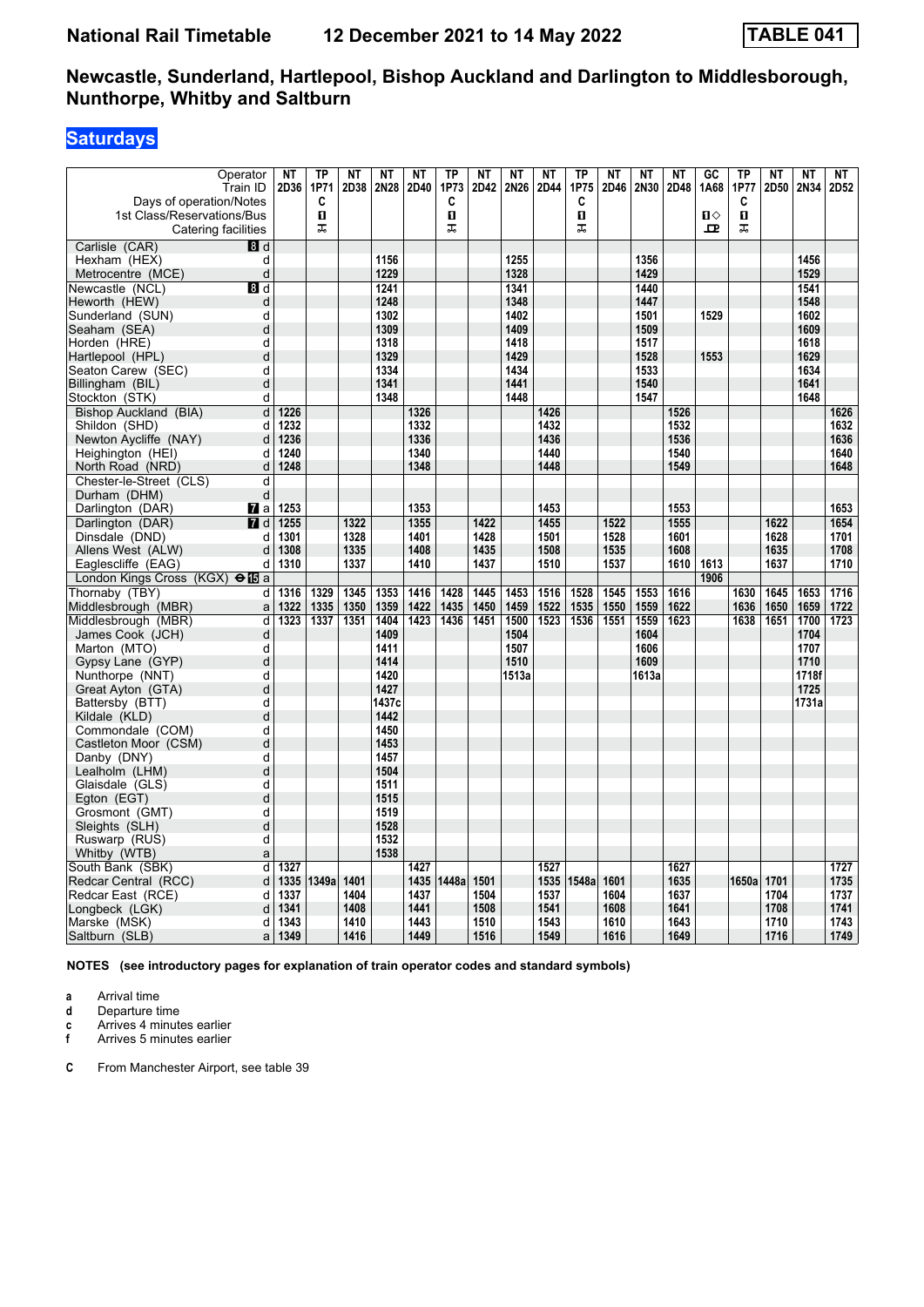# **Saturdays**

| Operator<br>Train ID<br>Days of operation/Notes   | TP<br>1P79<br>C | NT<br>2D54 | <b>NT</b><br>2N38 | <b>NT</b><br>2D56 | GC<br>1A72 | <b>NT</b><br>2N40 | <b>TP</b><br>1P81<br>C | <b>NT</b><br>2D58 | NT<br>2N42 | <b>NT</b><br>2D60 | <b>TP</b><br>1P83<br>C | <b>NT</b><br>2D62 | <b>NT</b><br>2N46 | ΝT<br>2D64 | <b>NT</b><br>2D99 | <b>NT</b><br>2D66 | <b>NT</b><br>2N50 | <b>NT</b><br>2D68 |
|---------------------------------------------------|-----------------|------------|-------------------|-------------------|------------|-------------------|------------------------|-------------------|------------|-------------------|------------------------|-------------------|-------------------|------------|-------------------|-------------------|-------------------|-------------------|
| 1st Class/Reservations/Bus<br>Catering facilities | п<br>ᠼ          |            |                   |                   | $\P$       |                   | O<br>ᅚ                 |                   |            |                   | $\mathbf{u}$<br>ᠼ      |                   |                   |            |                   |                   |                   |                   |
| Carlisle (CAR)<br>8 <sup>d</sup>                  |                 |            |                   |                   |            |                   |                        |                   |            |                   |                        |                   |                   |            |                   |                   |                   |                   |
| Hexham (HEX)<br>d                                 |                 |            | 1556              |                   |            |                   |                        |                   | 1656       |                   |                        |                   | 1759              |            |                   |                   | 1856              |                   |
| d<br>Metrocentre (MCE)                            |                 |            | 1629              |                   |            | 1713              |                        |                   | 1729       |                   |                        |                   | 1832              |            |                   |                   | 1929              |                   |
| 8d<br>Newcastle (NCL)                             |                 |            | 1641              |                   |            | 1725              |                        |                   | 1741       |                   |                        |                   | 1845              |            |                   |                   | 1945              |                   |
| Heworth (HEW)<br>d                                |                 |            | 1648              |                   |            | 1732              |                        |                   | 1748       |                   |                        |                   | 1852              |            |                   |                   | 1952              |                   |
| Sunderland (SUN)<br>d                             |                 |            | 1702              |                   | 1730       | 1749              |                        |                   | 1801       |                   |                        |                   | 1906              |            |                   |                   | 2007              |                   |
| d<br>Seaham (SEA)                                 |                 |            | 1709              |                   |            | 1757              |                        |                   | 1809       |                   |                        |                   | 1913              |            |                   |                   | 2015              |                   |
| Horden (HRE)<br>d                                 |                 |            | 1718              |                   |            | 1805              |                        |                   | 1817       |                   |                        |                   | 1922              |            |                   |                   | 2023              |                   |
| d<br>Hartlepool (HPL)                             |                 |            | 1729              |                   | 1754       | 1816              |                        |                   | 1828       |                   |                        |                   | 1933              |            |                   |                   | 2034              |                   |
| Seaton Carew (SEC)<br>d                           |                 |            | 1734              |                   |            | 1821              |                        |                   | 1833       |                   |                        |                   | 1938              |            |                   |                   | 2039              |                   |
| d<br>Billingham (BIL)                             |                 |            | 1741              |                   |            | 1828              |                        |                   | 1840       |                   |                        |                   | 1945              |            |                   |                   | 2046              |                   |
| Stockton (STK)<br>d                               |                 |            | 1748              |                   |            | 1835a             |                        |                   | 1847       |                   |                        |                   | 1952              |            |                   |                   | 2053              |                   |
| d<br>Bishop Auckland (BIA)                        |                 |            |                   | 1726              |            |                   |                        |                   |            | 1826              |                        |                   |                   | 1926       |                   |                   |                   | 2026              |
| Shildon (SHD)<br>d                                |                 |            |                   | 1732              |            |                   |                        |                   |            | 1832              |                        |                   |                   | 1932       |                   |                   |                   | 2031              |
| Newton Aycliffe (NAY)<br>d                        |                 |            |                   | 1736              |            |                   |                        |                   |            | 1836              |                        |                   |                   | 1936       |                   |                   |                   | 2036              |
| d<br>Heighington (HEI)                            |                 |            |                   | 1740              |            |                   |                        |                   |            | 1840              |                        |                   |                   | 1940       |                   |                   |                   | 2040              |
| d<br>North Road (NRD)                             |                 |            |                   | 1748              |            |                   |                        |                   |            | 1848              |                        |                   |                   | 1948       |                   |                   |                   | 2048              |
| Chester-le-Street (CLS)<br>d                      |                 |            |                   |                   |            |                   |                        |                   |            |                   |                        |                   |                   |            |                   |                   |                   |                   |
| d<br>Durham (DHM)                                 |                 |            |                   |                   |            |                   |                        |                   |            |                   |                        |                   |                   |            |                   |                   |                   |                   |
| Darlington (DAR)<br><b>7</b> a                    |                 |            |                   | 1753              |            |                   |                        |                   |            | 1853              |                        |                   |                   | 1953       |                   |                   |                   | 2052              |
| $I$ d<br>Darlington (DAR)                         |                 | 1722       |                   | 1754              |            |                   |                        | 1822              |            | 1855              |                        | 1922              |                   | 1955       |                   | 2022              |                   | 2055              |
| Dinsdale (DND)<br>d                               |                 | 1728       |                   | 1801              |            |                   |                        | 1828              |            | 1901              |                        | 1928              |                   | 2001       |                   | 2028              |                   | 2101              |
| Allens West (ALW)<br>d                            |                 | 1735       |                   | 1808              |            |                   |                        | 1835              |            | 1908              |                        | 1935              |                   | 2008       |                   | 2035              |                   | 2108              |
| d<br>Eaglescliffe (EAG)                           |                 | 1737       |                   | 1810              | 1814       |                   |                        | 1837              |            | 1910              |                        | 1937              |                   | 2010       |                   | 2037              |                   | 2110              |
| London Kings Cross (KGX) $\Theta$ <b>ID</b> a     |                 |            |                   |                   | 2059       |                   |                        |                   |            |                   |                        |                   |                   |            |                   |                   |                   |                   |
| Thornaby (TBY)<br>d                               | 1731            | 1745       | 1753              | 1816              |            |                   | 1828                   | 1845              | 1853       | 1916              | 1930                   | 1945              | 1957              | 2016       |                   | 2045              | 2059              | 2116              |
| Middlesbrough (MBR)<br>a                          | 1737            | 1750       | 1759              | 1822              |            |                   | 1835                   | 1850              | 1859       | 1922              | 1936                   | 1950              | 2004              | 2022       |                   | 2050              | 2105              | 2122              |
| Middlesbrough (MBR)<br>d                          | 1738            | 1751       | 1800              | 1823              |            |                   | 1836                   | 1851              | 1859       | 1923              | 1938                   | 1951              |                   | 2023       | 2042              | 2051              |                   | 2123              |
| James Cook (JCH)<br>d                             |                 |            | 1804              |                   |            |                   |                        |                   | 1903       |                   |                        |                   |                   |            | 2046              |                   |                   |                   |
| d<br>Marton (MTO)                                 |                 |            | 1807              |                   |            |                   |                        |                   | 1906       |                   |                        |                   |                   |            | 2049              |                   |                   |                   |
| d<br>Gypsy Lane (GYP)                             |                 |            | 1810              |                   |            |                   |                        |                   | 1909       |                   |                        |                   |                   |            | 2052              |                   |                   |                   |
| d<br>Nunthorpe (NNT)                              |                 |            | 1814              |                   |            |                   |                        |                   | 1912a      |                   |                        |                   |                   |            | 2100f             |                   |                   |                   |
| d<br>Great Ayton (GTA)                            |                 |            | 1821              |                   |            |                   |                        |                   |            |                   |                        |                   |                   |            | 2107              |                   |                   |                   |
| Battersby (BTT)<br>d                              |                 |            | 1831c             |                   |            |                   |                        |                   |            |                   |                        |                   |                   |            | 2117c             |                   |                   |                   |
| Kildale (KLD)<br>d                                |                 |            | 1836              |                   |            |                   |                        |                   |            |                   |                        |                   |                   |            |                   |                   |                   |                   |
| Commondale (COM)<br>d                             |                 |            | 1844              |                   |            |                   |                        |                   |            |                   |                        |                   |                   |            |                   |                   |                   |                   |
| Castleton Moor (CSM)<br>d                         |                 |            | 1847              |                   |            |                   |                        |                   |            |                   |                        |                   |                   |            | 2131              |                   |                   |                   |
| Danby (DNY)<br>d                                  |                 |            | 1851              |                   |            |                   |                        |                   |            |                   |                        |                   |                   |            | 2135              |                   |                   |                   |
| Lealholm (LHM)<br>d                               |                 |            | 1857              |                   |            |                   |                        |                   |            |                   |                        |                   |                   |            | 2141              |                   |                   |                   |
| Glaisdale (GLS)<br>d                              |                 |            | 1905e             |                   |            |                   |                        |                   |            |                   |                        |                   |                   |            | 2149e             |                   |                   |                   |
| d<br>Egton (EGT)                                  |                 |            | 1909              |                   |            |                   |                        |                   |            |                   |                        |                   |                   |            | 2153              |                   |                   |                   |
| Grosmont (GMT)<br>d                               |                 |            | 1913              |                   |            |                   |                        |                   |            |                   |                        |                   |                   |            | 2157              |                   |                   |                   |
| d<br>Sleights (SLH)                               |                 |            | 1921              |                   |            |                   |                        |                   |            |                   |                        |                   |                   |            | 2205              |                   |                   |                   |
| d<br>Ruswarp (RUS)                                |                 |            | 1926              |                   |            |                   |                        |                   |            |                   |                        |                   |                   |            | 2210              |                   |                   |                   |
| Whitby (WTB)<br>a                                 |                 |            | 1931              |                   |            |                   |                        |                   |            |                   |                        |                   |                   |            | 2216              |                   |                   |                   |
| South Bank (SBK)<br>d                             |                 |            |                   | 1827              |            |                   |                        |                   |            | 1927              |                        |                   |                   | 2027       |                   |                   |                   | 2127              |
| Redcar Central (RCC)<br>d                         | 1750a           | 1801       |                   | 1835              |            |                   | 1848a                  | 1901              |            | 1935              | 1948a                  | 2001              |                   | 2035       |                   | 2101              |                   | 2135              |
| Redcar East (RCE)<br>d                            |                 | 1804       |                   | 1837              |            |                   |                        | 1904              |            | 1937              |                        | 2004              |                   | 2037       |                   | 2104              |                   | 2137              |
| d<br>Longbeck (LGK)                               |                 | 1808       |                   | 1841              |            |                   |                        | 1908              |            | 1941              |                        | 2008              |                   | 2041       |                   | 2108              |                   | 2141              |
| d<br>Marske (MSK)                                 |                 | 1810       |                   | 1843              |            |                   |                        | 1910              |            | 1943              |                        | 2010              |                   | 2043       |                   | 2110              |                   | 2143              |
| Saltburn (SLB)<br>a                               |                 | 1816       |                   | 1849              |            |                   |                        | 1916              |            | 1949              |                        | 2016              |                   | 2049       |                   | 2116              |                   | 2149              |

**NOTES (see introductory pages for explanation of train operator codes and standard symbols)**

**a** Arrival time<br>**d** Departure t

**d** Departure time

**c** Arrives 4 minutes earlier

**e** Arrives 3 minutes earlier<br>**f** Arrives 5 minutes earlier **f** Arrives 5 minutes earlier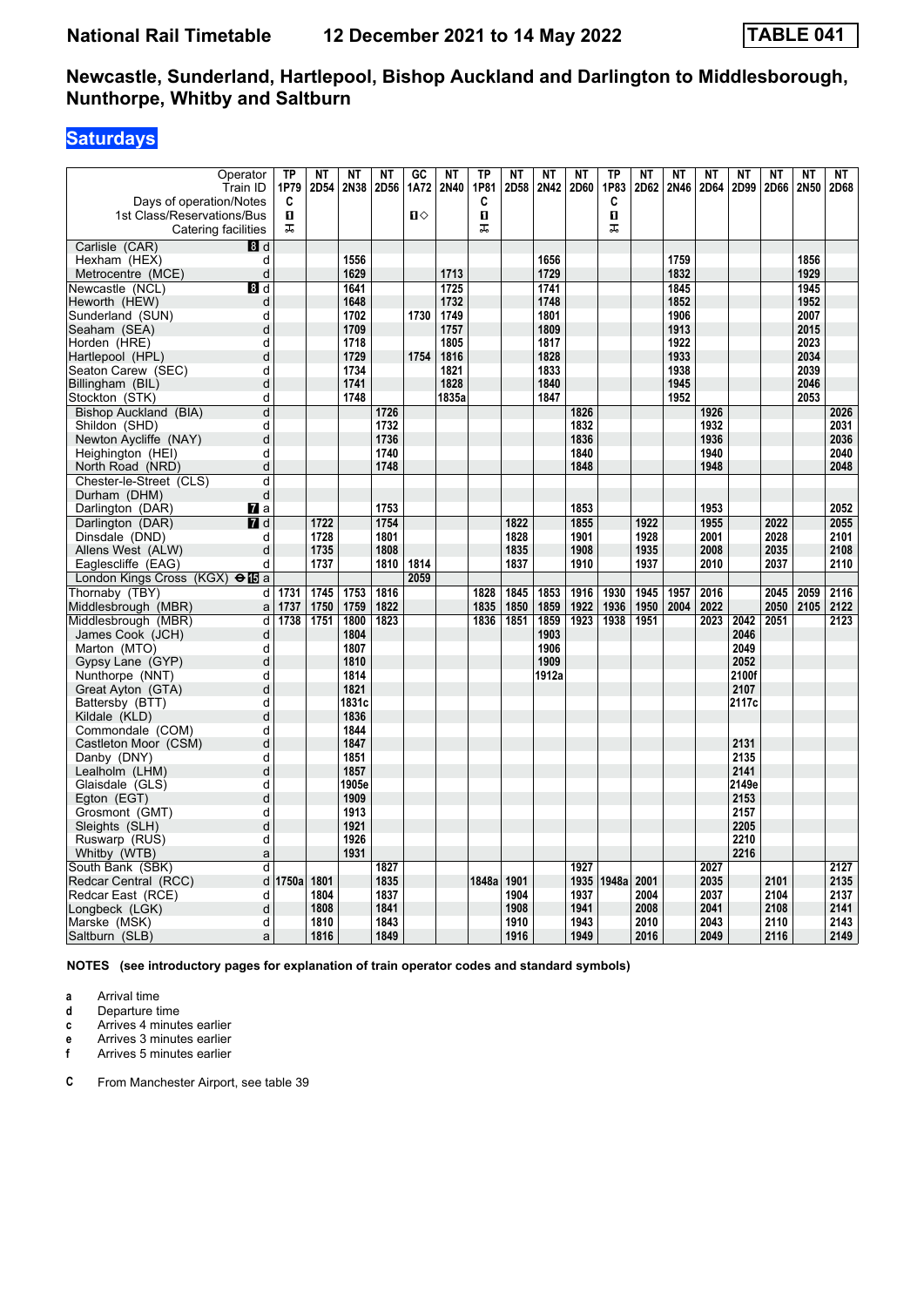# **Saturdays**

| Operator<br>Train ID<br>Days of operation/Notes | ТP<br>1P87<br>C | <b>NT</b><br>2D91 | <b>NT</b><br>2N54 | <b>NT</b><br>2D70 | NT<br>2N58 | <b>NT</b><br>2N60 | NT<br>2N62 | <b>NT</b><br>2D72 |
|-------------------------------------------------|-----------------|-------------------|-------------------|-------------------|------------|-------------------|------------|-------------------|
| 1st Class/Reservations/Bus                      | п               |                   |                   |                   |            |                   |            |                   |
| 8d<br>Carlisle (CAR)                            |                 |                   |                   |                   | 2009       |                   | 2107       |                   |
| Hexham (HEX)<br>d                               |                 |                   | 2000              |                   | 2101       |                   | 2200       |                   |
| Metrocentre (MCE)<br>d                          |                 |                   | 2033              |                   | 2134       |                   | 2233       |                   |
| Newcastle (NCL)<br>8 d                          |                 |                   | 2045              |                   | 2145       | 2233              | 2245       |                   |
| Heworth (HEW)<br>d                              |                 |                   | 2052              |                   | 2152       | 2240              | 2252       |                   |
| Sunderland (SUN)<br>d                           |                 |                   | 2106              |                   | 2205       | 2252              | 2305a      |                   |
| d<br>Seaham (SEA)                               |                 |                   | 2113              |                   | 2213       | 2300              |            |                   |
| Horden (HRE)<br>d                               |                 |                   | 2122              |                   | 2221       | 2308              |            |                   |
| d<br>Hartlepool (HPL)                           |                 |                   | 2133              |                   |            | 2232 2319a        |            |                   |
| Seaton Carew (SEC)<br>d                         |                 |                   | 2138              |                   | 2237       |                   |            |                   |
| Billingham (BIL)<br>d                           |                 |                   | 2145              |                   | 2244       |                   |            |                   |
| Stockton (STK)<br>d                             |                 |                   | 2152              |                   | 2251       |                   |            |                   |
| d<br>Bishop Auckland (BIA)                      |                 |                   |                   | 2126              |            |                   |            |                   |
| Shildon (SHD)<br>d                              |                 |                   |                   | 2132              |            |                   |            |                   |
| Newton Aycliffe (NAY)<br>d                      |                 |                   |                   | 2136              |            |                   |            |                   |
| Heighington (HEI)<br>d                          |                 |                   |                   | 2140              |            |                   |            |                   |
| d<br>North Road (NRD)                           |                 |                   |                   | 2148              |            |                   |            |                   |
| Chester-le-Street (CLS)<br>d                    |                 |                   |                   |                   |            |                   |            |                   |
| d<br>Durham (DHM)                               |                 |                   |                   |                   |            |                   |            |                   |
| Darlington (DAR)<br><b>M</b> a                  |                 |                   |                   | 2153              |            |                   |            |                   |
| Darlington (DAR)<br><b>7</b> d                  |                 |                   |                   | 2155              |            |                   |            | 2240              |
| Dinsdale (DND)<br>d                             |                 |                   |                   | 2201              |            |                   |            | 2246              |
| Allens West (ALW)<br>d                          |                 |                   |                   | 2208              |            |                   |            | 2253              |
| Eaglescliffe (EAG)<br>d                         |                 |                   |                   | 2210              |            |                   |            | 2255              |
| London Kings Cross (KGX) $\bigoplus$ a          |                 |                   |                   |                   |            |                   |            |                   |
| Thornaby (TBY)<br>d                             | 2129            |                   | 2159              | 2216              | 2257       |                   |            | 2301              |
| Middlesbrough (MBR)                             | 2135<br>a       |                   | 2205              | 2222              | 2303       |                   |            | 2308              |
| Middlesbrough (MBR)<br>d                        | 2136            | 2142              |                   | 2223              |            |                   |            |                   |
| James Cook (JCH)<br>d                           |                 | 2146              |                   |                   |            |                   |            |                   |
| Marton (MTO)<br>d                               |                 | 2149              |                   |                   |            |                   |            |                   |
| d<br>Gypsy Lane (GYP)                           |                 | 2152              |                   |                   |            |                   |            |                   |
| Nunthorpe (NNT)<br>d                            |                 | 2155a             |                   |                   |            |                   |            |                   |
| Great Ayton (GTA)<br>d                          |                 |                   |                   |                   |            |                   |            |                   |
| Battersby (BTT)<br>d                            |                 |                   |                   |                   |            |                   |            |                   |
| d<br>Kildale (KLD)                              |                 |                   |                   |                   |            |                   |            |                   |
| Commondale (COM)<br>d<br>d                      |                 |                   |                   |                   |            |                   |            |                   |
| Castleton Moor (CSM)<br>d                       |                 |                   |                   |                   |            |                   |            |                   |
| Danby (DNY)<br>d<br>Lealholm (LHM)              |                 |                   |                   |                   |            |                   |            |                   |
| d<br>Glaisdale (GLS)                            |                 |                   |                   |                   |            |                   |            |                   |
| d<br>Egton (EGT)                                |                 |                   |                   |                   |            |                   |            |                   |
| Grosmont (GMT)<br>d                             |                 |                   |                   |                   |            |                   |            |                   |
| d<br>Sleights (SLH)                             |                 |                   |                   |                   |            |                   |            |                   |
| Ruswarp (RUS)<br>d                              |                 |                   |                   |                   |            |                   |            |                   |
| Whitby (WTB)<br>a                               |                 |                   |                   |                   |            |                   |            |                   |
| South Bank (SBK)<br>d                           |                 |                   |                   | 2227              |            |                   |            |                   |
| Redcar Central (RCC)                            | d 2148a         |                   |                   | 2235              |            |                   |            |                   |
| Redcar East (RCE)<br>d                          |                 |                   |                   | 2237              |            |                   |            |                   |
| d<br>Longbeck (LGK)                             |                 |                   |                   | 2241              |            |                   |            |                   |
| d<br>Marske (MSK)                               |                 |                   |                   | 2243              |            |                   |            |                   |
| Saltburn (SLB)<br>a                             |                 |                   |                   | 2249              |            |                   |            |                   |

**NOTES (see introductory pages for explanation of train operator codes and standard symbols)**

**a** Arrival time<br>**d** Departure t **d** Departure time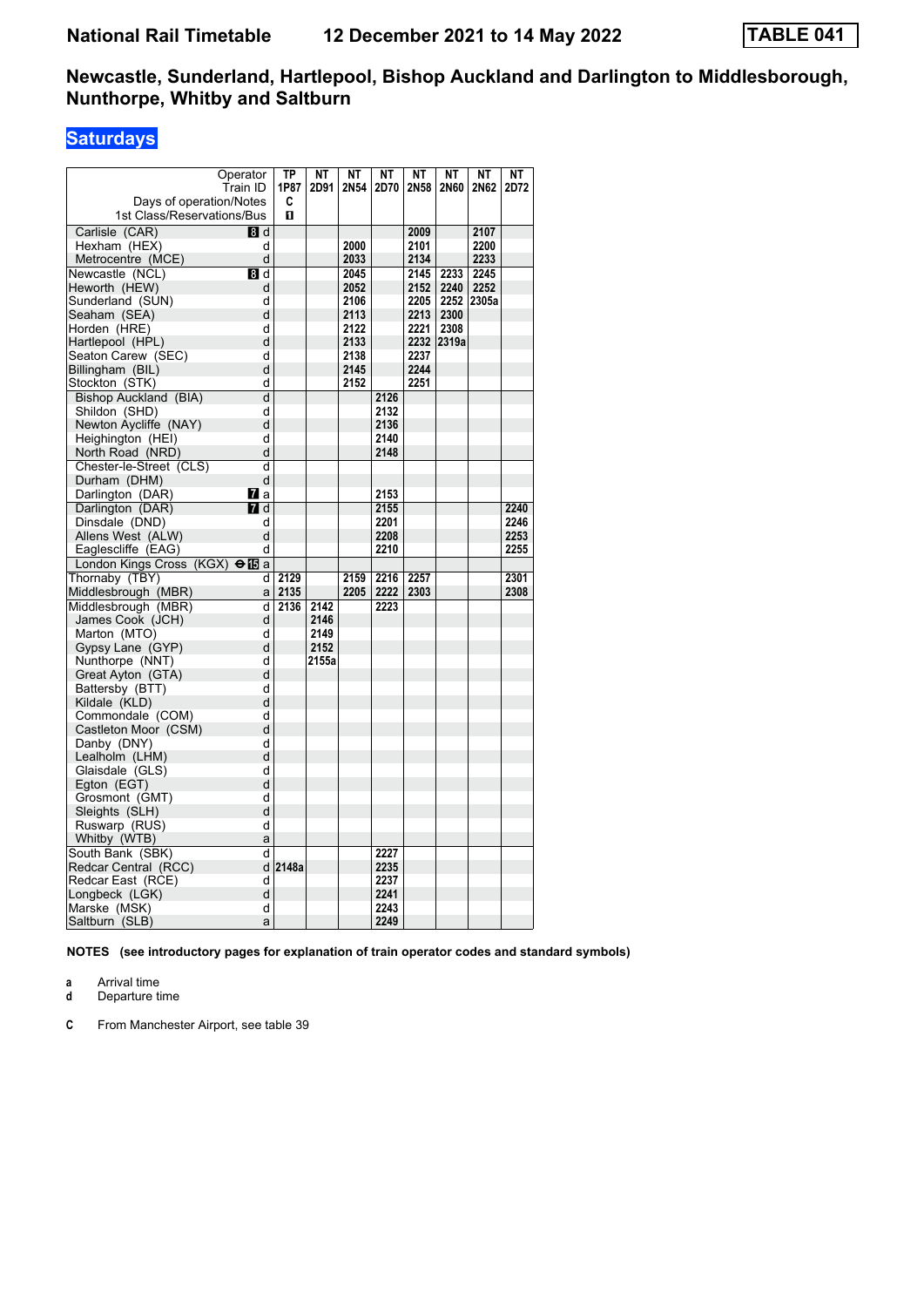# **Sundays**

| Operator<br>Train ID<br>Days of operation/Notes<br>1st Class/Reservations/Bus<br>Catering facilities | ΝT<br>2D92   | ΝT<br>2D98   | <b>NT</b><br>2D00 | <b>TP</b><br>1N63<br>Α<br>п<br>ᠼ | <b>NT</b><br><b>2W04</b> | GC<br>1A60<br>$\blacksquare$<br>모 | <b>NT</b><br>2D02 | <b>TP</b><br>1N65<br>A<br>П<br>ᠼ | NT<br><b>2W08</b> | <b>NT</b><br>2D04 | TP<br>1P67<br>В<br>0<br>ᠼ | <b>NT</b><br>2N02 | <b>NT</b><br>2D06 | <b>TP</b><br>1P69<br>в<br>п<br>ᠼ | <b>NT</b><br>2N04 | GC<br>1A61<br>п⇔<br>$\mathbf{p}$ | <b>NT</b><br>2D08 | TP<br>1P71<br>в<br>п<br>ᠼ |
|------------------------------------------------------------------------------------------------------|--------------|--------------|-------------------|----------------------------------|--------------------------|-----------------------------------|-------------------|----------------------------------|-------------------|-------------------|---------------------------|-------------------|-------------------|----------------------------------|-------------------|----------------------------------|-------------------|---------------------------|
| Carlisle (CAR)<br>8 <sup>d</sup>                                                                     |              |              |                   |                                  |                          |                                   |                   |                                  |                   |                   |                           |                   |                   |                                  | 0954              |                                  |                   |                           |
| Hexham (HEX)<br>d                                                                                    |              |              |                   |                                  |                          |                                   |                   |                                  |                   |                   |                           |                   |                   |                                  | 1046              |                                  |                   |                           |
| Metrocentre (MCE)<br>d                                                                               |              |              |                   |                                  |                          |                                   |                   |                                  |                   |                   |                           |                   |                   |                                  | 1117              |                                  |                   |                           |
| Newcastle (NCL)<br>8 d                                                                               |              |              |                   |                                  | 0830                     |                                   |                   |                                  | 0932              |                   |                           | 1030              |                   |                                  | 1130              |                                  |                   |                           |
| Heworth (HEW)<br>d                                                                                   |              |              |                   |                                  | 0837                     |                                   |                   |                                  | 0939              |                   |                           | 1037              |                   |                                  | 1137              |                                  |                   |                           |
| d                                                                                                    |              |              |                   |                                  | 0850                     | 0923                              |                   |                                  | 0953              |                   |                           | 1050              |                   |                                  | 1151              | 1212                             |                   |                           |
| Sunderland (SUN)<br>d                                                                                |              |              |                   |                                  | 0857                     |                                   |                   |                                  | 1000              |                   |                           | 1058              |                   |                                  | 1159              |                                  |                   |                           |
| Seaham (SEA)<br>Horden (HRE)<br>d                                                                    |              |              |                   |                                  | 0906                     |                                   |                   |                                  | 1009              |                   |                           | 1106              |                   |                                  | 1207              |                                  |                   |                           |
| d                                                                                                    |              |              |                   |                                  | 0917                     | 0947                              |                   |                                  | 1020              |                   |                           | 1117              |                   |                                  | 1218              | 1236                             |                   |                           |
| Hartlepool (HPL)<br>d                                                                                |              |              |                   |                                  | 0922                     |                                   |                   |                                  | 1025              |                   |                           | 1122              |                   |                                  | 1223              |                                  |                   |                           |
| Seaton Carew (SEC)<br>d                                                                              |              |              |                   |                                  | 0929                     |                                   |                   |                                  | 1032              |                   |                           | 1129              |                   |                                  | 1230              |                                  |                   |                           |
| Billingham (BIL)<br>d                                                                                |              |              |                   |                                  | 0936                     |                                   |                   |                                  | 1039              |                   |                           | 1136              |                   |                                  | 1237              |                                  |                   |                           |
| Stockton (STK)<br>d                                                                                  |              |              | 0814              |                                  |                          |                                   | 0924              |                                  |                   |                   |                           |                   |                   |                                  |                   |                                  |                   |                           |
| Bishop Auckland (BIA)                                                                                |              |              |                   |                                  |                          |                                   | 0930              |                                  |                   | 1024<br>1030      |                           |                   | 1124<br>1130      |                                  |                   |                                  | 1225<br>1231      |                           |
| Shildon (SHD)<br>d                                                                                   |              |              | 0820              |                                  |                          |                                   |                   |                                  |                   |                   |                           |                   |                   |                                  |                   |                                  |                   |                           |
| Newton Aycliffe (NAY)<br>d<br>d                                                                      |              |              | 0824<br>0828      |                                  |                          |                                   | 0934<br>0938      |                                  |                   | 1034<br>1038      |                           |                   | 1134<br>1138      |                                  |                   |                                  | 1235<br>1239      |                           |
| Heighington (HEI)<br>d                                                                               |              |              | 0836              |                                  |                          |                                   | 0946              |                                  |                   | 1046              |                           |                   | 1146              |                                  |                   |                                  | 1247              |                           |
| North Road (NRD)                                                                                     |              |              |                   |                                  |                          |                                   |                   |                                  |                   |                   |                           |                   |                   |                                  |                   |                                  |                   |                           |
| Chester-le-Street (CLS)<br>d                                                                         |              |              |                   |                                  |                          |                                   |                   |                                  |                   |                   |                           |                   |                   |                                  |                   |                                  |                   |                           |
| d<br>Durham (DHM)                                                                                    |              |              |                   |                                  |                          |                                   |                   |                                  |                   |                   |                           |                   |                   |                                  |                   |                                  |                   |                           |
| Darlington (DAR)<br><b>7</b> a                                                                       |              |              | 0841              |                                  |                          |                                   | 0951              |                                  |                   | 1052              |                           |                   | 1151              |                                  |                   |                                  | 1252              |                           |
| 7<br>Darlington (DAR)<br>d                                                                           | 0809         |              | 0842              |                                  |                          |                                   | 0952              |                                  |                   | 1053              |                           |                   | 1153              |                                  |                   |                                  | 1254              |                           |
| Dinsdale (DND)<br>d                                                                                  | 0815         |              | 0848              |                                  |                          |                                   | 0958              |                                  |                   | 1059              |                           |                   | 1159              |                                  |                   |                                  | 1300              |                           |
| Allens West (ALW)<br>d                                                                               | 0822         |              | 0855              |                                  |                          |                                   | 1005              |                                  |                   | 1106              |                           |                   | 1206              |                                  |                   |                                  | 1307              |                           |
| d<br>Eaglescliffe (EAG)                                                                              | 0824         |              | 0857              |                                  |                          | 1007                              | 1007              |                                  |                   | 1108              |                           |                   | 1208              |                                  |                   | 1257                             | 1309              |                           |
| London Kings Cross (KGX) $\bigoplus$ <b>B</b> a                                                      |              |              |                   |                                  |                          | 1241                              |                   |                                  |                   |                   |                           |                   |                   |                                  |                   | 1542                             |                   |                           |
| Thornaby (TBY)<br>d                                                                                  | 0830         |              | 0903              | 0931                             | 0941                     |                                   | 1013              | 1032                             | 1044              | 1115              | 1135                      | 1142              | 1214              | 1226                             | 1243              |                                  | 1315              | 1328                      |
| Middlesbrough (MBR)<br>a                                                                             | 0836         |              | 0909              | 0937                             | 0947                     |                                   | 1019              | 1038                             | 1050              | 1121              | 1142                      | 1148              | 1220              | 1232                             | 1249              |                                  | 1321              | 1335                      |
| Middlesbrough (MBR)<br>d                                                                             | 0841         | 0845         | 0910              | 0938                             | 0954                     |                                   | 1020              | 1040                             | 1050              | 1121              | 1142                      | 1152              | 1220              | 1234                             | 1250              |                                  | 1321              | 1337                      |
| James Cook (JCH)<br>d                                                                                | 0845         |              |                   |                                  | 0958                     |                                   |                   |                                  | 1054              |                   |                           | 1156              |                   |                                  | 1255              |                                  |                   |                           |
| d<br>Marton (MTO)                                                                                    | 0848         |              |                   |                                  | 1001                     |                                   |                   |                                  | 1057              |                   |                           | 1159              |                   |                                  | 1257              |                                  |                   |                           |
| d<br>Gypsy Lane (GYP)                                                                                | 0851         |              |                   |                                  | 1004                     |                                   |                   |                                  | 1100              |                   |                           | 1202              |                   |                                  | 1300              |                                  |                   |                           |
| Nunthorpe (NNT)<br>d                                                                                 | 0855         |              |                   |                                  | 1007a                    |                                   |                   |                                  | 1104              |                   |                           | 1205a             |                   |                                  | 1304a             |                                  |                   |                           |
| d<br>Great Ayton (GTA)                                                                               | 0902         |              |                   |                                  |                          |                                   |                   |                                  | 1111              |                   |                           |                   |                   |                                  |                   |                                  |                   |                           |
| Battersby (BTT)<br>d                                                                                 | 0912c        |              |                   |                                  |                          |                                   |                   |                                  | 1131a             |                   |                           |                   |                   |                                  |                   |                                  |                   |                           |
| Kildale (KLD)<br>d                                                                                   | 0917         |              |                   |                                  |                          |                                   |                   |                                  | 1136              |                   |                           |                   |                   |                                  |                   |                                  |                   |                           |
| Commondale (COM)<br>d                                                                                | 0925         |              |                   |                                  |                          |                                   |                   |                                  | 1144              |                   |                           |                   |                   |                                  |                   |                                  |                   |                           |
| d<br>Castleton Moor (CSM)                                                                            | 0928         |              |                   |                                  |                          |                                   |                   |                                  | 1147              |                   |                           |                   |                   |                                  |                   |                                  |                   |                           |
| Danby (DNY)<br>d                                                                                     | 0932         |              |                   |                                  |                          |                                   |                   |                                  | 1151              |                   |                           |                   |                   |                                  |                   |                                  |                   |                           |
| Lealholm (LHM)<br>d                                                                                  | 0938         |              |                   |                                  |                          |                                   |                   |                                  | 1157              |                   |                           |                   |                   |                                  |                   |                                  |                   |                           |
| Glaisdale (GLS)<br>d                                                                                 | 0946e        |              |                   |                                  |                          |                                   |                   |                                  | 1205e             |                   |                           |                   |                   |                                  |                   |                                  |                   |                           |
| d<br>Egton (EGT)                                                                                     | 0950<br>0954 |              |                   |                                  |                          |                                   |                   |                                  | 1209<br>1213      |                   |                           |                   |                   |                                  |                   |                                  |                   |                           |
| Grosmont (GMT)<br>d                                                                                  |              |              |                   |                                  |                          |                                   |                   |                                  |                   |                   |                           |                   |                   |                                  |                   |                                  |                   |                           |
| Sleights (SLH)<br>d                                                                                  | 1002         |              |                   |                                  |                          |                                   |                   |                                  | 1221<br>1226      |                   |                           |                   |                   |                                  |                   |                                  |                   |                           |
| d<br>Ruswarp (RUS)                                                                                   | 1007         |              |                   |                                  |                          |                                   |                   |                                  |                   |                   |                           |                   |                   |                                  |                   |                                  |                   |                           |
| Whitby (WTB)<br>a                                                                                    | 1012         |              |                   |                                  |                          |                                   |                   |                                  | 1231              |                   |                           |                   |                   |                                  |                   |                                  |                   |                           |
| South Bank (SBK)<br>d                                                                                |              | 0849         | 0914              |                                  |                          |                                   | 1024              |                                  |                   | 1126              |                           |                   | 1225              |                                  |                   |                                  | 1326              |                           |
| Redcar Central (RCC)<br>d                                                                            |              | 0857         | 0924              | 0922 0950a                       |                          |                                   | 1032              | 1052a                            |                   | 1133              | 1154a                     |                   | 1232              | 1246a                            |                   |                                  | 1333              | 1349a                     |
| Redcar East (RCE)<br>d                                                                               |              | 0859         | 0928              |                                  |                          |                                   | 1034<br>1038      |                                  |                   | 1136              |                           |                   | 1235              |                                  |                   |                                  | 1336<br>1340      |                           |
| d<br>Longbeck (LGK)                                                                                  |              | 0903         | 0930              |                                  |                          |                                   | 1040              |                                  |                   | 1140              |                           |                   | 1239              |                                  |                   |                                  |                   |                           |
| Marske (MSK)<br>d                                                                                    |              | 0905<br>0911 | 0936              |                                  |                          |                                   | 1046              |                                  |                   | 1142              |                           |                   | 1241              |                                  |                   |                                  | 1342<br>1348      |                           |
| Saltburn (SLB)<br>a                                                                                  |              |              |                   |                                  |                          |                                   |                   |                                  |                   | 1148              |                           |                   | 1247              |                                  |                   |                                  |                   |                           |

**NOTES (see introductory pages for explanation of train operator codes and standard symbols)**

**a** Arrival time<br>**d** Departure ti

- **d** Departure time
- **c** Arrives 4 minutes earlier
- **e** Arrives 3 minutes earlier<br>**g** Arrives 14 minutes earlie
- **g** Arrives 14 minutes earlier

**A** From York, see table 40<br>**B** From Manchester Victori

From Manchester Victoria, see table 39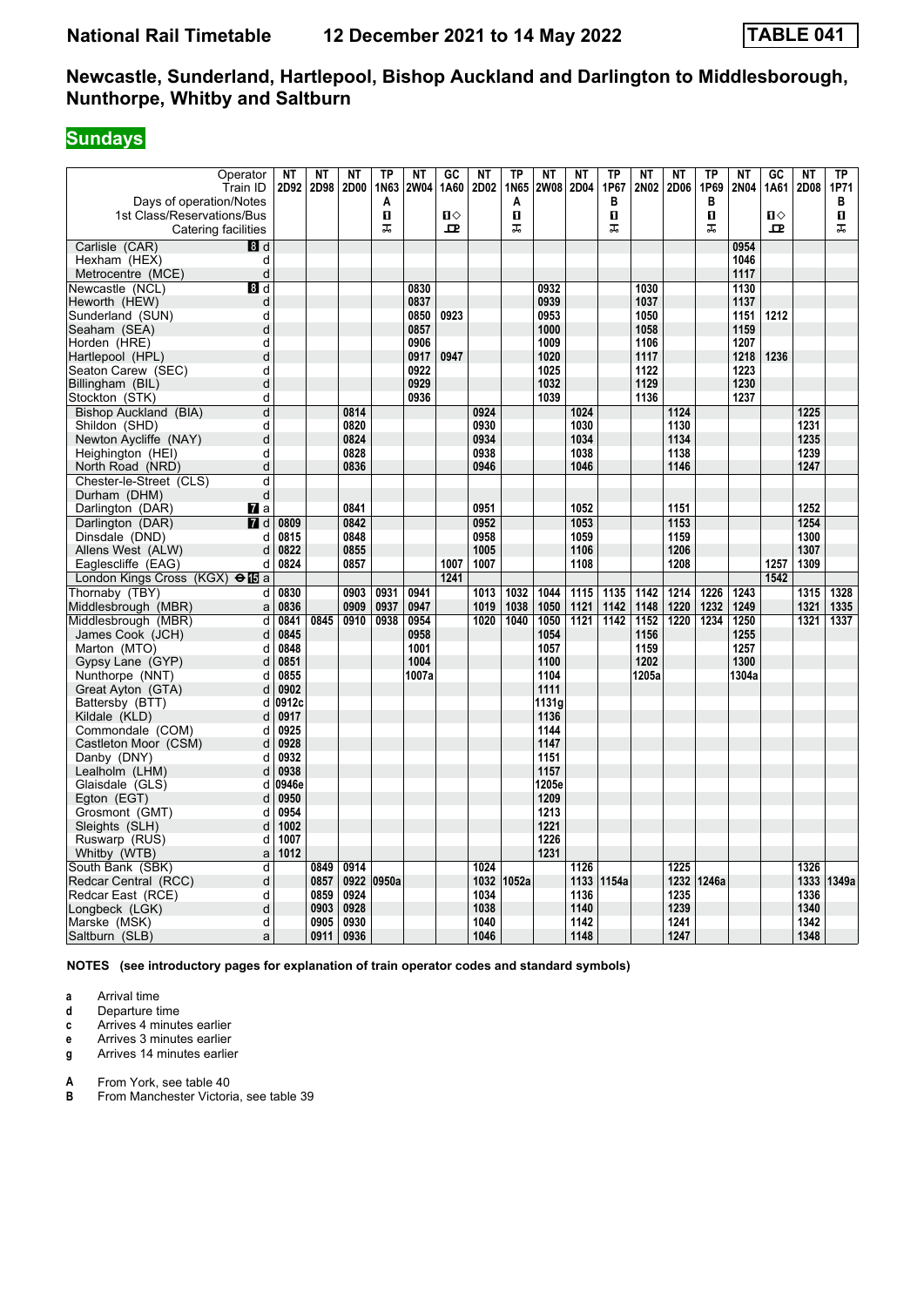### **Sundays**

| Operator<br>Train ID<br>Days of operation/Notes   | <b>NT</b><br><b>2N06</b> | NT<br>2K01<br>C | <b>NT</b><br>2D10 | TP<br>1P73<br>D | <b>NT</b><br><b>2N08</b> | <b>NT</b><br>2K02<br>Е | GC<br>1A65<br>F | GC<br>1A65<br>G | <b>NT</b><br>2D12 | TP<br>1P75<br>D | <b>NT</b><br>2N10 | <b>NT</b><br>2D14 | <b>TP</b><br>1P77<br>D | <b>NT</b><br>2N12 | <b>NT</b><br>2D16 | <b>TP</b><br>1P79<br>D | <b>NT</b><br>2N <sub>14</sub> | NΤ<br>2K03<br>J |
|---------------------------------------------------|--------------------------|-----------------|-------------------|-----------------|--------------------------|------------------------|-----------------|-----------------|-------------------|-----------------|-------------------|-------------------|------------------------|-------------------|-------------------|------------------------|-------------------------------|-----------------|
| 1st Class/Reservations/Bus<br>Catering facilities |                          |                 |                   | O<br>ᠼ          |                          |                        | п⇔<br>모         | Ⅱ♦<br>모         |                   | П<br>ᠼ          |                   |                   | п<br>ᠼ                 |                   |                   | O<br>ᠼ                 |                               |                 |
| Carlisle (CAR)<br>8d                              | 1054                     |                 |                   |                 | 1154                     |                        |                 |                 |                   |                 | 1254              |                   |                        | 1354              |                   |                        | 1449                          |                 |
| d<br>Hexham (HEX)                                 | 1145                     |                 |                   |                 | 1246                     |                        |                 |                 |                   |                 | 1345              |                   |                        | 1446              |                   |                        | 1542                          |                 |
| Metrocentre (MCE)<br>d                            | 1218                     |                 |                   |                 | 1317                     |                        |                 |                 |                   |                 | 1418              |                   |                        | 1517              |                   |                        | 1615                          |                 |
| Newcastle (NCL)<br>8 d                            | 1230                     |                 |                   |                 | 1330                     |                        |                 |                 |                   |                 | 1430              |                   |                        | 1530              |                   |                        | 1630                          |                 |
| Heworth (HEW)<br>d                                | 1237                     |                 |                   |                 | 1337                     |                        |                 |                 |                   |                 | 1437              |                   |                        | 1537              |                   |                        | 1638                          |                 |
| Sunderland (SUN)<br>d                             | 1251                     |                 |                   |                 | 1350                     |                        | 1412            | 1412            |                   |                 | 1450              |                   |                        | 1550              |                   |                        | 1651                          |                 |
| Seaham (SEA)<br>d                                 | 1259                     |                 |                   |                 | 1358                     |                        |                 |                 |                   |                 | 1458              |                   |                        | 1558              |                   |                        | 1658                          |                 |
| Horden (HRE)<br>d                                 | 1307                     |                 |                   |                 | 1406                     |                        |                 |                 |                   |                 | 1506              |                   |                        | 1606              |                   |                        | 1707                          |                 |
| d<br>Hartlepool (HPL)                             | 1318                     |                 |                   |                 | 1417                     | 1425                   | 1437            | 1439c           |                   |                 | 1517              |                   |                        | 1617              |                   |                        | 1718                          |                 |
| Seaton Carew (SEC)<br>d                           | 1323                     |                 |                   |                 | 1422                     | 1430                   |                 |                 |                   |                 | 1522              |                   |                        | 1622              |                   |                        | 1723                          |                 |
| Billingham (BIL)<br>d                             | 1330                     |                 |                   |                 | 1429                     | 1437                   |                 |                 |                   |                 | 1529              |                   |                        | 1629              |                   |                        | 1730                          |                 |
| Stockton (STK)<br>d                               | 1337                     |                 |                   |                 | 1436                     | 1444                   |                 |                 |                   |                 | 1536              |                   |                        | 1636              |                   |                        | 1737                          |                 |
| Bishop Auckland (BIA)<br>d                        |                          |                 | 1324              |                 |                          |                        |                 |                 | 1425              |                 |                   | 1525              |                        |                   | 1625              |                        |                               |                 |
| Shildon (SHD)<br>d                                |                          |                 | 1330              |                 |                          |                        |                 |                 | 1431              |                 |                   | 1531              |                        |                   | 1631              |                        |                               |                 |
| d<br>Newton Aycliffe (NAY)                        |                          |                 | 1334              |                 |                          |                        |                 |                 | 1435              |                 |                   | 1535              |                        |                   | 1635              |                        |                               |                 |
| d<br>Heighington (HEI)                            |                          |                 | 1338              |                 |                          |                        |                 |                 | 1439              |                 |                   | 1539              |                        |                   | 1639              |                        |                               |                 |
| d<br>North Road (NRD)                             |                          |                 | 1346              |                 |                          |                        |                 |                 | 1447              |                 |                   | 1547              |                        |                   | 1647              |                        |                               |                 |
| d<br>Chester-le-Street (CLS)                      |                          |                 |                   |                 |                          |                        |                 |                 |                   |                 |                   |                   |                        |                   |                   |                        |                               |                 |
| Durham (DHM)<br>d                                 |                          |                 |                   |                 |                          |                        |                 |                 |                   |                 |                   |                   |                        |                   |                   |                        |                               |                 |
| Darlington (DAR)<br><b>7</b> a                    |                          |                 | 1352              |                 |                          |                        |                 |                 | 1453              |                 |                   | 1552              |                        |                   | 1653              |                        |                               |                 |
| Darlington (DAR)<br>7d                            |                          | 1313            | 1353              |                 |                          |                        |                 |                 | 1454              |                 |                   | 1553              |                        |                   | 1655              |                        |                               | 1715            |
| Dinsdale (DND)<br>d                               |                          | 1319            | 1359              |                 |                          |                        |                 |                 | 1500              |                 |                   | 1559              |                        |                   | 1701              |                        |                               | 1721            |
| d<br>Allens West (ALW)                            |                          | 1325            | 1406              |                 |                          |                        |                 |                 | 1507              |                 |                   | 1606              |                        |                   | 1708              |                        |                               | 1727            |
| d<br>Eaglescliffe (EAG)                           |                          | 1328            | 1408              |                 |                          | 1449                   | 1456            | 1458            | 1509              |                 |                   | 1608              |                        |                   | 1710              |                        |                               | 1730            |
| London Kings Cross (KGX) $\Theta$ <b>is</b> a     |                          |                 |                   |                 |                          |                        | 1742            | 1742            |                   |                 |                   |                   |                        |                   |                   |                        |                               |                 |
| Thornaby (TBY)<br>d                               | 1343                     |                 | 1414              | 1428            | 1442                     |                        |                 |                 | 1515              | 1529            | 1542              | 1614              | 1635                   | 1642              | 1716              | 1729                   | 1742                          |                 |
| Middlesbrough (MBR)<br>a                          | 1349                     |                 | 1420              | 1435            | 1448                     |                        |                 |                 | 1521              | 1536            | 1548              | 1620              | 1640                   | 1648              | 1722              | 1736                   | 1748                          |                 |
| Middlesbrough (MBR)<br>d                          | 1349                     |                 | 1421              | 1437            | 1450                     |                        |                 |                 | 1522              | 1538            | 1550              | 1621              | 1642                   | 1651              | 1722              | 1738                   | 1750                          |                 |
| James Cook (JCH)<br>d                             | 1354                     |                 |                   |                 | 1454                     |                        |                 |                 |                   |                 | 1554              |                   |                        | 1656              |                   |                        | 1754                          |                 |
| Marton (MTO)<br>d                                 | 1357                     |                 |                   |                 | 1457                     |                        |                 |                 |                   |                 | 1557              |                   |                        | 1658              |                   |                        | 1757                          |                 |
| Gypsy Lane (GYP)<br>d                             | 1400                     |                 |                   |                 | 1500                     |                        |                 |                 |                   |                 | 1600              |                   |                        | 1701              |                   |                        | 1800                          |                 |
| Nunthorpe (NNT)<br>d                              | 1407c                    |                 |                   |                 | 1503a                    |                        |                 |                 |                   |                 | 1603a             |                   |                        | 1708e             |                   |                        | 1803a                         |                 |
| Great Ayton (GTA)<br>d                            | 1414                     |                 |                   |                 |                          |                        |                 |                 |                   |                 |                   |                   |                        | 1715              |                   |                        |                               |                 |
| Battersby (BTT)<br>d                              | 1424c                    |                 |                   |                 |                          |                        |                 |                 |                   |                 |                   |                   |                        | 1726f             |                   |                        |                               |                 |
| Kildale (KLD)<br>d                                | 1429                     |                 |                   |                 |                          |                        |                 |                 |                   |                 |                   |                   |                        | 1731              |                   |                        |                               |                 |
| Commondale (COM)<br>d                             | 1437                     |                 |                   |                 |                          |                        |                 |                 |                   |                 |                   |                   |                        | 1738              |                   |                        |                               |                 |
| Castleton Moor (CSM)<br>d                         | 1440                     |                 |                   |                 |                          |                        |                 |                 |                   |                 |                   |                   |                        | 1742              |                   |                        |                               |                 |
| Danby (DNY)<br>d                                  | 1444                     |                 |                   |                 |                          |                        |                 |                 |                   |                 |                   |                   |                        | 1745              |                   |                        |                               |                 |
| Lealholm (LHM)<br>d                               | 1450                     |                 |                   |                 |                          |                        |                 |                 |                   |                 |                   |                   |                        | 1752              |                   |                        |                               |                 |
| Glaisdale (GLS)<br>d                              | 1458e                    |                 |                   |                 |                          |                        |                 |                 |                   |                 |                   |                   |                        | 1759              |                   |                        |                               |                 |
| Egton (EGT)<br>d                                  | 1502                     |                 |                   |                 |                          |                        |                 |                 |                   |                 |                   |                   |                        | 1803              |                   |                        |                               |                 |
| d<br>Grosmont (GMT)                               | 1506                     |                 |                   |                 |                          |                        |                 |                 |                   |                 |                   |                   |                        | 1807              |                   |                        |                               |                 |
| Sleights (SLH)<br>d                               | 1514                     |                 |                   |                 |                          |                        |                 |                 |                   |                 |                   |                   |                        | 1816              |                   |                        |                               |                 |
| d<br>Ruswarp (RUS)                                | 1519                     |                 |                   |                 |                          |                        |                 |                 |                   |                 |                   |                   |                        | 1820              |                   |                        |                               |                 |
| Whitby (WTB)<br>a                                 | 1524                     |                 |                   |                 |                          |                        |                 |                 |                   |                 |                   |                   |                        | 1826              |                   |                        |                               |                 |
| South Bank (SBK)<br>d                             |                          |                 | 1425              |                 |                          |                        |                 |                 | 1526              |                 |                   | 1625              |                        |                   | 1727              |                        |                               |                 |
| Redcar Central (RCC)<br>d                         |                          |                 |                   | 1433 1449a      |                          |                        |                 |                 | 1534              | 1550a           |                   | 1633              | 1655a                  |                   | 1734              | 1750a                  |                               |                 |
| d<br>Redcar East (RCE)                            |                          |                 | 1435              |                 |                          |                        |                 |                 | 1536              |                 |                   | 1635              |                        |                   | 1737              |                        |                               |                 |
| d<br>Longbeck (LGK)                               |                          |                 | 1439              |                 |                          |                        |                 |                 | 1540              |                 |                   | 1639              |                        |                   | 1741              |                        |                               |                 |
| d<br>Marske (MSK)                                 |                          |                 | 1441              |                 |                          |                        |                 |                 | 1542              |                 |                   | 1641              |                        |                   | 1743              |                        |                               |                 |
| Saltburn (SLB)<br>a                               |                          |                 | 1447              |                 |                          |                        |                 |                 | 1548              |                 |                   | 1647              |                        |                   | 1749              |                        |                               |                 |

**NOTES (see introductory pages for explanation of train operator codes and standard symbols)**

- **a** Arrival time<br>**d** Departure t
- **d** Departure time
- **c** Arrives 4 minutes earlier
- **e** Arrives 3 minutes earlier<br>**f** Arrives 5 minutes earlier
- **f** Arrives 5 minutes earlier
- **C** To Hartlepool arrives 1353. Also calls at Stockton 1333, Billingham 1340 and Seaton Carew 1346<br>**D** From Manchester Airport, see table 40
- **D** From Manchester Airport, see table 40<br>**E** To Darlington arrives 1509. Also calls a
- **E** To Darlington arrives 1509. Also calls at Allens West 1452, Tees-Side Airport 1456 and Dinsdale 1500<br>**F** Runs from 9 January
- **Runs from 9 January**
- **6** Runs until 2 January<br>**J** To Hartlepool arrives
- To Hartlepool arrives 1755. Also calls at Stockton 1735, Billingham 1742 and Seaton Carew 1748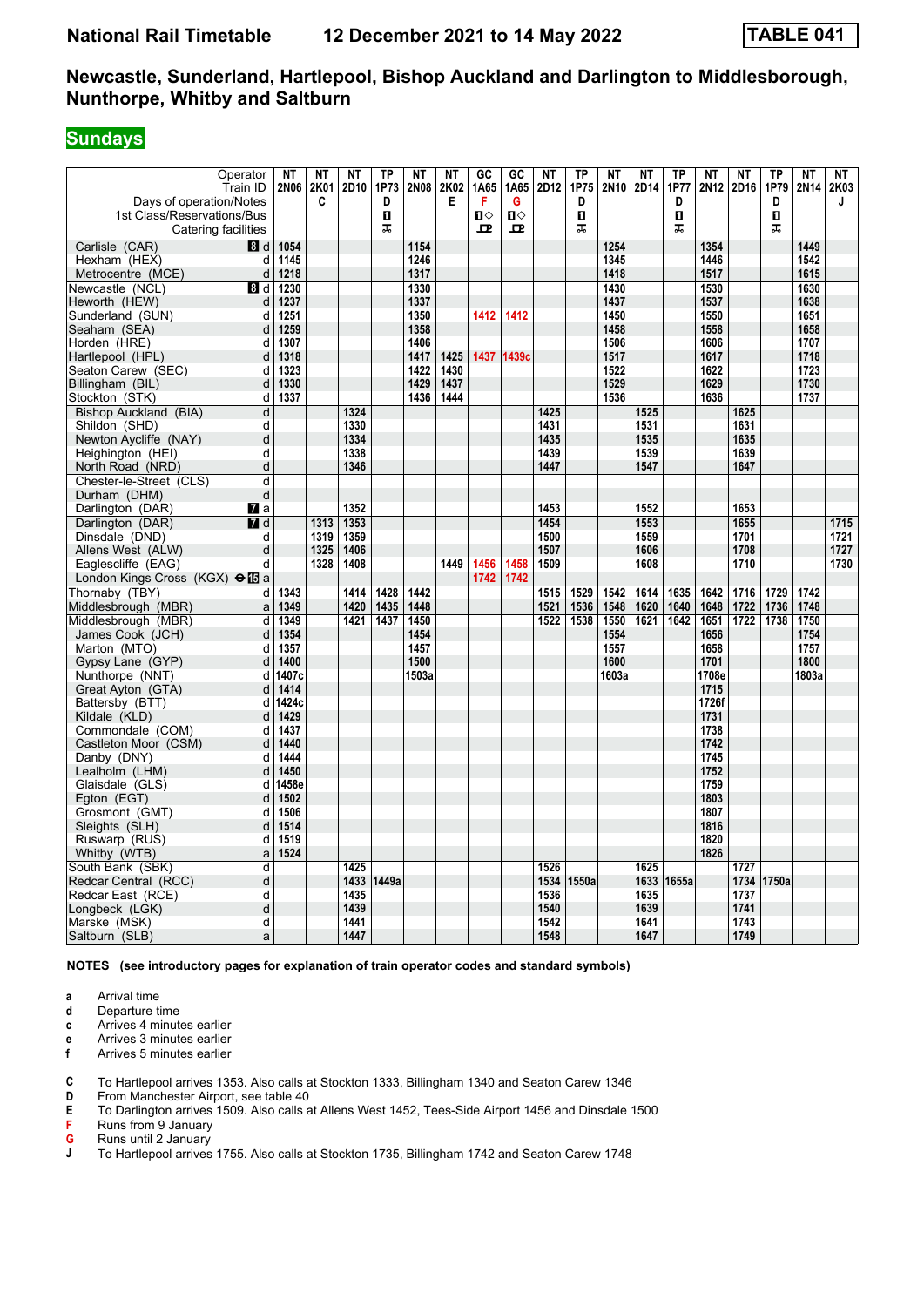# **Sundays**

| Operator<br>Train ID<br>Days of operation/Notes<br>1st Class/Reservations/Bus<br>Catering facilities | <b>NT</b><br>2D18 | <b>TP</b><br>1P81<br>D<br>O<br>ᠼ | <b>NT</b><br>2N16 | <b>NT</b><br>2K04<br>н | GC<br>1A69<br>п⇔<br>모 | <b>NT</b><br>2D20 | <b>TP</b><br>1P83<br>D<br>п<br>ᠼ | <b>NT</b><br>2N18 | <b>NT</b><br>2D22 | <b>NT</b><br>2N20 | <b>NT</b><br>2D24 | <b>TP</b><br>1P87<br>D<br>п | <b>NT</b><br>2N22 | <b>NT</b><br>2D26 | <b>NT</b><br>1D28 | <b>NT</b><br>2N24 | ΝT<br>2D30 |
|------------------------------------------------------------------------------------------------------|-------------------|----------------------------------|-------------------|------------------------|-----------------------|-------------------|----------------------------------|-------------------|-------------------|-------------------|-------------------|-----------------------------|-------------------|-------------------|-------------------|-------------------|------------|
| Carlisle (CAR)<br>8 <sup>d</sup>                                                                     |                   |                                  | 1554              |                        |                       |                   |                                  | 1652              |                   | 1754              |                   |                             | 1848              |                   |                   | 1948              |            |
| Hexham (HEX)<br>d                                                                                    |                   |                                  | 1646              |                        |                       |                   |                                  | 1745              |                   | 1846              |                   |                             | 1941              |                   |                   | 2043              |            |
| d<br>Metrocentre (MCE)                                                                               |                   |                                  | 1717              |                        |                       |                   |                                  | 1817              |                   | 1917              |                   |                             | 2014              |                   | 2058              | 2116              |            |
| Newcastle (NCL)<br>8d                                                                                |                   |                                  | 1730              |                        |                       |                   |                                  | 1830              |                   | 1930              |                   |                             | 2031              |                   | 2115              | 2130              |            |
| Heworth (HEW)<br>d                                                                                   |                   |                                  | 1737              |                        |                       |                   |                                  | 1837              |                   | 1937              |                   |                             | 2038              |                   |                   | 2137              |            |
| Sunderland (SUN)<br>d                                                                                |                   |                                  | 1750              |                        | 1812                  |                   |                                  | 1850              |                   | 1950              |                   |                             | 2050              |                   |                   | 2150              |            |
| Seaham (SEA)<br>d                                                                                    |                   |                                  | 1758              |                        |                       |                   |                                  | 1858              |                   | 1958              |                   |                             | 2058              |                   |                   | 2158              |            |
| Horden (HRE)<br>d                                                                                    |                   |                                  | 1806              |                        |                       |                   |                                  | 1906              |                   | 2006              |                   |                             | 2106              |                   |                   | 2206              |            |
| d<br>Hartlepool (HPL)                                                                                |                   |                                  | 1817              | 1825                   | 1836                  |                   |                                  | 1917              |                   | 2017              |                   |                             | 2117              |                   |                   | 2217              |            |
| Seaton Carew (SEC)<br>d                                                                              |                   |                                  | 1822              | 1830                   |                       |                   |                                  | 1922              |                   | 2022              |                   |                             | 2122              |                   |                   | 2222              |            |
| d<br>Billingham (BIL)                                                                                |                   |                                  | 1829              | 1837                   |                       |                   |                                  | 1929              |                   | 2029              |                   |                             | 2129              |                   |                   | 2229              |            |
| Stockton (STK)<br>d                                                                                  |                   |                                  | 1836              | 1844                   |                       |                   |                                  | 1936              |                   | 2036              |                   |                             | 2136              |                   |                   | 2236              |            |
| Bishop Auckland (BIA)<br>d                                                                           | 1725              |                                  |                   |                        |                       | 1824              |                                  |                   | 1924              |                   | 2024              |                             |                   |                   |                   |                   |            |
| Shildon (SHD)<br>d                                                                                   | 1731              |                                  |                   |                        |                       | 1830              |                                  |                   | 1930              |                   | 2030              |                             |                   |                   |                   |                   |            |
| Newton Aycliffe (NAY)<br>d                                                                           | 1735              |                                  |                   |                        |                       | 1834              |                                  |                   | 1934              |                   | 2034              |                             |                   |                   |                   |                   |            |
| Heighington (HEI)<br>d                                                                               | 1739              |                                  |                   |                        |                       | 1838              |                                  |                   | 1938              |                   | 2038              |                             |                   |                   |                   |                   |            |
| North Road (NRD)<br>d                                                                                | 1747              |                                  |                   |                        |                       | 1846              |                                  |                   | 1946              |                   | 2046              |                             |                   |                   |                   |                   |            |
| Chester-le-Street (CLS)<br>d                                                                         |                   |                                  |                   |                        |                       |                   |                                  |                   |                   |                   |                   |                             |                   |                   | 2125              |                   |            |
| d<br>Durham (DHM)                                                                                    |                   |                                  |                   |                        |                       |                   |                                  |                   |                   |                   |                   |                             |                   |                   | 2133              |                   |            |
| Darlington (DAR)<br>77 a                                                                             | 1752              |                                  |                   |                        |                       | 1851              |                                  |                   | 1951              |                   | 2051              |                             |                   |                   | 2154              |                   |            |
| Darlington (DAR)<br>$\blacksquare$ d                                                                 | 1753              |                                  |                   |                        |                       | 1852              |                                  |                   | 1952              |                   | 2053              |                             |                   | 2127              | 2157              |                   | 2252       |
| Dinsdale (DND)<br>d                                                                                  | 1759              |                                  |                   |                        |                       | 1858              |                                  |                   | 1958              |                   | 2059              |                             |                   | 2133              | 2203              |                   | 2258       |
| Allens West (ALW)<br>d                                                                               | 1806              |                                  |                   |                        |                       | 1905              |                                  |                   | 2005              |                   | 2106              |                             |                   | 2140              | 2210              |                   | 2305       |
| Eaglescliffe (EAG)<br>d                                                                              | 1808              |                                  |                   | 1849                   | 1857                  | 1907              |                                  |                   | 2007              |                   | 2108              |                             |                   | 2142              | 2212              |                   | 2307       |
| London Kings Cross (KGX) $\Theta$ <b>is</b> a                                                        |                   |                                  |                   |                        | 2142                  |                   |                                  |                   |                   |                   |                   |                             |                   |                   |                   |                   |            |
| Thornaby (TBY)<br>d                                                                                  | 1814              | 1829                             | 1842              |                        |                       | 1913              | 1928                             | 1942              | 2013              | 2042              | 2114              | 2130                        | 2142              | 2149              | 2218              | 2242              | 2313       |
| Middlesbrough (MBR)<br>a                                                                             | 1820              | 1836                             | 1848              |                        |                       | 1919              | 1934                             | 1948              | 2019              | 2048              | 2120              | 2136                        | 2148              | 2156              | 2224              | 2248              | 2319       |
| Middlesbrough (MBR)<br>d                                                                             | 1821              | 1837                             | 1850              |                        |                       | 1920              | 1937                             |                   | 2020              |                   | 2120              | 2139                        |                   |                   | 2224              |                   |            |
| James Cook (JCH)<br>d                                                                                |                   |                                  | 1854              |                        |                       |                   |                                  |                   |                   |                   |                   |                             |                   |                   |                   |                   |            |
| Marton (MTO)<br>d                                                                                    |                   |                                  | 1857              |                        |                       |                   |                                  |                   |                   |                   |                   |                             |                   |                   |                   |                   |            |
| d<br>Gypsy Lane (GYP)                                                                                |                   |                                  | 1900              |                        |                       |                   |                                  |                   |                   |                   |                   |                             |                   |                   |                   |                   |            |
| d<br>Nunthorpe (NNT)                                                                                 |                   |                                  | 1903a             |                        |                       |                   |                                  |                   |                   |                   |                   |                             |                   |                   |                   |                   |            |
| Great Ayton (GTA)<br>d                                                                               |                   |                                  |                   |                        |                       |                   |                                  |                   |                   |                   |                   |                             |                   |                   |                   |                   |            |
| d<br>Battersby (BTT)                                                                                 |                   |                                  |                   |                        |                       |                   |                                  |                   |                   |                   |                   |                             |                   |                   |                   |                   |            |
| d<br>Kildale (KLD)                                                                                   |                   |                                  |                   |                        |                       |                   |                                  |                   |                   |                   |                   |                             |                   |                   |                   |                   |            |
| Commondale (COM)<br>d                                                                                |                   |                                  |                   |                        |                       |                   |                                  |                   |                   |                   |                   |                             |                   |                   |                   |                   |            |
| d<br>Castleton Moor (CSM)                                                                            |                   |                                  |                   |                        |                       |                   |                                  |                   |                   |                   |                   |                             |                   |                   |                   |                   |            |
| Danby (DNY)<br>d                                                                                     |                   |                                  |                   |                        |                       |                   |                                  |                   |                   |                   |                   |                             |                   |                   |                   |                   |            |
| d<br>Lealholm (LHM)                                                                                  |                   |                                  |                   |                        |                       |                   |                                  |                   |                   |                   |                   |                             |                   |                   |                   |                   |            |
| d<br>Glaisdale (GLS)                                                                                 |                   |                                  |                   |                        |                       |                   |                                  |                   |                   |                   |                   |                             |                   |                   |                   |                   |            |
| d<br>Egton (EGT)                                                                                     |                   |                                  |                   |                        |                       |                   |                                  |                   |                   |                   |                   |                             |                   |                   |                   |                   |            |
| d<br>Grosmont (GMT)                                                                                  |                   |                                  |                   |                        |                       |                   |                                  |                   |                   |                   |                   |                             |                   |                   |                   |                   |            |
| d<br>Sleights (SLH)                                                                                  |                   |                                  |                   |                        |                       |                   |                                  |                   |                   |                   |                   |                             |                   |                   |                   |                   |            |
| d<br>Ruswarp (RUS)                                                                                   |                   |                                  |                   |                        |                       |                   |                                  |                   |                   |                   |                   |                             |                   |                   |                   |                   |            |
| Whitby (WTB)<br>a                                                                                    |                   |                                  |                   |                        |                       |                   |                                  |                   |                   |                   |                   |                             |                   |                   |                   |                   |            |
| d<br>South Bank (SBK)                                                                                | 1825              |                                  |                   |                        |                       | 1924              |                                  |                   | 2024              |                   | 2125              |                             |                   |                   | 2229              |                   |            |
| Redcar Central (RCC)<br>d                                                                            | 1833              | 1849a                            |                   |                        |                       | 1932              | 1949a                            |                   | 2032              |                   |                   | 2132 2151a                  |                   |                   | 2236              |                   |            |
| Redcar East (RCE)<br>d                                                                               | 1835              |                                  |                   |                        |                       | 1934              |                                  |                   | 2034              |                   | 2135              |                             |                   |                   | 2239              |                   |            |
| Longbeck (LGK)<br>d                                                                                  | 1839              |                                  |                   |                        |                       | 1938              |                                  |                   | 2038              |                   | 2139              |                             |                   |                   | 2243              |                   |            |
| Marske (MSK)<br>d                                                                                    | 1841              |                                  |                   |                        |                       | 1940              |                                  |                   | 2040              |                   | 2141              |                             |                   |                   | 2245              |                   |            |
| Saltburn (SLB)<br>a                                                                                  | 1847              |                                  |                   |                        |                       | 1946              |                                  |                   | 2046              |                   | 2147              |                             |                   |                   | 2251              |                   |            |

**NOTES (see introductory pages for explanation of train operator codes and standard symbols)**

**a** Arrival time<br>**d** Departure t

**d** Departure time

**D** From Manchester Airport, see table 40<br>**H** To Darlington arrives 1908. Also calls a

To Darlington arrives 1908. Also calls at Allens West 1852 and Dinsdale 1858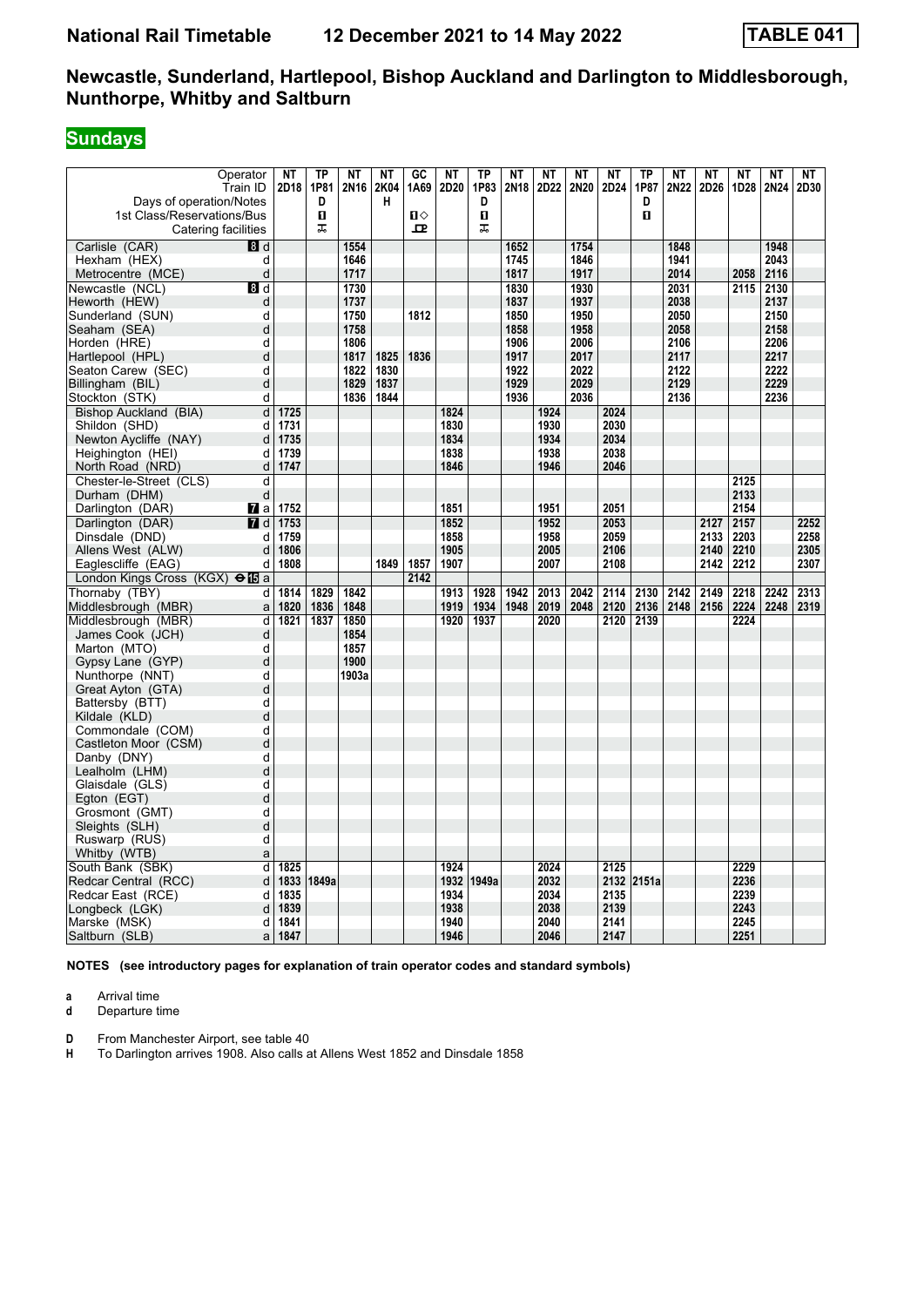# **Mondays to Fridays**

| Operator                                      | <b>GR</b>      | <b>NT</b>   | <b>TP</b> | <b>NT</b>    | <b>NT</b> | $N$ T            | <b>NT</b>    | <b>GR</b>          | $\overline{TP}$ | <b>NT</b> | <b>NT</b>    | <b>NT</b>   | <b>NT</b>    | TP    | <b>NT</b> | <b>NT</b>    | <b>NT</b> | <b>TP</b> |
|-----------------------------------------------|----------------|-------------|-----------|--------------|-----------|------------------|--------------|--------------------|-----------------|-----------|--------------|-------------|--------------|-------|-----------|--------------|-----------|-----------|
| Train ID                                      | 1Y08           | <b>1N51</b> | 1P60      | 2N07         | 2D01      | 1N <sub>53</sub> | <b>2W03</b>  | 1Y80               | 1P62            | 2D05      | 2W11         | <b>1N75</b> | 2D82         | 1P64  | 2D07      | <b>2W15</b>  | 2D09      | 1P66      |
| Days of operation/Notes                       | A              |             | в         |              |           |                  |              |                    | в               |           |              |             |              | в     |           |              |           | в         |
| 1st Class/Reservations/Bus                    | $\mathbf{I}$ R |             | п         |              |           |                  |              | $\Pi$ <sub>R</sub> | $\mathbf{u}$    |           |              |             |              | п     |           |              |           | O.        |
| Catering facilities                           | $\boxtimes$    |             | ᠼ         |              |           |                  |              | X                  | ᠼ               |           |              |             |              | ᠼ     |           |              |           | ᅚ         |
| Saltburn (SLB)<br>$\overline{d}$              |                |             |           |              |           | 0622             |              |                    |                 | 0659      |              | 0722        |              |       | 0759      |              | 0822      |           |
| d<br>Marske (MSK)                             |                |             |           |              |           | 0627             |              |                    |                 | 0704      |              | 0727        |              |       | 0804      |              | 0827      |           |
| d<br>Longbeck (LGK)                           |                |             |           |              |           | 0629             |              |                    |                 | 0706      |              | 0729        |              |       | 0806      |              | 0829      |           |
| Redcar East (RCE)<br>d                        |                |             |           |              |           | 0632             |              |                    |                 | 0709      |              | 0732        |              |       | 0809      |              | 0832      |           |
| Redcar Central (RCC)<br>d                     |                |             | 0600      |              |           | 0635             |              |                    | 0706            | 0712      |              | 0735        |              | 0807  | 0812      |              | 0835      | 0907      |
| South Bank (SBK)<br>d                         |                |             |           |              |           | 0642             |              |                    |                 | 0720      |              | 0742        |              |       | 0819      |              |           |           |
| Whitby (WTB)<br>d                             |                |             |           |              |           |                  |              |                    |                 |           |              |             | 0630         |       |           |              |           |           |
| Ruswarp (RUS)<br>d                            |                |             |           |              |           |                  |              |                    |                 |           |              |             |              |       |           |              |           |           |
| Sleights (SLH)<br>d                           |                |             |           |              |           |                  |              |                    |                 |           |              |             |              |       |           |              |           |           |
| Grosmont (GMT)<br>d                           |                |             |           |              |           |                  |              |                    |                 |           |              |             | 0646         |       |           |              |           |           |
| d<br>Egton (EGT)                              |                |             |           |              |           |                  |              |                    |                 |           |              |             | 0649         |       |           |              |           |           |
| Glaisdale (GLS)<br>d<br>d                     |                |             |           |              |           |                  |              |                    |                 |           |              |             | 0656<br>0701 |       |           |              |           |           |
| Lealholm (LHM)<br>d                           |                |             |           |              |           |                  |              |                    |                 |           |              |             | 0708         |       |           |              |           |           |
| Danby (DNY)<br>d<br>Castleton Moor (CSM)      |                |             |           |              |           |                  |              |                    |                 |           |              |             | 0712         |       |           |              |           |           |
| Commondale (COM)<br>d                         |                |             |           |              |           |                  |              |                    |                 |           |              |             |              |       |           |              |           |           |
| Kildale (KLD)<br>d                            |                |             |           |              |           |                  |              |                    |                 |           |              |             |              |       |           |              |           |           |
| Battersby (BTT)<br>d                          |                |             |           |              |           |                  |              |                    |                 |           |              |             | 0731a        |       |           |              |           |           |
| d<br>Great Ayton (GTA)                        |                |             |           |              |           |                  |              |                    |                 |           |              |             | 0736         |       |           |              |           |           |
| Nunthorpe (NNT)<br>d                          |                |             |           |              |           |                  | 0640         |                    |                 |           |              |             | 0744         |       |           | 0818         |           |           |
| Gypsy Lane (GYP)<br>d                         |                |             |           |              |           |                  | 0642         |                    |                 |           |              |             | 0747         |       |           | 0820         |           |           |
| Marton (MTO)<br>d                             |                |             |           |              |           |                  | 0645         |                    |                 |           |              |             | 0749         |       |           | 0823         |           |           |
| James Cook (JCH)<br>d                         |                |             |           |              |           |                  | 0648         |                    |                 |           |              |             | 0752         |       |           | 0825         |           |           |
| Middlesbrough (MBR)<br>a                      |                |             | 0612      |              |           | 0648             | 0653         |                    | 0718            | 0726      |              | 0748        | 0757         | 0819  | 0825      | 0831         | 0847      | 0919      |
| Middlesbrough (MBR)<br>d                      |                | 0547        | 0621      |              |           | 0649             | 0656         | 0708               | 0720            | 0727      | 0731         | 0749        |              | 0820  | 0825      | 0831         | 0847      | 0921      |
| Thornaby (TBY)<br>d                           |                | 0553        | 0626a     |              |           | 0654             | 0702         | 0715               | 0725a           | 0733      | 0737         | 0755        |              | 0825a | 0831      | 0837         | 0853      | 0926a     |
| London Kings Cross (KGX) $\oplus$ <b>IB</b> d |                |             |           |              |           |                  |              | 1022a              |                 |           |              |             |              |       |           |              |           |           |
| Eaglescliffe (EAG)<br>d                       |                | 0558        |           |              |           | 0700             |              |                    |                 | 0737      |              | 0800        |              |       | 0836      |              | 0858      |           |
| d<br>Allens West (ALW)                        |                | 0601        |           |              |           | 0702             |              |                    |                 | 0740      |              | 0802        |              |       | 0839      |              | 0901      |           |
| Dinsdale (DND)<br>d                           |                | 0607        |           |              |           | 0709             |              |                    |                 | 0746      |              | 0809        |              |       | 0845      |              | 0907      |           |
| Darlington (DAR)<br>$\mathbf{z}$ a            |                | 0619        |           |              |           | 0717             |              |                    |                 | 0755      |              | 0818        |              |       | 0853      |              | 0916      |           |
| Darlington (DAR)<br>$\blacksquare$ d          |                | 0620        |           |              | 0644      | 0721             |              |                    |                 | 0756      |              | 0820        |              |       | 0855      |              |           |           |
| Durham (DHM)<br>a                             |                | 0640        |           |              |           | 0742             |              |                    |                 |           |              | 0840        |              |       |           |              |           |           |
| Chester-le-Street (CLS)<br>a                  |                | 0648        |           |              |           | 0749             |              |                    |                 |           |              | 0847        |              |       |           |              |           |           |
| d<br>North Road (NRD)                         |                |             |           |              | 0647      |                  |              |                    |                 | 0759      |              |             |              |       | 0858      |              |           |           |
| Heighington (HEI)<br>d                        |                |             |           |              | 0656      |                  |              |                    |                 | 0808      |              |             |              |       | 0907      |              |           |           |
| Newton Aycliffe (NAY)<br>d                    |                |             |           |              | 0659      |                  |              |                    |                 | 0811      |              |             |              |       | 0910      |              |           |           |
| Shildon (SHD)<br>d                            |                |             |           |              | 0704      |                  |              |                    |                 | 0816      |              |             |              |       | 0915      |              |           |           |
| <b>Bishop Auckland (BIA)</b><br>a             |                |             |           |              | 0710      |                  |              |                    |                 | 0822      |              |             |              |       | 0921      |              |           |           |
| Stockton (STK)<br>d                           |                |             |           |              |           |                  | 0707         |                    |                 |           | 0742         |             |              |       |           | 0842         |           |           |
| Billingham (BIL)<br>d                         |                |             |           |              |           |                  | 0715         |                    |                 |           | 0750         |             |              |       |           | 0850         |           |           |
| Seaton Carew (SEC)<br>d                       |                |             |           |              |           |                  | 0721         |                    |                 |           | 0756         |             |              |       |           | 0856         |           |           |
| d<br>Hartlepool (HPL)                         |                |             |           | 0639<br>0649 |           |                  | 0726         |                    |                 |           | 0801         |             |              |       |           | 0901         |           |           |
| Horden (HRE)<br>d<br>d                        |                |             |           |              |           |                  | 0737<br>0745 |                    |                 |           | 0812<br>0820 |             |              |       |           | 0912<br>0920 |           |           |
| Seaham (SEA)<br>Sunderland (SUN)<br>d         | 0539           |             |           | 0658<br>0708 |           |                  | 0756         |                    |                 |           | 0832         |             |              |       |           | 0932         |           |           |
| Heworth (HEW)<br>d                            |                |             |           | 0723         |           |                  | 0810         |                    |                 |           | 0846         |             |              |       |           | 0946         |           |           |
| Newcastle (NCL)<br><b>图</b> a                 | 0556           | 0659        |           | 0732         |           | 0800             | 0819         |                    |                 |           | 0855         | 0901        |              |       |           | 0955         |           |           |
| Metrocentre (MCE)<br>a                        |                | 0709        |           | 0747         |           | 0814             |              |                    |                 |           | 0906         |             |              |       |           | 1006         |           |           |
| Hexham (HEX)<br>a                             |                | 0744        |           | 0818         |           | 0838             |              |                    |                 |           | 0940         |             |              |       |           | 1040         |           |           |
| 8a<br>Carlisle (CAR)                          |                | 0836        |           |              |           | 0929             |              |                    |                 |           |              |             |              |       |           |              |           |           |
|                                               |                |             |           |              |           |                  |              |                    |                 |           |              |             |              |       |           |              |           |           |

**NOTES (see introductory pages for explanation of train operator codes and standard symbols)**

**a** Arrival time<br>**d** Departure ti

**d** Departure time

**g** Arrives 5 minutes earlier

**A** To London Kings Cross, see table 20<br>**B** To Manchester Airport, see table 39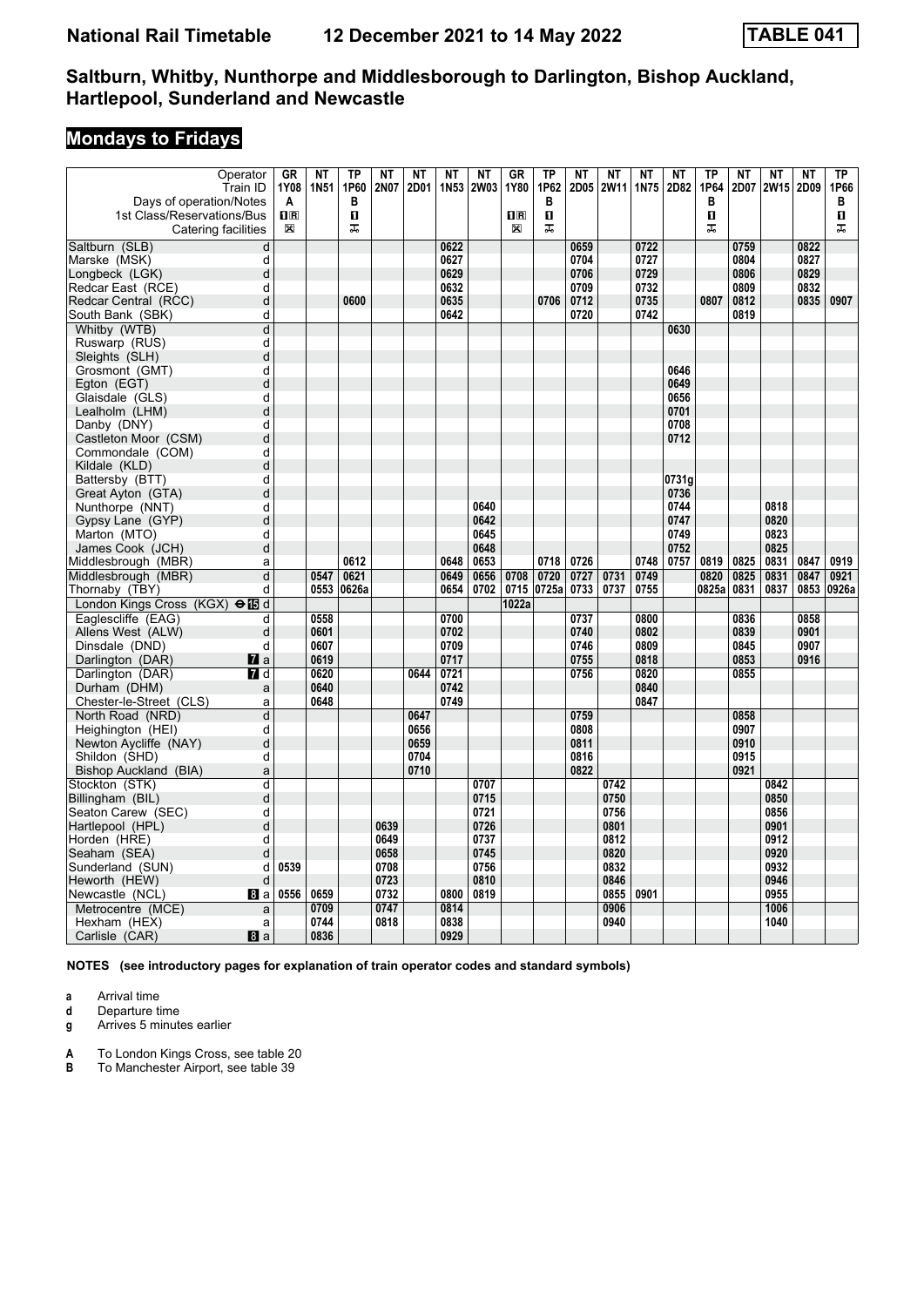# **Mondays to Fridays**

| Operator<br>Train ID                          | ΝT   | <b>NT</b><br>2D11 2W19 | <b>NT</b><br>2D85 | <b>NT</b><br>2D13 | <b>NT</b><br>2D84 | TP<br>1P68 | <b>NT</b><br>2D15 | <b>NT</b><br><b>2W23</b> | NT<br>2D17 | $\overline{TP}$<br>1P70 | $G$ <sub>C</sub><br>1N90 | <b>NT</b><br>2D19 | <b>NT</b><br><b>2W27</b> | <b>NT</b><br>2D21 | <b>TP</b><br>1P72 | <b>NT</b><br>2D23 | <b>NT</b><br><b>2W31</b> | <b>NT</b><br>2D25 |
|-----------------------------------------------|------|------------------------|-------------------|-------------------|-------------------|------------|-------------------|--------------------------|------------|-------------------------|--------------------------|-------------------|--------------------------|-------------------|-------------------|-------------------|--------------------------|-------------------|
| Days of operation/Notes                       |      |                        |                   |                   |                   | В          |                   |                          |            | в                       |                          |                   |                          |                   | в                 |                   |                          |                   |
| 1st Class/Reservations/Bus                    |      |                        |                   |                   |                   | П          |                   |                          |            | $\mathbf{u}$            | $\blacksquare$           |                   |                          |                   | 0                 |                   |                          |                   |
| Catering facilities                           |      |                        |                   |                   |                   | 盂          |                   |                          |            | ᠼ                       | $\mathbf{p}$             |                   |                          |                   | ᠼ                 |                   |                          |                   |
| Saltburn (SLB)<br>d                           | 0859 |                        | 0908              | 0922              |                   |            | 0959              |                          | 1022       |                         |                          | 1059              |                          | 1122              |                   | 1159              |                          | 1222              |
| Marske (MSK)<br>d                             | 0904 |                        | 0913              | 0927              |                   |            | 1004              |                          | 1027       |                         |                          | 1104              |                          | 1127              |                   | 1204              |                          | 1227              |
| Longbeck (LGK)<br>d                           | 0906 |                        | 0915              | 0929              |                   |            | 1006              |                          | 1029       |                         |                          | 1106              |                          | 1129              |                   | 1206              |                          | 1229              |
| Redcar East (RCE)<br>d                        | 0909 |                        | 0918              | 0932              |                   |            | 1009              |                          | 1032       |                         |                          | 1109              |                          | 1132              |                   | 1209              |                          | 1232              |
| Redcar Central (RCC)<br>d                     | 0912 |                        | 0921              | 0935              |                   | 1007       | 1012              |                          | 1035       | 1107                    |                          | 1112              |                          | 1135              | 1207              | 1212              |                          | 1235              |
| South Bank (SBK)<br>d                         | 0919 |                        |                   |                   |                   |            | 1019              |                          |            |                         |                          | 1119              |                          |                   |                   | 1219              |                          |                   |
| Whitby (WTB)<br>d                             |      |                        |                   |                   | 0845              |            |                   |                          |            |                         |                          |                   |                          |                   |                   |                   |                          |                   |
| d<br>Ruswarp (RUS)                            |      |                        |                   |                   | 0849              |            |                   |                          |            |                         |                          |                   |                          |                   |                   |                   |                          |                   |
| Sleights (SLH)<br>d                           |      |                        |                   |                   | 0854              |            |                   |                          |            |                         |                          |                   |                          |                   |                   |                   |                          |                   |
| Grosmont (GMT)<br>d                           |      |                        |                   |                   | 0902              |            |                   |                          |            |                         |                          |                   |                          |                   |                   |                   |                          |                   |
| d<br>Egton (EGT)                              |      |                        |                   |                   | 0906              |            |                   |                          |            |                         |                          |                   |                          |                   |                   |                   |                          |                   |
| Glaisdale (GLS)<br>d                          |      |                        |                   |                   | 0913c             |            |                   |                          |            |                         |                          |                   |                          |                   |                   |                   |                          |                   |
| Lealholm (LHM)<br>d                           |      |                        |                   |                   | 0918              |            |                   |                          |            |                         |                          |                   |                          |                   |                   |                   |                          |                   |
| Danby (DNY)<br>d                              |      |                        |                   |                   | 0925              |            |                   |                          |            |                         |                          |                   |                          |                   |                   |                   |                          |                   |
| Castleton Moor (CSM)<br>d                     |      |                        |                   |                   | 0928              |            |                   |                          |            |                         |                          |                   |                          |                   |                   |                   |                          |                   |
| Commondale (COM)<br>d                         |      |                        |                   |                   | 0932              |            |                   |                          |            |                         |                          |                   |                          |                   |                   |                   |                          |                   |
| Kildale (KLD)<br>d                            |      |                        |                   |                   | 0939              |            |                   |                          |            |                         |                          |                   |                          |                   |                   |                   |                          |                   |
| Battersby (BTT)<br>d                          |      |                        |                   |                   | 0948e             |            |                   |                          |            |                         |                          |                   |                          |                   |                   |                   |                          |                   |
| d<br>Great Ayton (GTA)                        |      |                        |                   |                   | 0953              |            |                   |                          |            |                         |                          |                   |                          |                   |                   |                   |                          |                   |
| Nunthorpe (NNT)<br>d                          |      | 0916                   |                   |                   | 1001              |            |                   |                          |            |                         |                          |                   | 1118                     |                   |                   |                   | 1218                     |                   |
| Gypsy Lane (GYP)<br>d                         |      | 0918                   |                   |                   | 1004              |            |                   |                          |            |                         |                          |                   | 1120                     |                   |                   |                   | 1220                     |                   |
| Marton (MTO)<br>d                             |      | 0921                   |                   |                   | 1006              |            |                   |                          |            |                         |                          |                   | 1123                     |                   |                   |                   | 1223                     |                   |
| James Cook (JCH)<br>d                         |      | 0923                   |                   |                   | 1009              |            |                   |                          |            |                         |                          |                   | 1125                     |                   |                   |                   | 1225                     |                   |
| Middlesbrough (MBR)<br>a                      | 0925 | 0929                   | 0932              | 0946              | 1015              | 1019       | 1025              |                          | 1047       | 1119                    |                          | 1125              | 1131                     | 1146              | 1219              | 1225              | 1231                     | 1246              |
| Middlesbrough (MBR)<br>d                      | 0925 | 0931                   |                   | 0947              |                   | 1021       | 1025              | 1031                     | 1047       | 1121                    |                          | 1125              | 1131                     | 1147              | 1221              | 1225              | 1231                     | 1247              |
| Thornaby (TBY)<br>d                           | 0931 | 0937                   |                   | 0952              |                   | 1026a      | 1031              | 1037                     | 1052       | 1126a                   |                          | 1131              | 1137                     | 1152              | 1226a             | 1231              | 1237                     | 1252              |
| London Kings Cross (KGX) $\Theta$ <b>is</b> d |      |                        |                   |                   |                   |            |                   |                          |            |                         | 0827                     |                   |                          |                   |                   |                   |                          |                   |
| Eaglescliffe (EAG)<br>d                       | 0936 |                        |                   | 0957              |                   |            | 1036              |                          | 1057       |                         | 1117                     | 1136              |                          | 1157              |                   | 1236              |                          | 1257              |
| Allens West (ALW)<br>d                        | 0939 |                        |                   | 1000              |                   |            | 1039              |                          | 1100       |                         |                          | 1139              |                          | 1200              |                   | 1239              |                          | 1300              |
| Dinsdale (DND)<br>d                           | 0945 |                        |                   | 1006              |                   |            | 1045              |                          | 1106       |                         |                          | 1145              |                          | 1206              |                   | 1245              |                          | 1306              |
| Darlington (DAR)<br><b>7</b> a                | 0953 |                        |                   | 1016              |                   |            | 1053              |                          | 1116       |                         |                          | 1153              |                          | 1216              |                   | 1253              |                          | 1315              |
| Darlington (DAR)<br>7 d                       | 0955 |                        |                   |                   |                   |            | 1055              |                          |            |                         |                          | 1155              |                          |                   |                   | 1255              |                          |                   |
| Durham (DHM)<br>a                             |      |                        |                   |                   |                   |            |                   |                          |            |                         |                          |                   |                          |                   |                   |                   |                          |                   |
| Chester-le-Street (CLS)<br>a                  |      |                        |                   |                   |                   |            |                   |                          |            |                         |                          |                   |                          |                   |                   |                   |                          |                   |
| $\sf d$<br>North Road (NRD)                   | 0958 |                        |                   |                   |                   |            | 1058              |                          |            |                         |                          | 1158              |                          |                   |                   | 1258              |                          |                   |
| Heighington (HEI)<br>d                        | 1007 |                        |                   |                   |                   |            | 1107              |                          |            |                         |                          | 1207              |                          |                   |                   | 1307              |                          |                   |
| Newton Aycliffe (NAY)<br>d                    | 1010 |                        |                   |                   |                   |            | 1110              |                          |            |                         |                          | 1210              |                          |                   |                   | 1310              |                          |                   |
| Shildon (SHD)<br>d                            | 1015 |                        |                   |                   |                   |            | 1115              |                          |            |                         |                          | 1215              |                          |                   |                   | 1315              |                          |                   |
| Bishop Auckland (BIA)<br>a                    | 1021 |                        |                   |                   |                   |            | 1121              |                          |            |                         |                          | 1221              |                          |                   |                   | 1321              |                          |                   |
| Stockton (STK)<br>d                           |      | 0942                   |                   |                   |                   |            |                   | 1043                     |            |                         |                          |                   | 1142                     |                   |                   |                   | 1243                     |                   |
| d<br>Billingham (BIL)                         |      | 0950                   |                   |                   |                   |            |                   | 1051                     |            |                         |                          |                   | 1150                     |                   |                   |                   | 1251                     |                   |
| Seaton Carew (SEC)<br>d                       |      | 0956                   |                   |                   |                   |            |                   | 1057                     |            |                         |                          |                   | 1156                     |                   |                   |                   | 1257                     |                   |
| d<br>Hartlepool (HPL)                         |      | 1001                   |                   |                   |                   |            |                   | 1103                     |            |                         | 1138c                    |                   | 1201                     |                   |                   |                   | 1302                     |                   |
| Horden (HRE)<br>d                             |      | 1012                   |                   |                   |                   |            |                   | 1113                     |            |                         |                          |                   | 1212                     |                   |                   |                   | 1313                     |                   |
| Seaham (SEA)<br>d                             |      | 1020                   |                   |                   |                   |            |                   | 1122                     |            |                         |                          |                   | 1220                     |                   |                   |                   | 1321                     |                   |
| Sunderland (SUN)<br>d                         |      | 1032                   |                   |                   |                   |            |                   | 1132                     |            |                         | 1204a                    |                   | 1232                     |                   |                   |                   | 1332                     |                   |
| Heworth (HEW)<br>d                            |      | 1047                   |                   |                   |                   |            |                   | 1146                     |            |                         |                          |                   | 1246                     |                   |                   |                   | 1347                     |                   |
| Newcastle (NCL)<br>8 a                        |      | 1055                   |                   |                   |                   |            |                   | 1154                     |            |                         |                          |                   | 1255                     |                   |                   |                   | 1355                     |                   |
| Metrocentre (MCE)<br>a                        |      | 1106                   |                   |                   |                   |            |                   | 1208                     |            |                         |                          |                   | 1306                     |                   |                   |                   | 1406                     |                   |
| Hexham (HEX)<br>a                             |      | 1140                   |                   |                   |                   |            |                   | 1242                     |            |                         |                          |                   | 1340                     |                   |                   |                   | 1440                     |                   |
| Carlisle (CAR)<br>8a                          |      |                        |                   |                   |                   |            |                   |                          |            |                         |                          |                   |                          |                   |                   |                   |                          |                   |

**NOTES (see introductory pages for explanation of train operator codes and standard symbols)**

**a** Arrival time<br>**d** Departure t

**d** Departure time

**c** Arrives 3 minutes earlier

**e** Arrives 4 minutes earlier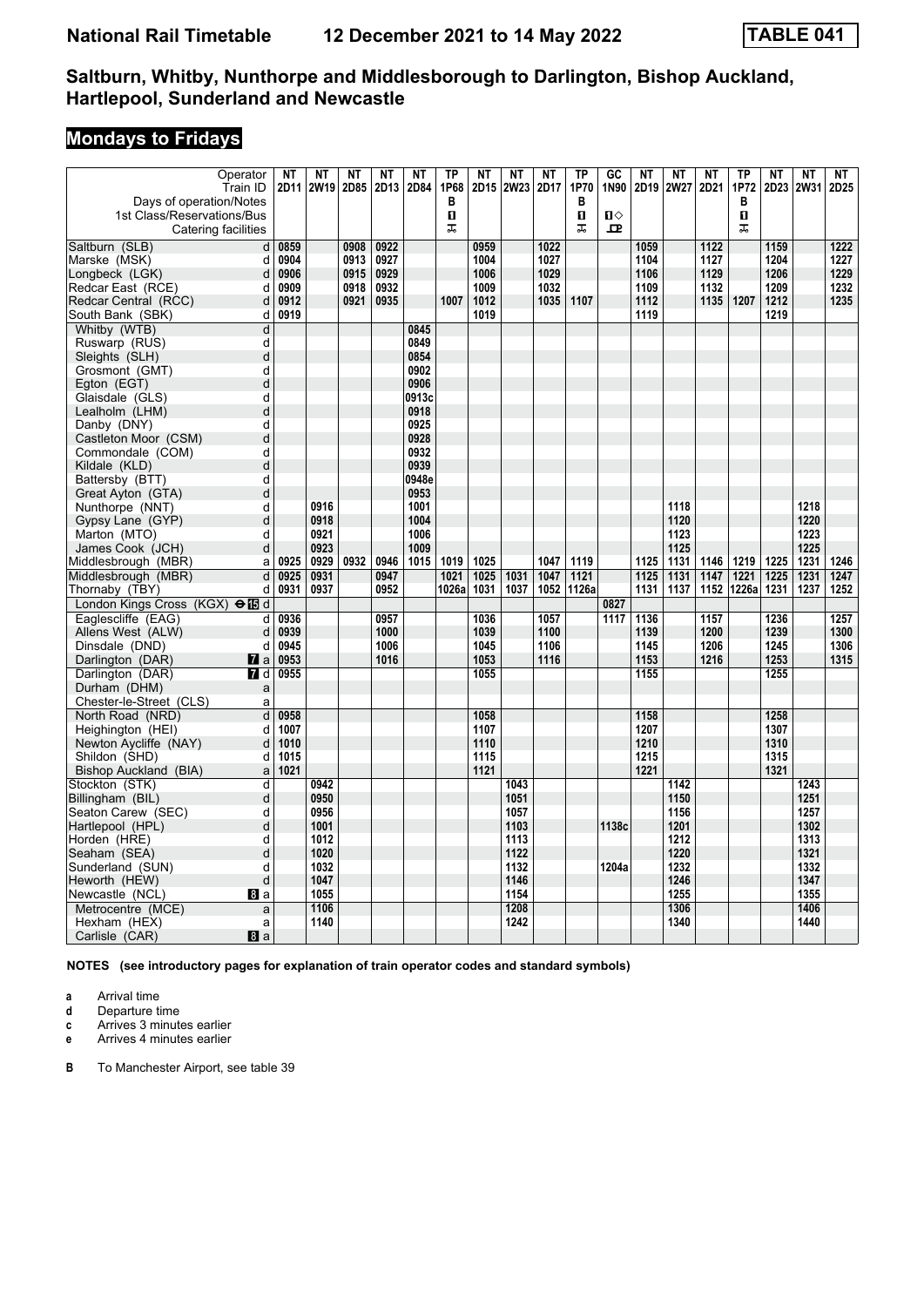# **Mondays to Fridays**

| Operator<br>Train ID                              | TP<br>1P74          | <b>NT</b><br>2D27 | <b>NT</b><br><b>2W35</b> | <b>NT</b><br>2D29 | $G$ C<br>1N92 | TP<br>1P76   | <b>NT</b><br>2D31 | <b>NT</b><br>2W39 | NT<br>2D33 | $\overline{TP}$<br>1P78 | <b>NT</b><br>2D35 | <b>NT</b><br><b>2W43</b> | $G$ <sub>C</sub><br>1N93 | <b>NT</b><br>2D37 | TP<br>1P80 | <b>NT</b><br>2D39 | <b>NT</b><br>2N45 | NT<br>2D41   |
|---------------------------------------------------|---------------------|-------------------|--------------------------|-------------------|---------------|--------------|-------------------|-------------------|------------|-------------------------|-------------------|--------------------------|--------------------------|-------------------|------------|-------------------|-------------------|--------------|
|                                                   | в                   |                   |                          |                   |               | в            |                   |                   |            | в                       |                   |                          |                          |                   | В          |                   |                   |              |
| Days of operation/Notes                           | O.                  |                   |                          |                   | $\mathbf{u}$  | $\mathbf{u}$ |                   |                   |            | O                       |                   |                          | $\mathbf{u}$             |                   | O          |                   |                   |              |
| 1st Class/Reservations/Bus<br>Catering facilities | ᅚ                   |                   |                          |                   | 묘             | 盂            |                   |                   |            | ᠼ                       |                   |                          | 고                        |                   | ᠼ          |                   |                   |              |
|                                                   |                     |                   |                          |                   |               |              |                   |                   | 1422       |                         | 1459              |                          |                          |                   |            |                   |                   |              |
| Saltburn (SLB)                                    | $\overline{d}$<br>d | 1259<br>1304      |                          | 1322<br>1327      |               |              | 1359<br>1404      |                   | 1427       |                         | 1504              |                          |                          | 1522<br>1527      |            | 1559<br>1604      |                   | 1622         |
| Marske (MSK)<br>Longbeck (LGK)                    | d                   | 1306              |                          | 1329              |               |              | 1406              |                   | 1429       |                         | 1506              |                          |                          | 1529              |            | 1606              |                   | 1627<br>1629 |
| Redcar East (RCE)                                 | d                   | 1309              |                          | 1332              |               |              | 1409              |                   | 1432       |                         | 1509              |                          |                          | 1532              |            | 1609              |                   | 1632         |
| Redcar Central (RCC)                              | 1307<br>d           | 1312              |                          | 1335              |               | 1407         | 1412              |                   | 1435       | 1507                    | 1512              |                          |                          | 1535              | 1607       | 1612              |                   | 1635         |
| South Bank (SBK)                                  | d                   | 1319              |                          |                   |               |              | 1419              |                   |            |                         | 1519              |                          |                          |                   |            | 1619              |                   |              |
| Whitby (WTB)                                      | d                   |                   | 1159                     |                   |               |              |                   |                   |            |                         |                   |                          |                          |                   |            |                   |                   |              |
| Ruswarp (RUS)                                     | d                   |                   | 1203                     |                   |               |              |                   |                   |            |                         |                   |                          |                          |                   |            |                   |                   |              |
| Sleights (SLH)                                    | d                   |                   | 1208                     |                   |               |              |                   |                   |            |                         |                   |                          |                          |                   |            |                   |                   |              |
| Grosmont (GMT)                                    | d                   |                   | 1216                     |                   |               |              |                   |                   |            |                         |                   |                          |                          |                   |            |                   |                   |              |
| Egton (EGT)                                       | d                   |                   | 1220                     |                   |               |              |                   |                   |            |                         |                   |                          |                          |                   |            |                   |                   |              |
| Glaisdale (GLS)                                   | d                   |                   | 1227c                    |                   |               |              |                   |                   |            |                         |                   |                          |                          |                   |            |                   |                   |              |
| Lealholm (LHM)                                    | d                   |                   | 1232                     |                   |               |              |                   |                   |            |                         |                   |                          |                          |                   |            |                   |                   |              |
| Danby (DNY)                                       | d                   |                   | 1239                     |                   |               |              |                   |                   |            |                         |                   |                          |                          |                   |            |                   |                   |              |
| Castleton Moor (CSM)                              | d                   |                   | 1242                     |                   |               |              |                   |                   |            |                         |                   |                          |                          |                   |            |                   |                   |              |
| Commondale (COM)                                  | d                   |                   | 1246                     |                   |               |              |                   |                   |            |                         |                   |                          |                          |                   |            |                   |                   |              |
| Kildale (KLD)                                     | d                   |                   | 1253                     |                   |               |              |                   |                   |            |                         |                   |                          |                          |                   |            |                   |                   |              |
| Battersby (BTT)                                   | d                   |                   | 1303g                    |                   |               |              |                   | 1351              |            |                         |                   |                          |                          |                   |            |                   |                   |              |
| Great Ayton (GTA)                                 | d                   |                   | 1308                     |                   |               |              |                   | 1357              |            |                         |                   |                          |                          |                   |            |                   |                   |              |
| Nunthorpe (NNT)                                   | d                   |                   | 1316                     |                   |               |              |                   | 1418h             |            |                         |                   | 1518                     |                          |                   |            |                   | 1618              |              |
| Gypsy Lane (GYP)                                  | d                   |                   | 1319                     |                   |               |              |                   | 1421              |            |                         |                   | 1520                     |                          |                   |            |                   | 1620              |              |
| Marton (MTO)                                      | d                   |                   | 1321                     |                   |               |              |                   | 1423              |            |                         |                   | 1523                     |                          |                   |            |                   | 1623              |              |
| James Cook (JCH)                                  | d                   |                   | 1324                     |                   |               |              |                   | 1426              |            |                         |                   | 1525                     |                          |                   |            |                   | 1625              |              |
| Middlesbrough (MBR)                               | 1319<br>a           | 1325              | 1330                     | 1346              |               | 1419         | 1425              | 1431              | 1446       | 1519                    | 1525              | 1531                     |                          | 1546              | 1619       | 1625              | 1631              | 1646         |
| Middlesbrough (MBR)                               | 1321<br>d           | 1325              | 1331                     | 1347              |               | 1421         | 1425              | 1431              | 1447       | 1521                    | 1525              | 1531                     |                          | 1547              | 1621       | 1625              | 1631              | 1647         |
| Thornaby (TBY)                                    | 1326a<br>d          | 1331              | 1338                     | 1352              |               | 1426a        | 1431              | 1437              | 1452       | 1526a                   | 1531              | 1537                     |                          | 1552              | 1626a      | 1631              | 1637              | 1652         |
| London Kings Cross (KGX) $\Theta$ <b>is</b> d     |                     |                   |                          |                   | 1127          |              |                   |                   |            |                         |                   |                          | 1256                     |                   |            |                   |                   |              |
| Eaglescliffe (EAG)                                | d                   | 1336              |                          | 1357              | 1404          |              | 1436              |                   | 1457       |                         | 1536              |                          | 1546e                    | 1557              |            | 1636              |                   | 1657         |
| Allens West (ALW)                                 | d                   | 1339              |                          | 1400              |               |              | 1439              |                   | 1500       |                         | 1539              |                          |                          | 1600              |            | 1639              |                   | 1700         |
| Dinsdale (DND)                                    | d                   | 1345              |                          | 1406              |               |              | 1445              |                   | 1506       |                         | 1545              |                          |                          | 1606              |            | 1645              |                   | 1706         |
| Darlington (DAR)<br>$\mathbf{z}$ a                |                     | 1353              |                          | 1416              |               |              | 1453              |                   | 1516       |                         | 1553              |                          |                          | 1616              |            | 1653              |                   | 1716         |
| Darlington (DAR)<br>7 d                           |                     | 1355              |                          |                   |               |              | 1455              |                   |            |                         | 1555              |                          |                          |                   |            | 1655              |                   |              |
| Durham (DHM)                                      | a                   |                   |                          |                   |               |              |                   |                   |            |                         |                   |                          |                          |                   |            |                   |                   |              |
| Chester-le-Street (CLS)                           | a                   |                   |                          |                   |               |              |                   |                   |            |                         |                   |                          |                          |                   |            |                   |                   |              |
| North Road (NRD)                                  | d                   | 1358              |                          |                   |               |              | 1458              |                   |            |                         | 1558              |                          |                          |                   |            | 1658              |                   |              |
| Heighington (HEI)                                 | d                   | 1407              |                          |                   |               |              | 1507              |                   |            |                         | 1607              |                          |                          |                   |            | 1707              |                   |              |
| Newton Aycliffe (NAY)                             | d                   | 1410              |                          |                   |               |              | 1510              |                   |            |                         | 1610              |                          |                          |                   |            | 1710              |                   |              |
| Shildon (SHD)                                     | d                   | 1415<br>1421      |                          |                   |               |              | 1515              |                   |            |                         | 1615<br>1621      |                          |                          |                   |            | 1715<br>1721      |                   |              |
| Bishop Auckland (BIA)                             | a                   |                   |                          |                   |               |              | 1521              |                   |            |                         |                   |                          |                          |                   |            |                   |                   |              |
| Stockton (STK)                                    | d<br>d              |                   | 1343<br>1351             |                   |               |              |                   | 1442<br>1450      |            |                         |                   | 1542<br>1550             |                          |                   |            |                   | 1642<br>1650      |              |
| Billingham (BIL)<br>Seaton Carew (SEC)            | d                   |                   | 1357                     |                   |               |              |                   | 1456              |            |                         |                   | 1556                     |                          |                   |            |                   | 1656              |              |
| Hartlepool (HPL)                                  | d                   |                   | 1402                     |                   | 1424          |              |                   | 1501              |            |                         |                   | 1601                     | 1613                     |                   |            |                   | 1701              |              |
| Horden (HRE)                                      | d                   |                   | 1413                     |                   |               |              |                   | 1512              |            |                         |                   | 1612                     |                          |                   |            |                   | 1712              |              |
| Seaham (SEA)                                      | d                   |                   | 1421                     |                   |               |              |                   | 1520              |            |                         |                   | 1620                     |                          |                   |            |                   | 1720              |              |
| Sunderland (SUN)                                  | d                   |                   | 1431                     |                   | 1452a         |              |                   | 1530              |            |                         |                   | 1630                     | 1638a                    |                   |            |                   | 1730              |              |
| Heworth (HEW)                                     | d                   |                   | 1446                     |                   |               |              |                   | 1546              |            |                         |                   | 1647                     |                          |                   |            |                   | 1747              |              |
| Newcastle (NCL)<br>8a                             |                     |                   | 1454                     |                   |               |              |                   | 1554              |            |                         |                   | 1655                     |                          |                   |            |                   | 1755              |              |
| Metrocentre (MCE)                                 | a                   |                   | 1505                     |                   |               |              |                   | 1605              |            |                         |                   | 1705                     |                          |                   |            |                   | 1805              |              |
| Hexham (HEX)                                      | a                   |                   | 1539                     |                   |               |              |                   | 1639              |            |                         |                   |                          |                          |                   |            |                   | 1840              |              |
| 8a<br>Carlisle (CAR)                              |                     |                   |                          |                   |               |              |                   |                   |            |                         |                   |                          |                          |                   |            |                   |                   |              |
|                                                   |                     |                   |                          |                   |               |              |                   |                   |            |                         |                   |                          |                          |                   |            |                   |                   |              |

**NOTES (see introductory pages for explanation of train operator codes and standard symbols)**

**a** Arrival time<br>**d** Departure ti

**d** Departure time

**c** Arrives 3 minutes earlier

**e** Arrives 4 minutes earlier

**g** Arrives 5 minutes earlier **K** Arrives 14 minutes earlier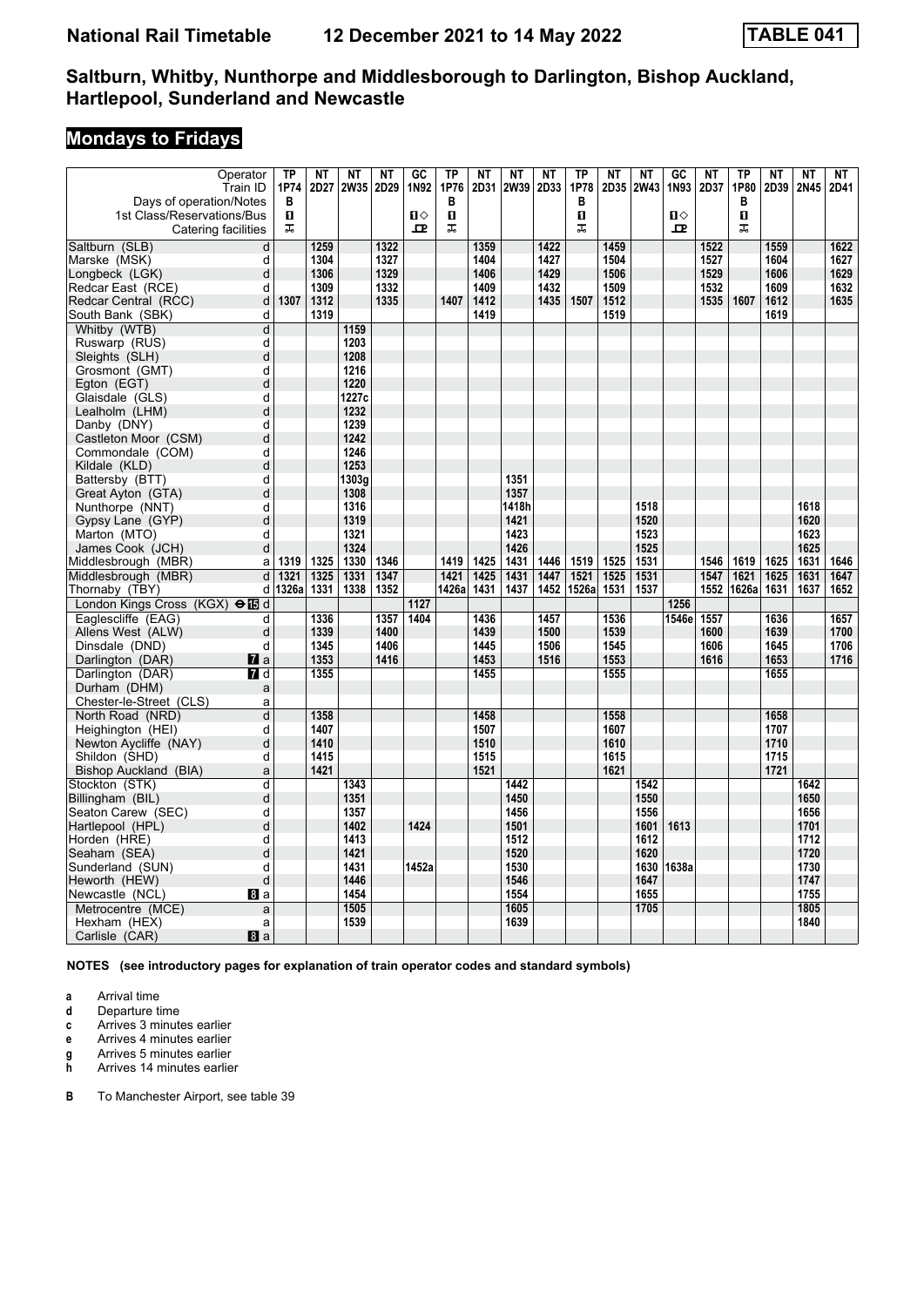# **Mondays to Fridays**

| Operator                                  | TP    | <b>NT</b> | <b>NT</b>     | <b>NT</b> | <b>TP</b> | <b>NT</b> | <b>NT</b>   | NT   | <b>TP</b> | $G$ <sub>C</sub> | <b>NT</b> | <b>NT</b>   | <b>NT</b> | <b>TP</b> | <b>NT</b> | <b>NT</b>   | <b>NT</b> | NΤ            |
|-------------------------------------------|-------|-----------|---------------|-----------|-----------|-----------|-------------|------|-----------|------------------|-----------|-------------|-----------|-----------|-----------|-------------|-----------|---------------|
| Train ID                                  | 1P82  | 2D43      | 2N31          | 2D45      | 1P84      | 2D47      | <b>2W55</b> | 2D49 | 1P86      | 1N94             | 2D51      | <b>2W59</b> | 2D53      | 1A88      | 2D55      | <b>2W63</b> | 2D57      | 2D90          |
| Days of operation/Notes                   | в     |           |               |           | в         |           |             |      | C         |                  |           |             |           | D         |           |             |           |               |
| 1st Class/Reservations/Bus                | O.    |           |               |           | п         |           |             |      | п         | $\mathbf{u}$     |           |             |           | п         |           |             |           |               |
| Catering facilities                       | ᠼ     |           |               |           |           |           |             |      |           | ᄆ                |           |             |           |           |           |             |           |               |
| Saltburn (SLB)<br>$\overline{d}$          |       | 1659      |               | 1722      |           | 1759      |             | 1822 |           |                  | 1859      |             | 1922      |           | 1959      |             | 2023      |               |
| d<br>Marske (MSK)                         |       | 1704      |               | 1727      |           | 1804      |             | 1827 |           |                  | 1904      |             | 1927      |           | 2004      |             | 2028      |               |
| d<br>Longbeck (LGK)                       |       | 1706      |               | 1729      |           | 1806      |             | 1829 |           |                  | 1906      |             | 1929      |           | 2006      |             | 2030      |               |
| Redcar East (RCE)<br>d                    |       | 1709      |               | 1732      |           | 1809      |             | 1832 |           |                  | 1909      |             | 1932      |           | 2009      |             | 2033      |               |
| Redcar Central (RCC)<br>d                 | 1707  | 1712      |               | 1735      | 1807      | 1812      |             | 1835 | 1907      |                  | 1912      |             | 1935      | 2007      | 2012      |             | 2036      |               |
| South Bank (SBK)<br>d                     |       | 1719      |               |           |           | 1819      |             |      |           |                  | 1919      |             |           |           | 2019      |             |           |               |
| Whitby (WTB)<br>d                         |       |           | 1558          |           |           |           |             |      |           |                  |           |             |           |           |           |             |           | 1942          |
| d<br>Ruswarp (RUS)                        |       |           | 1602          |           |           |           |             |      |           |                  |           |             |           |           |           |             |           | 1946          |
| d<br>Sleights (SLH)                       |       |           | 1607          |           |           |           |             |      |           |                  |           |             |           |           |           |             |           | 1951          |
| d<br>Grosmont (GMT)                       |       |           | 1616          |           |           |           |             |      |           |                  |           |             |           |           |           |             |           | 1959          |
| d<br>Egton (EGT)<br>Glaisdale (GLS)<br>d  |       |           | 1620<br>1627c |           |           |           |             |      |           |                  |           |             |           |           |           |             |           | 2003<br>2010c |
| d                                         |       |           | 1632          |           |           |           |             |      |           |                  |           |             |           |           |           |             |           | 2015          |
| Lealholm (LHM)<br>Danby (DNY)<br>d        |       |           | 1639          |           |           |           |             |      |           |                  |           |             |           |           |           |             |           | 2022          |
| Castleton Moor (CSM)<br>d                 |       |           | 1643          |           |           |           |             |      |           |                  |           |             |           |           |           |             |           | 2025          |
| Commondale (COM)<br>d                     |       |           | 1646          |           |           |           |             |      |           |                  |           |             |           |           |           |             |           | 2029          |
| d<br>Kildale (KLD)                        |       |           | 1654          |           |           |           |             |      |           |                  |           |             |           |           |           |             |           | 2036          |
| Battersby (BTT)<br>d                      |       |           | 1703e         |           |           |           | 1746        |      |           |                  |           |             |           |           |           |             |           | 2046g         |
| Great Ayton (GTA)<br>d                    |       |           | 1709          |           |           |           | 1752        |      |           |                  |           |             |           |           |           |             |           | 2052          |
| Nunthorpe (NNT)<br>d                      |       |           | 1717          |           |           |           | 1816i       |      |           |                  |           | 1917        |           |           |           |             |           | 2100          |
| Gypsy Lane (GYP)                          | d     |           | 1719          |           |           |           | 1818        |      |           |                  |           | 1919        |           |           |           |             |           | 2102          |
| Marton (MTO)<br>d                         |       |           | 1722          |           |           |           | 1821        |      |           |                  |           | 1922        |           |           |           |             |           | 2105          |
| James Cook (JCH)<br>d                     |       |           | 1724          |           |           |           | 1823        |      |           |                  |           | 1924        |           |           |           |             |           | 2107          |
| Middlesbrough (MBR)<br>a                  | 1719  | 1725      | 1730          | 1746      | 1819      | 1825      | 1830        | 1846 | 1919      |                  | 1925      | 1930        | 1946      | 2019      | 2025      |             | 2047      | 2113          |
| Middlesbrough (MBR)<br>d                  | 1721  | 1725      | 1731          | 1747      | 1821      | 1825      | 1831        | 1847 | 1921      |                  | 1925      | 1930        | 1947      | 2020      | 2025      | 2030        | 2048      |               |
| Thornaby (TBY)<br>d                       | 1726a | 1731      | 1737          | 1752      | 1826a     | 1831      | 1837        | 1852 | 1926a     |                  | 1931      | 1936        | 1952      | 2026a     | 2031      | 2036        | 2053      |               |
| London Kings Cross (KGX) $\Theta$ IB d    |       |           |               |           |           |           |             |      |           | 1648             |           |             |           |           |           |             |           |               |
| Eaglescliffe (EAG)<br>d                   |       | 1736      |               | 1757      |           | 1836      |             | 1857 |           | 1928             | 1936      |             | 1957      |           | 2036      |             | 2058      |               |
| d<br>Allens West (ALW)                    |       | 1739      |               | 1800      |           | 1839      |             | 1900 |           |                  | 1939      |             | 2000      |           | 2039      |             | 2101      |               |
| Dinsdale (DND)<br>d                       |       | 1745      |               | 1806      |           | 1845      |             | 1906 |           |                  | 1945      |             | 2006      |           | 2045      |             | 2107      |               |
| Darlington (DAR)<br><b>7</b> a            |       | 1753      |               | 1815      |           | 1853      |             | 1916 |           |                  | 1953      |             | 2017      |           | 2053      |             | 2116      |               |
| Darlington (DAR)<br>7 d                   |       | 1755      |               |           |           | 1855      |             |      |           |                  | 1955      |             |           |           | 2055      |             |           |               |
| Durham (DHM)<br>a                         |       |           |               |           |           |           |             |      |           |                  |           |             |           |           |           |             |           |               |
| Chester-le-Street (CLS)<br>a              |       |           |               |           |           |           |             |      |           |                  |           |             |           |           |           |             |           |               |
| $\sf d$<br>North Road (NRD)               |       | 1758      |               |           |           | 1858      |             |      |           |                  | 1958      |             |           |           | 2058      |             |           |               |
| Heighington (HEI)<br>d                    |       | 1807      |               |           |           | 1907      |             |      |           |                  | 2007      |             |           |           | 2107      |             |           |               |
| Newton Aycliffe (NAY)<br>d                |       | 1810      |               |           |           | 1910      |             |      |           |                  | 2010      |             |           |           | 2110      |             |           |               |
| Shildon (SHD)<br>d                        |       | 1815      |               |           |           | 1915      |             |      |           |                  | 2015      |             |           |           | 2115      |             |           |               |
| Bishop Auckland (BIA)<br>a                |       | 1821      |               |           |           | 1921      |             |      |           |                  | 2021      |             |           |           | 2121      |             |           |               |
| Stockton (STK)<br>d                       |       |           | 1742          |           |           |           | 1842        |      |           |                  |           | 1941        |           |           |           | 2041        |           |               |
| d<br>Billingham (BIL)                     |       |           | 1749          |           |           |           | 1849        |      |           |                  |           | 1949        |           |           |           | 2048        |           |               |
| Seaton Carew (SEC)<br>d                   |       |           | 1755          |           |           |           | 1855        |      |           |                  |           | 1955        |           |           |           | 2054        |           |               |
| d<br>Hartlepool (HPL)                     |       |           | 1801          |           |           |           | 1901        |      |           | 1953f            |           | 2000        |           |           |           | 2100        |           |               |
| Horden (HRE)<br>d                         |       |           | 1811          |           |           |           | 1911        |      |           |                  |           | 2011        |           |           |           | 2110        |           |               |
| Seaham (SEA)<br>d                         |       |           | 1820          |           |           |           | 1920        |      |           |                  |           | 2019        |           |           |           | 2119        |           |               |
| d<br>Sunderland (SUN)                     |       |           | 1830          |           |           |           | 1930        |      |           | 2021a            |           | 2029        |           |           |           | 2129        |           |               |
| Heworth (HEW)<br>d                        |       |           | 1842          |           |           |           | 1941        |      |           |                  |           | 2043        |           |           |           | 2145        |           |               |
| Newcastle (NCL)<br>8a                     |       |           | 1850          |           |           |           | 1949        |      |           |                  |           | 2051        |           |           |           | 2153        |           |               |
| Metrocentre (MCE)<br>a                    |       |           | 1903          |           |           |           | 1959        |      |           |                  |           | 2101        |           |           |           | 2204        |           |               |
| Hexham (HEX)<br>a<br>Carlisle (CAR)<br>8a |       |           | 1938          |           |           |           |             |      |           |                  |           |             |           |           |           |             |           |               |
|                                           |       |           |               |           |           |           |             |      |           |                  |           |             |           |           |           |             |           |               |

**NOTES (see introductory pages for explanation of train operator codes and standard symbols)**

**a** Arrival time<br>**d** Departure t

- **d** Departure time
- **c** Arrives 3 minutes earlier
- **e** Arrives 4 minutes earlier<br>**f** Arrives 7 minutes earlier
- **f** Arrives 7 minutes earlier
- **g** Arrives 5 minutes earlier
- **j** Arrives 17 minutes earlier
- **B** To Manchester Airport, see table 39<br>**C** To Manchester Victoria, see table 39
- To Manchester Victoria, see table 39
- **D** To York, see table 40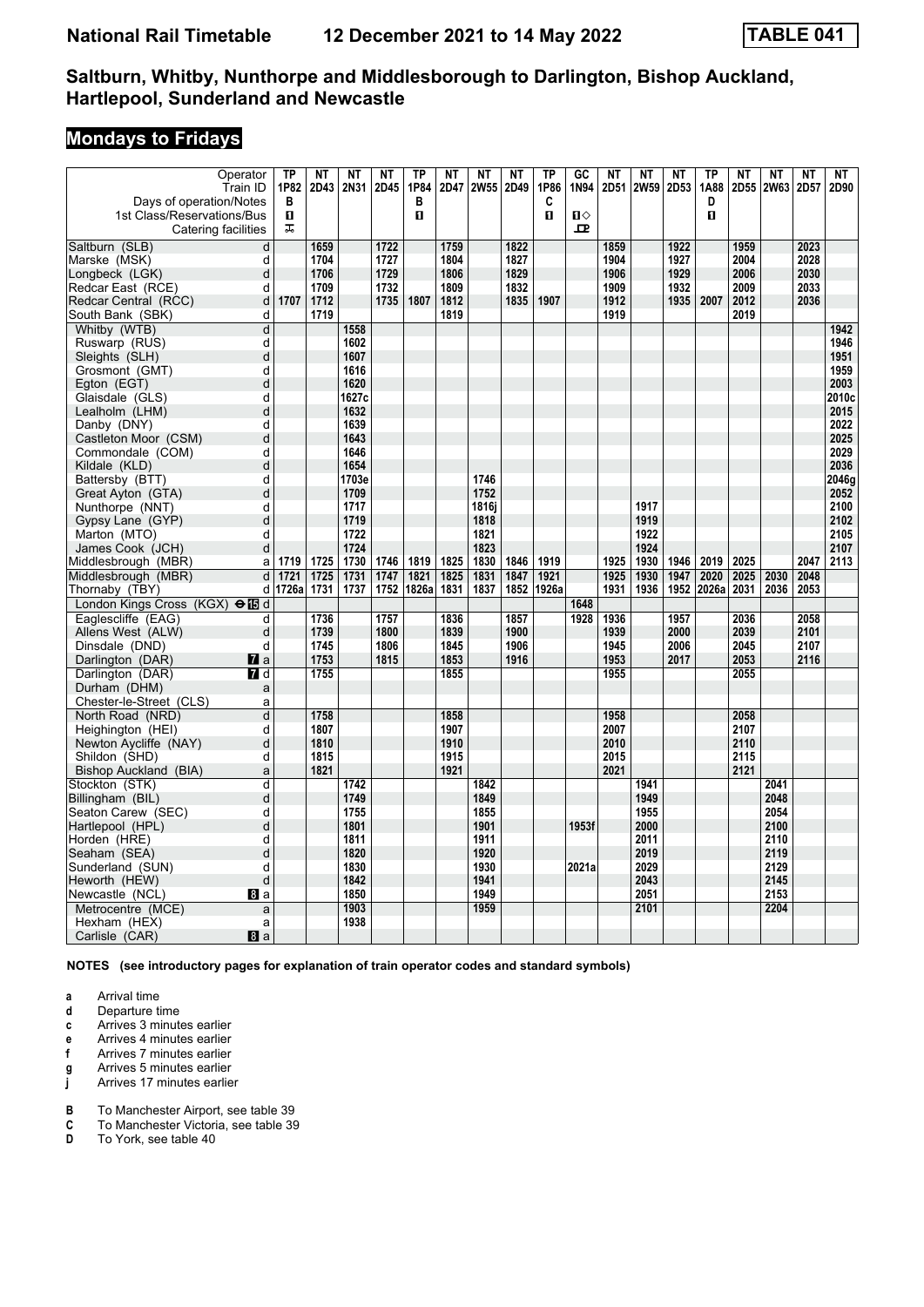# **Mondays to Fridays**

|                                 | Operator         | <b>NT</b> | <b>NT</b> | <b>NT</b> | GC   | <b>GR</b>      | <b>NT</b> | TP    | NΤ   | <b>NT</b> | NΤ    |
|---------------------------------|------------------|-----------|-----------|-----------|------|----------------|-----------|-------|------|-----------|-------|
|                                 | Train ID         | 2D59      | 2N41      | 2D61      | 1N96 | 1N33           | 2D92      | 1A92  | 2D63 | 2D65      | 2D94  |
| Days of operation/Notes         |                  |           |           |           |      | E              |           | D     |      |           |       |
| 1st Class/Reservations/Bus      |                  |           |           |           | п⇔   | $\mathbf{I}$ R |           | п     |      |           |       |
| Catering facilities             |                  |           |           |           | 모    | X              |           | ᠼ     |      |           |       |
| Saltburn (SLB)                  | d                | 2059      |           | 2122      |      |                |           |       | 2159 | 2259      |       |
| Marske (MSK)                    | d                | 2104      |           | 2127      |      |                |           |       | 2204 | 2304      |       |
| Longbeck (LGK)                  | d                | 2106      |           | 2129      |      |                |           |       | 2206 | 2306      |       |
| Redcar East (RCE)               | d                | 2109      |           | 2132      |      |                |           |       | 2209 | 2309      |       |
| Redcar Central (RCC)            | d                | 2112      |           | 2135      |      |                |           | 2207  | 2212 | 2312      |       |
| South Bank (SBK)                | d                | 2119      |           |           |      |                |           |       | 2219 | 2319      |       |
| Whitby (WTB)                    | d                |           |           |           |      |                |           |       |      |           | 2223  |
| Ruswarp (RUS)                   | d                |           |           |           |      |                |           |       |      |           |       |
| Sleights (SLH)                  | d                |           |           |           |      |                |           |       |      |           |       |
| Grosmont (GMT)                  | d                |           |           |           |      |                |           |       |      |           | 2239  |
| Egton (EGT)                     | d                |           |           |           |      |                |           |       |      |           | 2242  |
| Glaisdale (GLS)                 | d                |           |           |           |      |                |           |       |      |           | 2249  |
| Lealholm (LHM)                  | d                |           |           |           |      |                |           |       |      |           | 2254  |
| Danby (DNY)                     | d                |           |           |           |      |                |           |       |      |           | 2301  |
| Castleton Moor (CSM)            | d                |           |           |           |      |                |           |       |      |           | 2305  |
| Commondale (COM)                | d                |           |           |           |      |                |           |       |      |           |       |
| Kildale (KLD)                   | d                |           |           |           |      |                |           |       |      |           |       |
| Battersby (BTT)                 | d                |           |           |           |      |                |           |       |      |           | 2324g |
| Great Ayton (GTA)               | d                |           |           |           |      |                |           |       |      |           |       |
| Nunthorpe (NNT)                 | d                |           |           |           |      |                | 2200      |       |      |           | 2337  |
| Gypsy Lane (GYP)                | d                |           |           |           |      |                | 2202      |       |      |           | 2340  |
| Marton (MTO)                    | d                |           |           |           |      |                | 2205      |       |      |           | 2342  |
| James Cook (JCH)                | d                |           |           |           |      |                | 2207      |       |      |           | 2345  |
| Middlesbrough (MBR)             | a                | 2125      |           | 2146      |      |                | 2213      | 2219  | 2225 | 2325      | 2351  |
| Middlesbrough (MBR)             | d                | 2125      | 2130      | 2147      |      |                |           | 2220  | 2225 | 2325      |       |
| Thornaby (TBY)                  | d                | 2131      | 2136      | 2152      |      |                |           | 2226a | 2231 | 2331      |       |
| London Kings Cross (KGX) → id d |                  |           |           |           | 1927 | 2000           |           |       |      |           |       |
| Eaglescliffe (EAG)              | d                | 2136      |           | 2157      | 2205 |                |           |       | 2236 | 2336      |       |
| Allens West (ALW)               | d                | 2139      |           | 2200      |      |                |           |       | 2239 | 2339      |       |
| Dinsdale (DND)                  | d                | 2145      |           | 2206      |      |                |           |       | 2245 | 2345      |       |
| Darlington (DAR)                | Ma               | 2153      |           | 2215      |      | 2221           |           |       | 2254 | 2354      |       |
| Darlington (DAR)                | $\blacksquare$ d |           |           |           |      | 2223           |           |       |      |           |       |
| Durham (DHM)                    | a                |           |           |           |      | 2239           |           |       |      |           |       |
| Chester-le-Street (CLS)         | a                |           |           |           |      |                |           |       |      |           |       |
| North Road (NRD)                | d                |           |           |           |      |                |           |       |      |           |       |
| Heighington (HEI)               | d                |           |           |           |      |                |           |       |      |           |       |
| Newton Aycliffe (NAY)           | d                |           |           |           |      |                |           |       |      |           |       |
| Shildon (SHD)                   | d                |           |           |           |      |                |           |       |      |           |       |
| Bishop Auckland (BIA)           | a                |           |           |           |      |                |           |       |      |           |       |
| Stockton (STK)                  | d                |           | 2141      |           |      |                |           |       |      |           |       |
| Billingham (BIL)                | d                |           | 2148      |           |      |                |           |       |      |           |       |
| Seaton Carew (SEC)              | d                |           | 2154      |           |      |                |           |       |      |           |       |
| Hartlepool (HPL)                | d                |           | 2200      |           | 2224 |                |           |       |      |           |       |
| Horden (HRE)                    | d                |           | 2210      |           |      |                |           |       |      |           |       |
| Seaham (SEA)                    | d                |           | 2219      |           |      |                |           |       |      |           |       |
| Sunderland (SUN)                | d                |           | 2229      |           |      | 2252a 2323a    |           |       |      |           |       |
| Heworth (HEW)                   | d                |           | 2240      |           |      |                |           |       |      |           |       |
| Newcastle (NCL)                 | Bla              |           | 2250      |           |      |                |           |       |      |           |       |
| Metrocentre (MCE)               | a                |           | 2301      |           |      |                |           |       |      |           |       |
| Hexham (HEX)                    | a                |           | 2336      |           |      |                |           |       |      |           |       |
| Carlisle (CAR)                  | 8a               |           |           |           |      |                |           |       |      |           |       |

**NOTES (see introductory pages for explanation of train operator codes and standard symbols)**

**a** Arrival time<br>**d** Departure ti

**d** Departure time

**g** Arrives 5 minutes earlier

**D** To York, see table 40<br>**E** Via Newcastle

**Via Newcastle**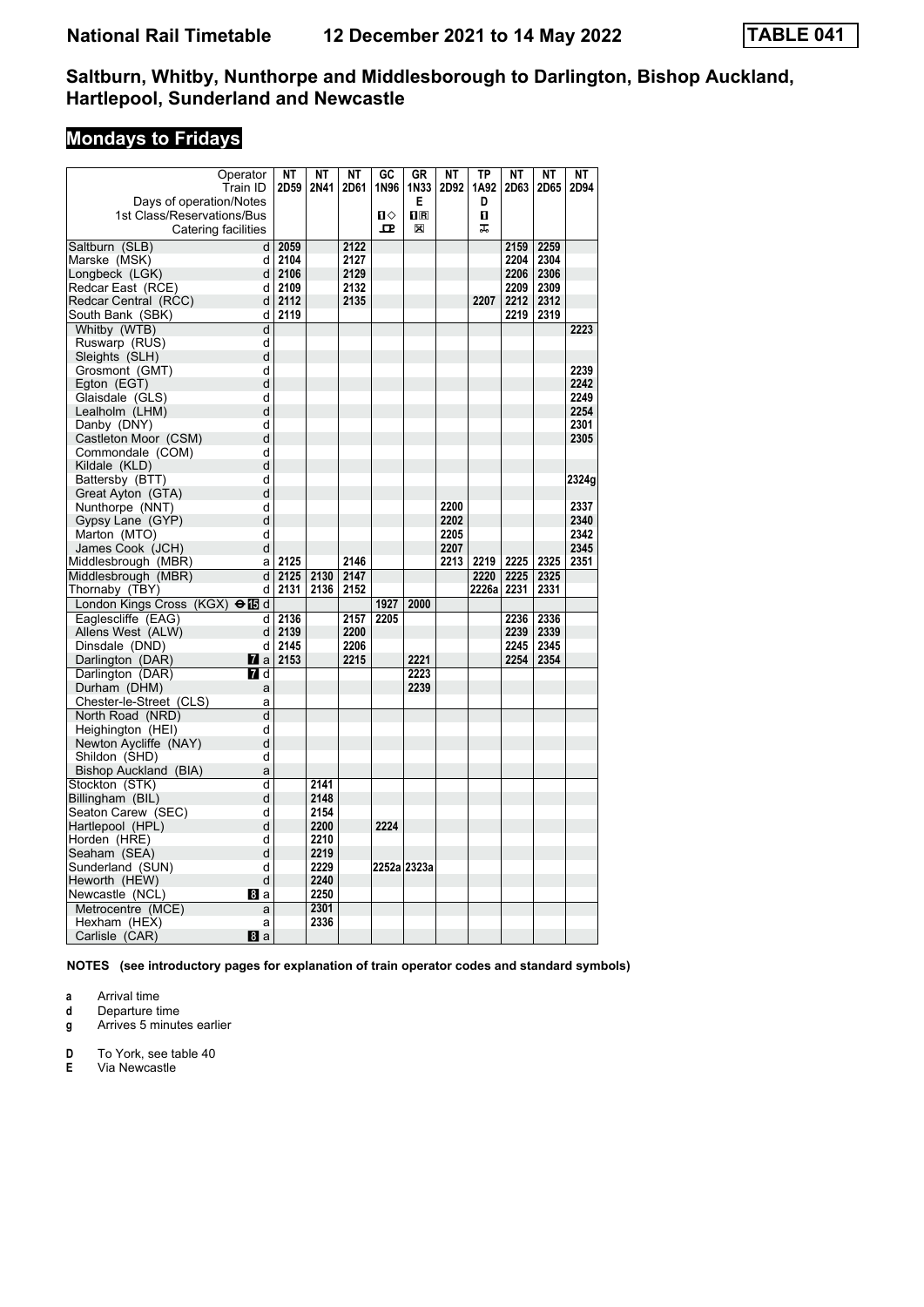# **Saturdays**

| Operator                                  | <b>NT</b> | TP<br>1P60 | <b>NT</b><br>2N07 | <b>NT</b> | NT<br>1N53 | <b>NT</b><br><b>2W03</b> | <b>TP</b><br>1P62 | <b>NT</b><br>2D05 | <b>NT</b>   | NT   | <b>NT</b><br>2D82 | TP<br>1P64 | <b>NT</b><br>2D07 | <b>NT</b><br>2W15 | <b>NT</b><br>2D09 | <b>TP</b><br>1P66 | <b>NT</b> | <b>NT</b><br>2W19 |
|-------------------------------------------|-----------|------------|-------------------|-----------|------------|--------------------------|-------------------|-------------------|-------------|------|-------------------|------------|-------------------|-------------------|-------------------|-------------------|-----------|-------------------|
| Train ID                                  | 1N51      |            |                   | 2D01      |            |                          |                   |                   | <b>2W11</b> | 1N75 |                   |            |                   |                   |                   |                   | 2D11      |                   |
| Days of operation/Notes                   |           | A<br>п     |                   |           |            |                          | Α<br>п            |                   |             |      |                   | A<br>п     |                   |                   |                   | A<br>п            |           |                   |
| 1st Class/Reservations/Bus                |           | ᠼ          |                   |           |            |                          | ᠼ                 |                   |             |      |                   | 工          |                   |                   |                   | ᠼ                 |           |                   |
| Catering facilities                       |           |            |                   |           |            |                          |                   |                   |             |      |                   |            |                   |                   |                   |                   |           |                   |
| $\overline{\mathsf{d}}$<br>Saltburn (SLB) |           |            |                   |           | 0622       |                          |                   | 0659              |             | 0722 |                   |            | 0759              |                   | 0822              |                   | 0859      |                   |
| d<br>Marske (MSK)                         |           |            |                   |           | 0627       |                          |                   | 0704              |             | 0727 |                   |            | 0804              |                   | 0827              |                   | 0904      |                   |
| d<br>Longbeck (LGK)                       |           |            |                   |           | 0629       |                          |                   | 0706              |             | 0729 |                   |            | 0806              |                   | 0829              |                   | 0906      |                   |
| Redcar East (RCE)<br>d                    |           |            |                   |           | 0632       |                          |                   | 0709              |             | 0732 |                   |            | 0809              |                   | 0832              |                   | 0909      |                   |
| d<br>Redcar Central (RCC)                 |           | 0600       |                   |           | 0635       |                          | 0706              | 0712              |             | 0735 |                   | 0807       | 0812              |                   | 0835              | 0907              | 0912      |                   |
| South Bank (SBK)<br>d                     |           |            |                   |           | 0642       |                          |                   | 0720              |             | 0742 |                   |            | 0819              |                   |                   |                   | 0919      |                   |
| Whitby (WTB)<br>d                         |           |            |                   |           |            |                          |                   |                   |             |      | 0630              |            |                   |                   |                   |                   |           |                   |
| d<br>Ruswarp (RUS)                        |           |            |                   |           |            |                          |                   |                   |             |      |                   |            |                   |                   |                   |                   |           |                   |
| d<br>Sleights (SLH)                       |           |            |                   |           |            |                          |                   |                   |             |      | 0646              |            |                   |                   |                   |                   |           |                   |
| d<br>Grosmont (GMT)                       |           |            |                   |           |            |                          |                   |                   |             |      | 0649              |            |                   |                   |                   |                   |           |                   |
| d<br>Egton (EGT)<br>Glaisdale (GLS)<br>d  |           |            |                   |           |            |                          |                   |                   |             |      | 0656              |            |                   |                   |                   |                   |           |                   |
| d                                         |           |            |                   |           |            |                          |                   |                   |             |      | 0701              |            |                   |                   |                   |                   |           |                   |
| Lealholm (LHM)<br>d                       |           |            |                   |           |            |                          |                   |                   |             |      | 0708              |            |                   |                   |                   |                   |           |                   |
| Danby (DNY)<br>Castleton Moor (CSM)<br>d  |           |            |                   |           |            |                          |                   |                   |             |      | 0712              |            |                   |                   |                   |                   |           |                   |
| Commondale (COM)<br>d                     |           |            |                   |           |            |                          |                   |                   |             |      |                   |            |                   |                   |                   |                   |           |                   |
| d<br>Kildale (KLD)                        |           |            |                   |           |            |                          |                   |                   |             |      |                   |            |                   |                   |                   |                   |           |                   |
| d<br>Battersby (BTT)                      |           |            |                   |           |            |                          |                   |                   |             |      | 0731f             |            |                   |                   |                   |                   |           |                   |
| Great Ayton (GTA)<br>d                    |           |            |                   |           |            |                          |                   |                   |             |      | 0736              |            |                   |                   |                   |                   |           |                   |
| Nunthorpe (NNT)<br>d                      |           |            |                   |           |            | 0640                     |                   |                   |             |      | 0744              |            |                   | 0818              |                   |                   |           | 0916              |
| d<br>Gypsy Lane (GYP)                     |           |            |                   |           |            | 0642                     |                   |                   |             |      | 0747              |            |                   | 0820              |                   |                   |           | 0918              |
| Marton (MTO)<br>d                         |           |            |                   |           |            | 0645                     |                   |                   |             |      | 0749              |            |                   | 0823              |                   |                   |           | 0921              |
| d<br>James Cook (JCH)                     |           |            |                   |           |            | 0648                     |                   |                   |             |      | 0752              |            |                   | 0825              |                   |                   |           | 0923              |
| Middlesbrough (MBR)<br>a                  |           | 0612       |                   |           | 0648       | 0653                     | 0718              | 0726              |             | 0748 | 0757              | 0819       | 0825              | 0831              | 0847              | 0919              | 0925      | 0929              |
| Middlesbrough (MBR)                       | d<br>0547 | 0621       |                   |           | 0649       | 0656                     | 0720              | 0727              | 0731        | 0749 |                   | 0820       | 0825              | 0831              | 0847              | 0921              | 0925      | 0931              |
| Thornaby (TBY)<br>d                       | 0553      | 0626a      |                   |           | 0654       |                          | 0702 0725a        | 0733              | 0736        | 0755 |                   | 0825a      | 0831              | 0837              | 0853              | 0926a             | 0931      | 0937              |
| London Kings Cross (KGX) <b>⊖ i</b> B d   |           |            |                   |           |            |                          |                   |                   |             |      |                   |            |                   |                   |                   |                   |           |                   |
| Eaglescliffe (EAG)                        | d<br>0558 |            |                   |           | 0700       |                          |                   | 0737              |             | 0800 |                   |            | 0836              |                   | 0858              |                   | 0936      |                   |
| Allens West (ALW)<br>d                    | 0601      |            |                   |           | 0702       |                          |                   | 0740              |             | 0802 |                   |            | 0839              |                   | 0901              |                   | 0939      |                   |
| Dinsdale (DND)<br>d                       | 0607      |            |                   |           | 0709       |                          |                   | 0746              |             | 0809 |                   |            | 0845              |                   | 0907              |                   | 0945      |                   |
| Darlington (DAR)<br><b>7</b> a            | 0619      |            |                   |           | 0717       |                          |                   | 0755              |             | 0818 |                   |            | 0853              |                   | 0916              |                   | 0953      |                   |
| Darlington (DAR)<br>7 d                   | 0620      |            |                   | 0644      | 0721       |                          |                   | 0756              |             | 0820 |                   |            | 0855              |                   |                   |                   | 0955      |                   |
| Durham (DHM)<br>a                         | 0640      |            |                   |           | 0742       |                          |                   |                   |             | 0840 |                   |            |                   |                   |                   |                   |           |                   |
| Chester-le-Street (CLS)<br>a              | 0648      |            |                   |           | 0749       |                          |                   |                   |             | 0847 |                   |            |                   |                   |                   |                   |           |                   |
| North Road (NRD)<br>d                     |           |            |                   | 0647      |            |                          |                   | 0759              |             |      |                   |            | 0858              |                   |                   |                   | 0958      |                   |
| Heighington (HEI)<br>d                    |           |            |                   | 0656      |            |                          |                   | 0808              |             |      |                   |            | 0907              |                   |                   |                   | 1007      |                   |
| Newton Aycliffe (NAY)<br>d                |           |            |                   | 0659      |            |                          |                   | 0811              |             |      |                   |            | 0910              |                   |                   |                   | 1010      |                   |
| Shildon (SHD)<br>d                        |           |            |                   | 0704      |            |                          |                   | 0816              |             |      |                   |            | 0915              |                   |                   |                   | 1015      |                   |
| Bishop Auckland (BIA)<br>a                |           |            |                   | 0710      |            |                          |                   | 0822              |             |      |                   |            | 0921              |                   |                   |                   | 1021      |                   |
| Stockton (STK)<br>d                       |           |            |                   |           |            | 0707                     |                   |                   | 0741        |      |                   |            |                   | 0842              |                   |                   |           | 0942              |
| d<br>Billingham (BIL)                     |           |            |                   |           |            | 0715                     |                   |                   | 0749        |      |                   |            |                   | 0850              |                   |                   |           | 0950              |
| Seaton Carew (SEC)<br>d                   |           |            |                   |           |            | 0721                     |                   |                   | 0755        |      |                   |            |                   | 0856              |                   |                   |           | 0956              |
| d<br>Hartlepool (HPL)                     |           |            | 0643              |           |            | 0726                     |                   |                   | 0800        |      |                   |            |                   | 0901              |                   |                   |           | 1001              |
| Horden (HRE)<br>d                         |           |            | 0653              |           |            | 0737                     |                   |                   | 0811        |      |                   |            |                   | 0912              |                   |                   |           | 1012              |
| Seaham (SEA)<br>d                         |           |            | 0702              |           |            | 0745                     |                   |                   | 0819        |      |                   |            |                   | 0920              |                   |                   |           | 1020              |
| d<br>Sunderland (SUN)                     |           |            | 0712              |           |            | 0756                     |                   |                   | 0829        |      |                   |            |                   | 0932              |                   |                   |           | 1032              |
| d<br>Heworth (HEW)                        |           |            | 0724              |           |            | 0810                     |                   |                   | 0844        |      |                   |            |                   | 0946              |                   |                   |           | 1047              |
| Newcastle (NCL)<br>8a                     | 0659      |            | 0732              |           | 0800       | 0819                     |                   |                   | 0852        | 0901 |                   |            |                   | 0955              |                   |                   |           | 1055              |
| Metrocentre (MCE)<br>a                    | 0709      |            | 0747              |           | 0814       |                          |                   |                   | 0906        |      |                   |            |                   | 1006              |                   |                   |           | 1106              |
| Hexham (HEX)<br>a                         | 0744      |            | 0818              |           | 0838       |                          |                   |                   | 0940        |      |                   |            |                   | 1040              |                   |                   |           | 1140              |
| Carlisle (CAR)<br>8a                      | 0835      |            |                   |           | 0934       |                          |                   |                   |             |      |                   |            |                   |                   |                   |                   |           |                   |

**NOTES (see introductory pages for explanation of train operator codes and standard symbols)**

**a** Arrival time<br>**d** Departure ti

**d** Departure time **f** Arrives 5 minutes earlier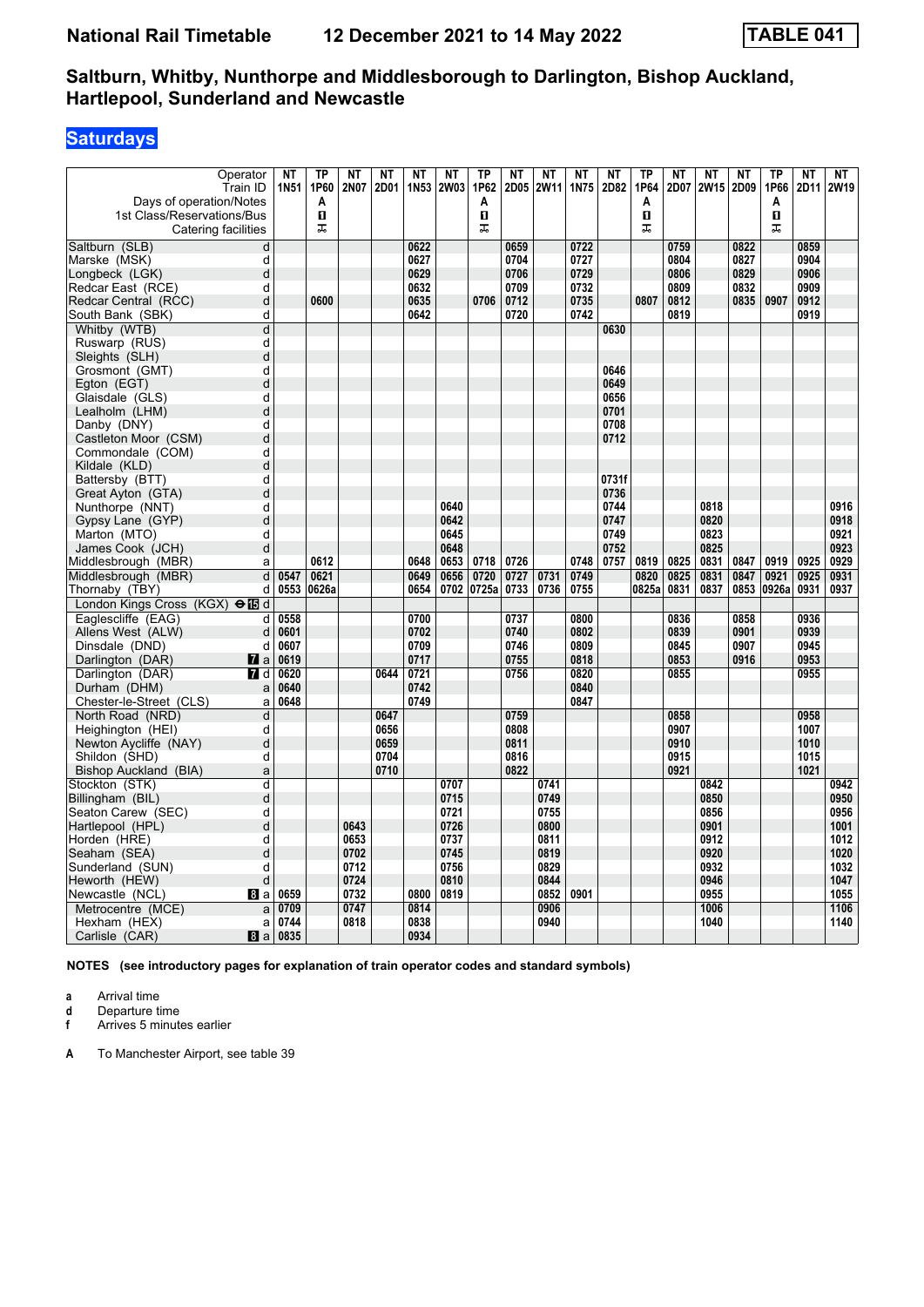# **Saturdays**

| Operator                               | <b>NT</b> | <b>NT</b> | <b>NT</b> | TP    | NT   | $G$ C        | $N$ T | $N$ T | $\overline{\text{TP}}$ | $\overline{\text{NT}}$ | NT          | NT   | <b>TP</b>  | <b>NT</b> | <b>NT</b>   | <b>NT</b> | TP    | NT   |
|----------------------------------------|-----------|-----------|-----------|-------|------|--------------|-------|-------|------------------------|------------------------|-------------|------|------------|-----------|-------------|-----------|-------|------|
| Train ID                               | 2D85      | 2D13      | 2D84      | 1P68  | 2D15 | 1N90         | 2W23  | 2D17  | 1P70                   | 2D19                   | <b>2W27</b> | 2D21 | 1P72       | 2D23      | <b>2W31</b> | 2D25      | 1P74  | 2D27 |
| Days of operation/Notes                |           |           |           | A     |      |              |       |       | A                      |                        |             |      | A          |           |             |           | A     |      |
| 1st Class/Reservations/Bus             |           |           |           | п     |      | $\mathbf{u}$ |       |       | п                      |                        |             |      | п          |           |             |           | п     |      |
| Catering facilities                    |           |           |           | ᠼ     |      | 모            |       |       | ᠼ                      |                        |             |      | ᠼ          |           |             |           | ᠼ     |      |
| Saltburn (SLB)<br>d                    | 0908      | 0922      |           |       | 0959 |              |       | 1022  |                        | 1059                   |             | 1122 |            | 1159      |             | 1222      |       | 1259 |
| Marske (MSK)<br>d                      | 0913      | 0927      |           |       | 1004 |              |       | 1027  |                        | 1104                   |             | 1127 |            | 1204      |             | 1227      |       | 1304 |
| Longbeck (LGK)<br>d                    | 0915      | 0929      |           |       | 1006 |              |       | 1029  |                        | 1106                   |             | 1129 |            | 1206      |             | 1229      |       | 1306 |
| Redcar East (RCE)<br>d                 | 0918      | 0932      |           |       | 1009 |              |       | 1032  |                        | 1109                   |             | 1132 |            | 1209      |             | 1232      |       | 1309 |
| Redcar Central (RCC)<br>d              | 0921      | 0935      |           | 1007  | 1012 |              |       | 1035  | 1107                   | 1112                   |             | 1135 | 1207       | 1212      |             | 1235      | 1307  | 1312 |
| South Bank (SBK)<br>d                  |           |           |           |       | 1019 |              |       |       |                        | 1119                   |             |      |            | 1219      |             |           |       | 1319 |
| Whitby (WTB)<br>d                      |           |           | 0845      |       |      |              |       |       |                        |                        |             |      |            |           |             |           |       |      |
| d<br>Ruswarp (RUS)                     |           |           | 0849      |       |      |              |       |       |                        |                        |             |      |            |           |             |           |       |      |
| d<br>Sleights (SLH)                    |           |           | 0854      |       |      |              |       |       |                        |                        |             |      |            |           |             |           |       |      |
| Grosmont (GMT)<br>d                    |           |           | 0902      |       |      |              |       |       |                        |                        |             |      |            |           |             |           |       |      |
| d<br>Egton (EGT)                       |           |           | 0906      |       |      |              |       |       |                        |                        |             |      |            |           |             |           |       |      |
| Glaisdale (GLS)<br>d                   |           |           | 0913c     |       |      |              |       |       |                        |                        |             |      |            |           |             |           |       |      |
| Lealholm (LHM)<br>d                    |           |           | 0918      |       |      |              |       |       |                        |                        |             |      |            |           |             |           |       |      |
| Danby (DNY)<br>d                       |           |           | 0925      |       |      |              |       |       |                        |                        |             |      |            |           |             |           |       |      |
| Castleton Moor (CSM)<br>d              |           |           | 0928      |       |      |              |       |       |                        |                        |             |      |            |           |             |           |       |      |
| Commondale (COM)<br>d                  |           |           | 0932      |       |      |              |       |       |                        |                        |             |      |            |           |             |           |       |      |
| Kildale (KLD)<br>d                     |           |           | 0939      |       |      |              |       |       |                        |                        |             |      |            |           |             |           |       |      |
| Battersby (BTT)<br>d                   |           |           | 0948g     |       |      |              |       |       |                        |                        |             |      |            |           |             |           |       |      |
| Great Ayton (GTA)<br>d                 |           |           | 0953      |       |      |              |       |       |                        |                        |             |      |            |           |             |           |       |      |
| Nunthorpe (NNT)<br>d                   |           |           | 1001      |       |      |              |       |       |                        |                        | 1118        |      |            |           | 1218        |           |       |      |
| d<br>Gypsy Lane (GYP)                  |           |           | 1004      |       |      |              |       |       |                        |                        | 1120        |      |            |           | 1220        |           |       |      |
| Marton (MTO)<br>d                      |           |           | 1006      |       |      |              |       |       |                        |                        | 1123        |      |            |           | 1223        |           |       |      |
| James Cook (JCH)<br>d                  |           |           | 1009      |       |      |              |       |       |                        |                        | 1125        |      |            |           | 1225        |           |       |      |
| Middlesbrough (MBR)<br>a               | 0932      | 0946      | 1015      | 1019  | 1025 |              |       | 1047  | 1119                   | 1125                   | 1131        | 1146 | 1219       | 1225      | 1231        | 1246      | 1319  | 1325 |
| Middlesbrough (MBR)<br>d               |           | 0947      |           | 1021  | 1025 |              | 1031  | 1047  | 1121                   | 1125                   | 1131        | 1147 | 1221       | 1225      | 1231        | 1247      | 1321  | 1325 |
| Thornaby (TBY)<br>d                    |           | 0952      |           | 1026a | 1031 |              | 1037  | 1052  | 1126a                  | 1131                   | 1137        |      | 1152 1226a | 1231      | 1237        | 1252      | 1326a | 1331 |
| London Kings Cross (KGX) $\Theta$ IB d |           |           |           |       |      | 0748         |       |       |                        |                        |             |      |            |           |             |           |       |      |
| Eaglescliffe (EAG)<br>d                |           | 0957      |           |       | 1036 | 1038         |       | 1057  |                        | 1136                   |             | 1157 |            | 1236      |             | 1257      |       | 1336 |
| Allens West (ALW)<br>d                 |           | 1000      |           |       | 1039 |              |       | 1100  |                        | 1139                   |             | 1200 |            | 1239      |             | 1300      |       | 1339 |
| d<br>Dinsdale (DND)                    |           | 1006      |           |       | 1045 |              |       | 1106  |                        | 1145                   |             | 1206 |            | 1245      |             | 1306      |       | 1345 |
| Darlington (DAR)<br><b>7</b> a         |           | 1016      |           |       | 1053 |              |       | 1116  |                        | 1153                   |             | 1216 |            | 1253      |             | 1315      |       | 1353 |
| Darlington (DAR)<br><b>7</b> d         |           |           |           |       | 1055 |              |       |       |                        | 1155                   |             |      |            | 1255      |             |           |       | 1355 |
| Durham (DHM)<br>a                      |           |           |           |       |      |              |       |       |                        |                        |             |      |            |           |             |           |       |      |
| Chester-le-Street (CLS)<br>a           |           |           |           |       |      |              |       |       |                        |                        |             |      |            |           |             |           |       |      |
| d<br>North Road (NRD)                  |           |           |           |       | 1058 |              |       |       |                        | 1158                   |             |      |            | 1258      |             |           |       | 1358 |
| d<br>Heighington (HEI)                 |           |           |           |       | 1107 |              |       |       |                        | 1207                   |             |      |            | 1307      |             |           |       | 1407 |
| Newton Aycliffe (NAY)<br>d             |           |           |           |       | 1110 |              |       |       |                        | 1210                   |             |      |            | 1310      |             |           |       | 1410 |
| Shildon (SHD)<br>d                     |           |           |           |       | 1115 |              |       |       |                        | 1215                   |             |      |            | 1315      |             |           |       | 1415 |
| Bishop Auckland (BIA)<br>a             |           |           |           |       | 1121 |              |       |       |                        | 1221                   |             |      |            | 1321      |             |           |       | 1421 |
| Stockton (STK)<br>d                    |           |           |           |       |      |              | 1043  |       |                        |                        | 1142        |      |            |           | 1242        |           |       |      |
| Billingham (BIL)<br>d                  |           |           |           |       |      |              | 1051  |       |                        |                        | 1150        |      |            |           | 1250        |           |       |      |
| Seaton Carew (SEC)<br>d                |           |           |           |       |      |              | 1057  |       |                        |                        | 1156        |      |            |           | 1256        |           |       |      |
| d<br>Hartlepool (HPL)                  |           |           |           |       |      | 1059c        | 1103  |       |                        |                        | 1201        |      |            |           | 1301        |           |       |      |
| d<br>Horden (HRE)                      |           |           |           |       |      |              | 1113  |       |                        |                        | 1212        |      |            |           | 1312        |           |       |      |
| d<br>Seaham (SEA)                      |           |           |           |       |      |              | 1122  |       |                        |                        | 1220        |      |            |           | 1320        |           |       |      |
| Sunderland (SUN)<br>d                  |           |           |           |       |      | 1125a        | 1132  |       |                        |                        | 1232        |      |            |           | 1330        |           |       |      |
| d<br>Heworth (HEW)                     |           |           |           |       |      |              | 1145  |       |                        |                        | 1246        |      |            |           | 1345        |           |       |      |
| Newcastle (NCL)<br>8I a                |           |           |           |       |      |              | 1153  |       |                        |                        | 1255        |      |            |           | 1353        |           |       |      |
| Metrocentre (MCE)<br>a                 |           |           |           |       |      |              | 1208  |       |                        |                        | 1306        |      |            |           | 1404        |           |       |      |
| Hexham (HEX)<br>a                      |           |           |           |       |      |              | 1242  |       |                        |                        | 1340        |      |            |           | 1438        |           |       |      |
| 8a<br>Carlisle (CAR)                   |           |           |           |       |      |              |       |       |                        |                        |             |      |            |           |             |           |       |      |

**NOTES (see introductory pages for explanation of train operator codes and standard symbols)**

**a** Arrival time<br>**d** Departure t

**d** Departure time

**c** Arrives 3 minutes earlier

**g** Arrives 4 minutes earlier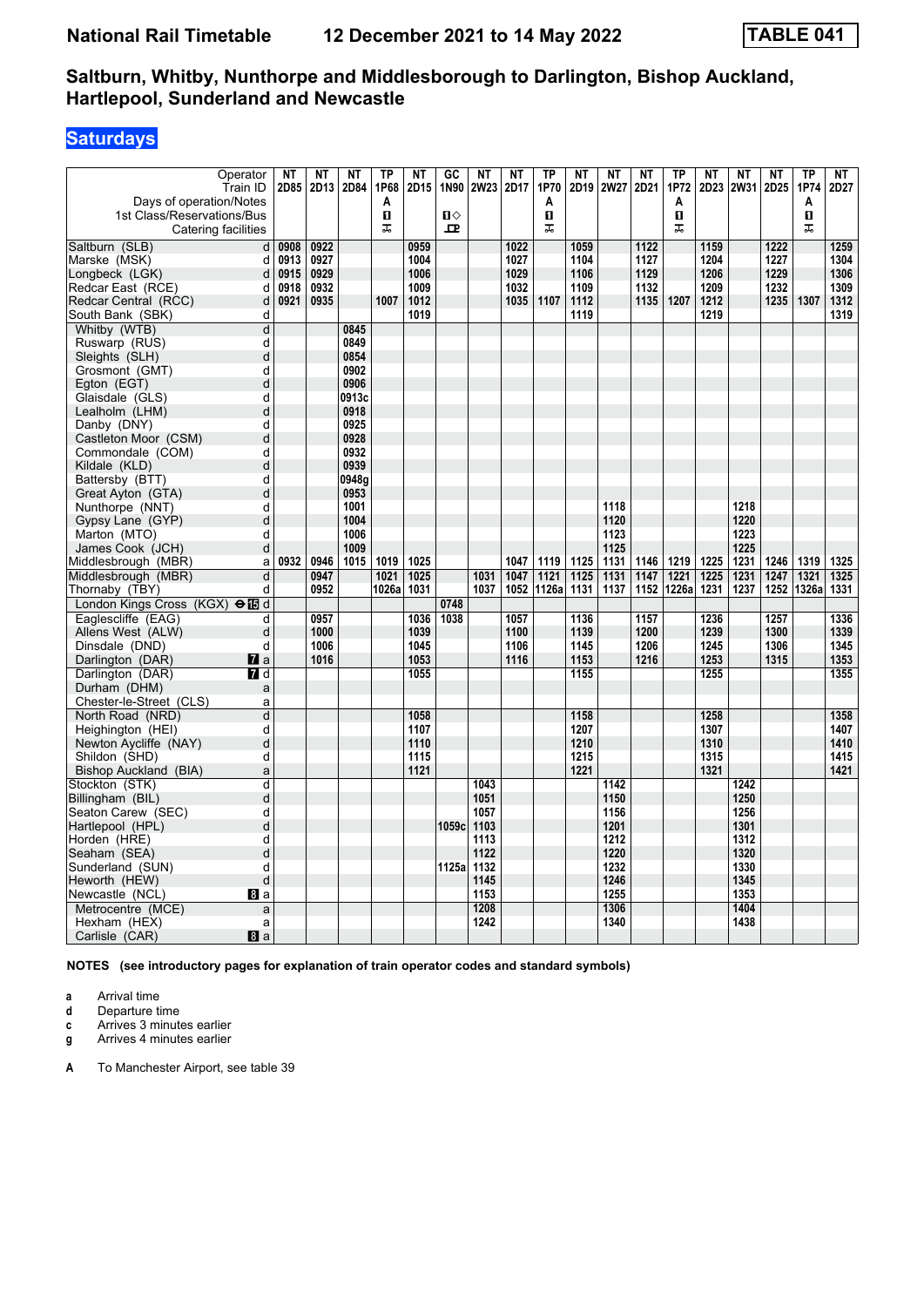## **Saturdays**

| Operator                                              | NΤ           | <b>NT</b> | $\overline{GC}$ | <b>TP</b>    | <b>NT</b> | NT    | NT   | <b>TP</b> | NT   | NT   | NT   | $G$ C        | <b>TP</b>    | <b>NT</b> | ΝT   | <b>NT</b> | <b>TP</b>  | NT   |
|-------------------------------------------------------|--------------|-----------|-----------------|--------------|-----------|-------|------|-----------|------|------|------|--------------|--------------|-----------|------|-----------|------------|------|
| Train ID                                              | 2W35         | 2D29      | 1N92            | 1P76         | 2D31      | 2W39  | 2D33 | 1P78      | 2D35 | 2W43 | 2D37 | 1N93         | 1P80         | 2D39      | 2N45 | 2D41      | 1P82       | 2D43 |
| Days of operation/Notes                               |              |           |                 | Α            |           |       |      | A         |      |      |      |              | A            |           |      |           | A          |      |
| 1st Class/Reservations/Bus                            |              |           | $\mathbf{u}$    | $\mathbf{u}$ |           |       |      | O         |      |      |      | $\mathbf{u}$ | $\mathbf{u}$ |           |      |           | п          |      |
| Catering facilities                                   |              |           | $\mathbf{p}$    | ᠼ            |           |       |      | ᠼ         |      |      |      | $\mathbf{P}$ | ᠼ            |           |      |           | ᠼ          |      |
| Saltburn (SLB)<br>d                                   |              | 1322      |                 |              | 1359      |       | 1422 |           | 1459 |      | 1522 |              |              | 1559      |      | 1622      |            | 1659 |
| d<br>Marske (MSK)                                     |              | 1327      |                 |              | 1404      |       | 1427 |           | 1504 |      | 1527 |              |              | 1604      |      | 1627      |            | 1704 |
| Longbeck (LGK)<br>d                                   |              | 1329      |                 |              | 1406      |       | 1429 |           | 1506 |      | 1529 |              |              | 1606      |      | 1629      |            | 1706 |
| Redcar East (RCE)<br>d                                |              | 1332      |                 |              | 1409      |       | 1432 |           | 1509 |      | 1532 |              |              | 1609      |      | 1632      |            | 1709 |
| Redcar Central (RCC)<br>d                             |              | 1335      |                 | 1407         | 1412      |       | 1435 | 1507      | 1512 |      | 1535 |              | 1607         | 1612      |      | 1635      | 1707       | 1712 |
| South Bank (SBK)<br>d                                 |              |           |                 |              | 1419      |       |      |           | 1519 |      |      |              |              | 1619      |      |           |            | 1719 |
| Whitby (WTB)<br>d                                     | 1159         |           |                 |              |           |       |      |           |      |      |      |              |              |           |      |           |            |      |
| Ruswarp (RUS)<br>d<br>d                               | 1203<br>1208 |           |                 |              |           |       |      |           |      |      |      |              |              |           |      |           |            |      |
| Sleights (SLH)<br>Grosmont (GMT)<br>d                 | 1216         |           |                 |              |           |       |      |           |      |      |      |              |              |           |      |           |            |      |
| Egton (EGT)<br>d                                      | 1220         |           |                 |              |           |       |      |           |      |      |      |              |              |           |      |           |            |      |
| Glaisdale (GLS)<br>d                                  | 1227c        |           |                 |              |           |       |      |           |      |      |      |              |              |           |      |           |            |      |
| Lealholm (LHM)<br>d                                   | 1232         |           |                 |              |           |       |      |           |      |      |      |              |              |           |      |           |            |      |
| Danby (DNY)<br>d                                      | 1239         |           |                 |              |           |       |      |           |      |      |      |              |              |           |      |           |            |      |
| Castleton Moor (CSM)<br>d                             | 1242         |           |                 |              |           |       |      |           |      |      |      |              |              |           |      |           |            |      |
| Commondale (COM)<br>d                                 | 1246         |           |                 |              |           |       |      |           |      |      |      |              |              |           |      |           |            |      |
| Kildale (KLD)<br>d                                    | 1253         |           |                 |              |           |       |      |           |      |      |      |              |              |           |      |           |            |      |
| Battersby (BTT)<br>d                                  | 1303f        |           |                 |              |           | 1351  |      |           |      |      |      |              |              |           |      |           |            |      |
| Great Ayton (GTA)<br>d                                | 1308         |           |                 |              |           | 1357  |      |           |      |      |      |              |              |           |      |           |            |      |
| Nunthorpe (NNT)<br>d                                  | 1316         |           |                 |              |           | 1418h |      |           |      | 1518 |      |              |              |           | 1618 |           |            |      |
| Gypsy Lane (GYP)<br>d                                 | 1319         |           |                 |              |           | 1421  |      |           |      | 1520 |      |              |              |           | 1620 |           |            |      |
| Marton (MTO)<br>d                                     | 1321         |           |                 |              |           | 1423  |      |           |      | 1523 |      |              |              |           | 1623 |           |            |      |
| James Cook (JCH)<br>d                                 | 1324         |           |                 |              |           | 1426  |      |           |      | 1525 |      |              |              |           | 1625 |           |            |      |
| Middlesbrough (MBR)<br>a                              | 1330         | 1346      |                 | 1419         | 1425      | 1431  | 1446 | 1519      | 1525 | 1531 | 1546 |              | 1619         | 1625      | 1631 | 1646      | 1719       | 1725 |
| Middlesbrough (MBR)<br>d                              | 1331         | 1347      |                 | 1421         | 1425      | 1431  | 1447 | 1521      | 1525 | 1531 | 1547 |              | 1621         | 1625      | 1631 | 1647      | 1721       | 1725 |
| Thornaby (TBY)<br>d                                   | 1338         | 1352      |                 | 1426a        | 1431      | 1437  | 1452 | 1526a     | 1531 | 1537 | 1552 |              | 1626a        | 1631      | 1637 |           | 1652 1726a | 1731 |
| London Kings Cross (KGX) elled                        |              |           | 1127            |              |           |       |      |           |      |      |      | 1318         |              |           |      |           |            |      |
| Eaglescliffe (EAG)<br>d                               |              | 1357      | 1404            |              | 1436      |       | 1457 |           | 1536 |      | 1557 | 1603         |              | 1636      |      | 1657      |            | 1736 |
| Allens West (ALW)<br>d                                |              | 1400      |                 |              | 1439      |       | 1500 |           | 1539 |      | 1600 |              |              | 1639      |      | 1700      |            | 1739 |
| Dinsdale (DND)<br>d                                   |              | 1406      |                 |              | 1445      |       | 1506 |           | 1545 |      | 1606 |              |              | 1645      |      | 1706      |            | 1745 |
| Darlington (DAR)<br>$\mathbf{z}$ a                    |              | 1416      |                 |              | 1453      |       | 1516 |           | 1553 |      | 1616 |              |              | 1653      |      | 1716      |            | 1753 |
| Darlington (DAR)<br>7 d                               |              |           |                 |              | 1455      |       |      |           | 1555 |      |      |              |              | 1655      |      |           |            | 1755 |
| Durham (DHM)<br>a                                     |              |           |                 |              |           |       |      |           |      |      |      |              |              |           |      |           |            |      |
| Chester-le-Street (CLS)<br>a<br>d<br>North Road (NRD) |              |           |                 |              | 1458      |       |      |           | 1558 |      |      |              |              | 1658      |      |           |            | 1758 |
| Heighington (HEI)<br>d                                |              |           |                 |              | 1507      |       |      |           | 1607 |      |      |              |              | 1707      |      |           |            | 1807 |
| Newton Aycliffe (NAY)<br>d                            |              |           |                 |              | 1510      |       |      |           | 1610 |      |      |              |              | 1710      |      |           |            | 1810 |
| d<br>Shildon (SHD)                                    |              |           |                 |              | 1515      |       |      |           | 1615 |      |      |              |              | 1715      |      |           |            | 1815 |
| Bishop Auckland (BIA)<br>a                            |              |           |                 |              | 1521      |       |      |           | 1621 |      |      |              |              | 1721      |      |           |            | 1821 |
| $\mathsf{d}$<br>Stockton (STK)                        | 1343         |           |                 |              |           | 1442  |      |           |      | 1542 |      |              |              |           | 1642 |           |            |      |
| Billingham (BIL)<br>d                                 | 1351         |           |                 |              |           | 1450  |      |           |      | 1550 |      |              |              |           | 1650 |           |            |      |
| Seaton Carew (SEC)<br>d                               | 1357         |           |                 |              |           | 1456  |      |           |      | 1556 |      |              |              |           | 1656 |           |            |      |
| Hartlepool (HPL)<br>d                                 | 1402         |           | 1424            |              |           | 1501  |      |           |      | 1601 |      | 1623         |              |           | 1701 |           |            |      |
| Horden (HRE)<br>d                                     | 1413         |           |                 |              |           | 1512  |      |           |      | 1612 |      |              |              |           | 1712 |           |            |      |
| Seaham (SEA)<br>d                                     | 1421         |           |                 |              |           | 1520  |      |           |      | 1620 |      |              |              |           | 1720 |           |            |      |
| Sunderland (SUN)<br>d                                 | 1431         |           | 1451a           |              |           | 1530  |      |           |      | 1630 |      | 1651a        |              |           | 1730 |           |            |      |
| Heworth (HEW)<br>d                                    | 1446         |           |                 |              |           | 1546  |      |           |      | 1647 |      |              |              |           | 1747 |           |            |      |
| Newcastle (NCL)<br>8l a                               | 1454         |           |                 |              |           | 1554  |      |           |      | 1655 |      |              |              |           | 1755 |           |            |      |
| Metrocentre (MCE)<br>a                                | 1505         |           |                 |              |           | 1605  |      |           |      | 1705 |      |              |              |           | 1805 |           |            |      |
| Hexham (HEX)<br>a                                     | 1539         |           |                 |              |           | 1639  |      |           |      |      |      |              |              |           | 1840 |           |            |      |
| Carlisle (CAR)<br>8a                                  |              |           |                 |              |           |       |      |           |      |      |      |              |              |           |      |           |            |      |

**NOTES (see introductory pages for explanation of train operator codes and standard symbols)**

**a** Arrival time<br>**d** Departure t

**d** Departure time

**c** Arrives 3 minutes earlier

**f** Arrives 5 minutes earlier<br>**h** Arrives 14 minutes earlie **K** Arrives 14 minutes earlier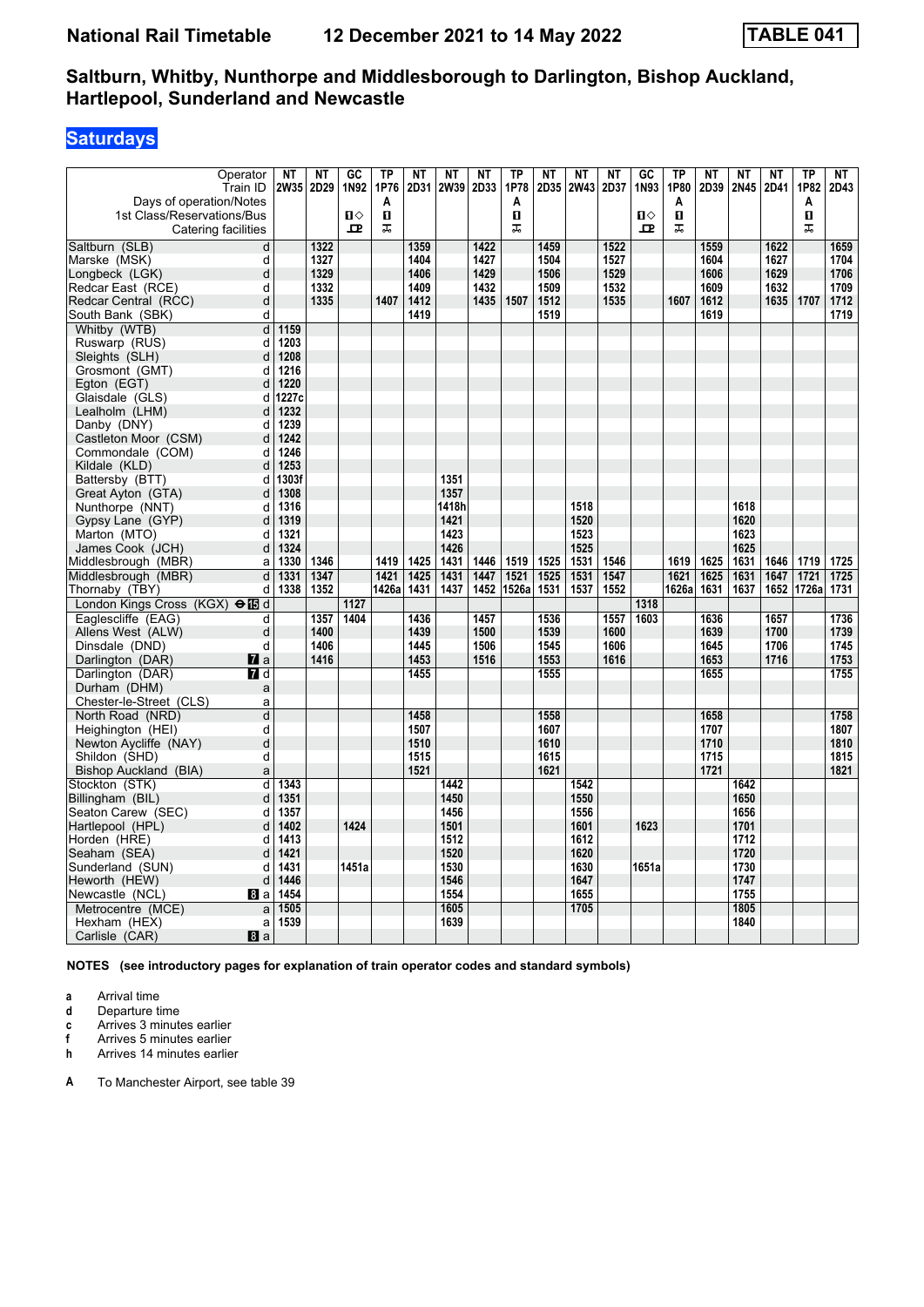## **Saturdays**

| Operator                                  | <b>NT</b>    | NT   | <b>TP</b> | <b>NT</b> | <b>NT</b>   | <b>NT</b> | <b>TP</b> | G <sub>C</sub> | <b>NT</b> | NT   | <b>NT</b> | <b>TP</b> | <b>NT</b> | <b>NT</b> | <b>NT</b> | <b>NT</b>    | <b>NT</b> | <b>NT</b> |
|-------------------------------------------|--------------|------|-----------|-----------|-------------|-----------|-----------|----------------|-----------|------|-----------|-----------|-----------|-----------|-----------|--------------|-----------|-----------|
| Train ID                                  | 2N31         | 2D45 | 1P84      | 2D47      | <b>2W55</b> | 2D49      | 1P86      | 1N94           | 2D51      | 2W59 | 2D53      | 1A88      | 2D55      | 2W63      | 2D57      | 2D90         | 2D59      | 2W67      |
| Days of operation/Notes                   |              |      | Α         |           | В           |           | C         |                |           |      |           | D         |           |           |           |              |           |           |
| 1st Class/Reservations/Bus                |              |      | п         |           |             |           | п         | $\mathbf{u}$   |           |      |           | п         |           |           |           |              |           |           |
| Catering facilities                       |              |      |           |           |             |           |           | 모              |           |      |           |           |           |           |           |              |           |           |
| $\overline{\mathsf{d}}$<br>Saltburn (SLB) |              | 1722 |           | 1759      |             | 1822      |           |                | 1859      |      | 1922      |           | 1959      |           | 2023      |              | 2059      |           |
| d<br>Marske (MSK)                         |              | 1727 |           | 1804      |             | 1827      |           |                | 1904      |      | 1927      |           | 2004      |           | 2028      |              | 2104      |           |
| d<br>Longbeck (LGK)                       |              | 1729 |           | 1806      |             | 1829      |           |                | 1906      |      | 1929      |           | 2006      |           | 2030      |              | 2106      |           |
| Redcar East (RCE)<br>d                    |              | 1732 |           | 1809      |             | 1832      |           |                | 1909      |      | 1932      |           | 2009      |           | 2033      |              | 2109      |           |
| Redcar Central (RCC)<br>d                 |              | 1735 | 1807      | 1812      |             | 1835      | 1907      |                | 1912      |      | 1935      | 2007      | 2012      |           | 2036      |              | 2112      |           |
| South Bank (SBK)<br>d                     |              |      |           | 1819      |             |           |           |                | 1919      |      |           |           | 2019      |           |           |              | 2119      |           |
| Whitby (WTB)<br>d<br>d                    | 1558<br>1602 |      |           |           |             |           |           |                |           |      |           |           |           |           |           | 1942<br>1946 |           |           |
| Ruswarp (RUS)<br>d                        | 1607         |      |           |           |             |           |           |                |           |      |           |           |           |           |           | 1951         |           |           |
| Sleights (SLH)<br>d                       | 1616         |      |           |           |             |           |           |                |           |      |           |           |           |           |           | 1959         |           |           |
| Grosmont (GMT)<br>d                       | 1620         |      |           |           |             |           |           |                |           |      |           |           |           |           |           | 2003         |           |           |
| Egton (EGT)<br>Glaisdale (GLS)<br>d       | 1627c        |      |           |           |             |           |           |                |           |      |           |           |           |           |           | 2010c        |           |           |
| Lealholm (LHM)<br>d                       | 1632         |      |           |           |             |           |           |                |           |      |           |           |           |           |           | 2015         |           |           |
| Danby (DNY)<br>d                          | 1639         |      |           |           |             |           |           |                |           |      |           |           |           |           |           | 2022         |           |           |
| Castleton Moor (CSM)<br>d                 | 1643         |      |           |           |             |           |           |                |           |      |           |           |           |           |           | 2025         |           |           |
| Commondale (COM)<br>d                     | 1646         |      |           |           |             |           |           |                |           |      |           |           |           |           |           | 2029         |           |           |
| Kildale (KLD)<br>d                        | 1654         |      |           |           |             |           |           |                |           |      |           |           |           |           |           | 2036         |           |           |
| Battersby (BTT)<br>d                      | 1703g        |      |           |           | 1746        |           |           |                |           |      |           |           |           |           |           | 2046f        |           |           |
| Great Ayton (GTA)<br>d                    | 1709         |      |           |           | 1752        |           |           |                |           |      |           |           |           |           |           | 2052         |           |           |
| Nunthorpe (NNT)<br>d                      | 1717         |      |           |           | 1816i       |           |           |                |           | 1917 |           |           |           |           |           | 2100         |           |           |
| Gypsy Lane (GYP)<br>d                     | 1719         |      |           |           | 1818        |           |           |                |           | 1919 |           |           |           |           |           | 2102         |           |           |
| Marton (MTO)<br>d                         | 1722         |      |           |           | 1821        |           |           |                |           | 1922 |           |           |           |           |           | 2105         |           |           |
| James Cook (JCH)<br>d                     | 1724         |      |           |           | 1823        |           |           |                |           | 1924 |           |           |           |           |           | 2107         |           |           |
| Middlesbrough (MBR)<br>a                  | 1730         | 1746 | 1819      | 1825      | 1830        | 1846      | 1919      |                | 1925      | 1930 | 1946      | 2019      | 2025      |           | 2047      | 2113         | 2125      |           |
| Middlesbrough (MBR)<br>d                  | 1731         | 1747 | 1821      | 1825      | 1831        | 1847      | 1921      |                | 1925      | 1930 | 1947      | 2020      | 2025      | 2030      | 2048      |              | 2125      | 2130      |
| Thornaby (TBY)<br>d                       | 1737         | 1752 | 1826a     | 1831      | 1837        | 1852      | 1926a     |                | 1931      | 1936 | 1952      | 2026a     | 2031      | 2036      | 2054      |              | 2131      | 2136      |
| London Kings Cross (KGX) <b>⊖個</b> d      |              |      |           |           |             |           |           | 1648           |           |      |           |           |           |           |           |              |           |           |
| Eaglescliffe (EAG)<br>d                   |              | 1757 |           | 1836      |             | 1857      |           | 1929           | 1936      |      | 1957      |           | 2036      |           | 2059      |              | 2136      |           |
| d<br>Allens West (ALW)                    |              | 1800 |           | 1839      |             | 1900      |           |                | 1939      |      | 2000      |           | 2039      |           | 2102      |              | 2139      |           |
| Dinsdale (DND)<br>d                       |              | 1806 |           | 1845      |             | 1906      |           |                | 1945      |      | 2006      |           | 2045      |           | 2108      |              | 2145      |           |
| Darlington (DAR)<br>$\mathbf{z}$ a        |              | 1815 |           | 1853      |             | 1916      |           |                | 1953      |      | 2017      |           | 2053      |           | 2116      |              | 2153      |           |
| Darlington (DAR)<br>7 d                   |              |      |           | 1855      |             |           |           |                | 1955      |      |           |           | 2055      |           |           |              |           |           |
| Durham (DHM)<br>a                         |              |      |           |           |             |           |           |                |           |      |           |           |           |           |           |              |           |           |
| Chester-le-Street (CLS)<br>a              |              |      |           |           |             |           |           |                |           |      |           |           |           |           |           |              |           |           |
| d<br>North Road (NRD)                     |              |      |           | 1858      |             |           |           |                | 1958      |      |           |           | 2058      |           |           |              |           |           |
| d<br>Heighington (HEI)                    |              |      |           | 1907      |             |           |           |                | 2007      |      |           |           | 2107      |           |           |              |           |           |
| Newton Aycliffe (NAY)<br>d                |              |      |           | 1910      |             |           |           |                | 2010      |      |           |           | 2110      |           |           |              |           |           |
| Shildon (SHD)<br>d                        |              |      |           | 1915      |             |           |           |                | 2015      |      |           |           | 2115      |           |           |              |           |           |
| <b>Bishop Auckland (BIA)</b><br>a         |              |      |           | 1921      |             |           |           |                | 2021      |      |           |           | 2121      |           |           |              |           |           |
| Stockton (STK)<br>d                       | 1742         |      |           |           | 1842        |           |           |                |           | 1941 |           |           |           | 2041      |           |              |           | 2141      |
| Billingham (BIL)<br>d                     | 1749         |      |           |           | 1849        |           |           |                |           | 1949 |           |           |           | 2048      |           |              |           | 2148      |
| Seaton Carew (SEC)<br>d                   | 1755         |      |           |           | 1855        |           |           |                |           | 1955 |           |           |           | 2054      |           |              |           | 2154      |
| Hartlepool (HPL)<br>d                     | 1801         |      |           |           | 1901        |           |           | 1954e          |           | 2000 |           |           |           | 2100      |           |              |           | 2200      |
| Horden (HRE)<br>d                         | 1811         |      |           |           | 1911        |           |           |                |           | 2011 |           |           |           | 2110      |           |              |           | 2210      |
| Seaham (SEA)<br>d                         | 1820         |      |           |           | 1920        |           |           |                |           | 2019 |           |           |           | 2119      |           |              |           | 2219      |
| Sunderland (SUN)<br>d                     | 1830         |      |           |           | 1930        |           |           | 2021a          |           | 2029 |           |           |           | 2129      |           |              |           | 2229      |
| Heworth (HEW)<br>d                        | 1842         |      |           |           | 1941        |           |           |                |           | 2043 |           |           |           | 2145      |           |              |           | 2240      |
| Newcastle (NCL)<br>8a                     | 1850         |      |           |           | 1949        |           |           |                |           | 2051 |           |           |           | 2153      |           |              |           | 2250      |
| Metrocentre (MCE)<br>a                    | 1903<br>1938 |      |           |           | 2003        |           |           |                |           | 2101 |           |           |           | 2204      |           |              |           |           |
| Hexham (HEX)<br>a                         |              |      |           |           |             |           |           |                |           |      |           |           |           |           |           |              |           |           |
| 8a<br>Carlisle (CAR)                      |              |      |           |           |             |           |           |                |           |      |           |           |           |           |           |              |           |           |

**NOTES (see introductory pages for explanation of train operator codes and standard symbols)**

**a** Arrival time<br>**d** Departure t

- **d** Departure time
- **c** Arrives 3 minutes earlier
- **e** Arrives 6 minutes earlier<br>**f** Arrives 5 minutes earlier

**f** Arrives 5 minutes earlier

**g** Arrives 4 minutes earlier

**j** Arrives 17 minutes earlier

**A** To Manchester Airport, see table 39<br>**B** To Prudhoe, see table 42

To Prudhoe, see table 42

**C** To Manchester Victoria, see table 39<br>**D** To York, see table 40

To York, see table 40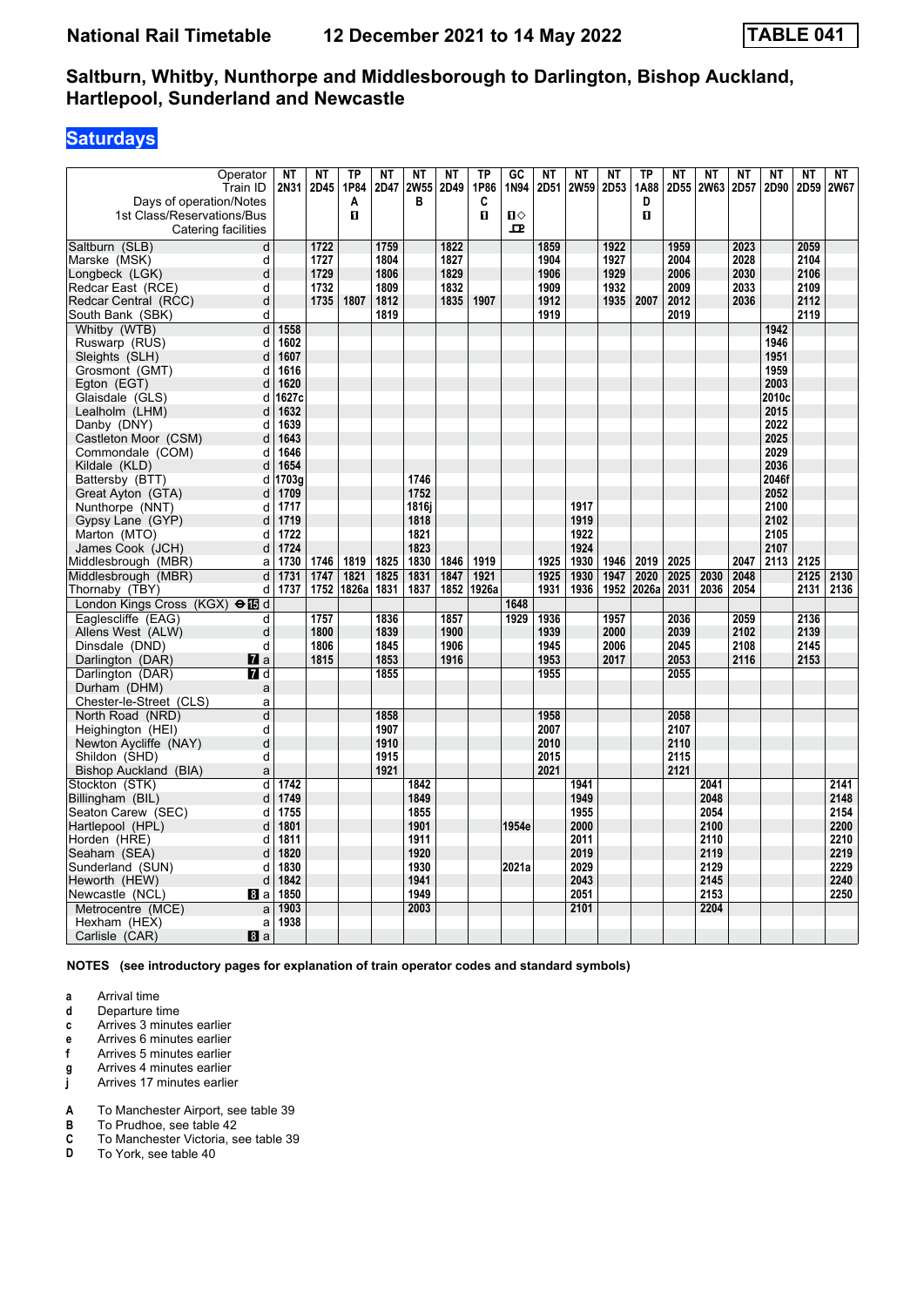# **Saturdays**

|                                      | Operator         | NΤ   | GC    | <b>NT</b> | <b>TP</b> | NΤ   | <b>NT</b> | NΤ    |
|--------------------------------------|------------------|------|-------|-----------|-----------|------|-----------|-------|
|                                      | Train ID         | 2D61 | 1N96  | 2D92      | 1A92      | 2D63 | 2D65      | 2D94  |
| Days of operation/Notes              |                  |      |       |           | D         |      |           |       |
| 1st Class/Reservations/Bus           |                  |      | п⇔    |           | 0         |      |           |       |
|                                      |                  |      | ᇁ     |           | ᠼ         |      |           |       |
| Catering facilities                  |                  |      |       |           |           |      |           |       |
| Saltburn (SLB)                       | d                | 2122 |       |           |           | 2159 | 2259      |       |
| Marske (MSK)                         | d                | 2127 |       |           |           | 2204 | 2304      |       |
| Longbeck (LGK)                       | d                | 2129 |       |           |           | 2206 | 2306      |       |
| Redcar East (RCE)                    | d                | 2132 |       |           |           | 2209 | 2309      |       |
| Redcar Central (RCC)                 | d                | 2135 |       |           | 2204      | 2212 | 2312      |       |
| South Bank (SBK)                     | d                |      |       |           |           | 2219 | 2319      |       |
| Whitby (WTB)                         | d                |      |       |           |           |      |           | 2223  |
| Ruswarp (RUS)                        | d                |      |       |           |           |      |           |       |
| Sleights (SLH)                       | d                |      |       |           |           |      |           |       |
| Grosmont (GMT)                       | d                |      |       |           |           |      |           | 2239  |
| Egton (EGT)                          | d                |      |       |           |           |      |           | 2242  |
| Glaisdale (GLS)                      | d                |      |       |           |           |      |           | 2249  |
| Lealholm (LHM)                       | d                |      |       |           |           |      |           | 2254  |
| Danby (DNY)                          | d                |      |       |           |           |      |           | 2301  |
| Castleton Moor (CSM)                 | d                |      |       |           |           |      |           | 2305  |
| Commondale (COM)                     | d                |      |       |           |           |      |           |       |
| Kildale (KLD)                        | d                |      |       |           |           |      |           |       |
| Battersby (BTT)                      | d                |      |       |           |           |      |           | 2324f |
| Great Ayton (GTA)                    | d                |      |       |           |           |      |           |       |
| Nunthorpe (NNT)                      | d                |      |       | 2200      |           |      |           | 2337  |
| Gypsy Lane (GYP)                     | d                |      |       | 2202      |           |      |           | 2340  |
| Marton (MTO)                         | d                |      |       | 2205      |           |      |           | 2342  |
| James Cook (JCH)                     | d                |      |       | 2207      |           |      |           | 2345  |
| Middlesbrough (MBR)                  | a                | 2146 |       | 2213      | 2216      | 2225 | 2325      | 2351  |
| Middlesbrough (MBR)                  | d                | 2147 |       |           | 2218      | 2225 | 2325      |       |
| Thornaby (TBY)                       | d                | 2152 |       |           | 2223a     | 2231 | 2331      |       |
| London Kings Cross (KGX)             | $\Theta$ is d    |      | 1927  |           |           |      |           |       |
| Eaglescliffe (EAG)                   | d                | 2157 | 2204  |           |           | 2236 | 2336      |       |
| Allens West (ALW)                    | d                | 2200 |       |           |           | 2239 | 2339      |       |
| Dinsdale (DND)                       | d                | 2206 |       |           |           | 2245 | 2345      |       |
| Darlington (DAR)                     | <b>M</b> a       | 2215 |       |           |           | 2254 | 2354      |       |
| Darlington (DAR)                     | $\blacksquare$ d |      |       |           |           |      |           |       |
| Durham (DHM)                         | a                |      |       |           |           |      |           |       |
| Chester-le-Street (CLS)              | a                |      |       |           |           |      |           |       |
| North Road (NRD)                     | d                |      |       |           |           |      |           |       |
| Heighington (HEI)                    | d                |      |       |           |           |      |           |       |
| Newton Aycliffe (NAY)                | d                |      |       |           |           |      |           |       |
| Shildon (SHD)                        | d                |      |       |           |           |      |           |       |
| Bishop Auckland (BIA)                | a                |      |       |           |           |      |           |       |
| Stockton (STK)                       | d                |      |       |           |           |      |           |       |
| Billingham (BIL)                     | d                |      |       |           |           |      |           |       |
| Seaton Carew (SEC)                   | d                |      |       |           |           |      |           |       |
| Hartlepool (HPL)                     | d<br>d           |      | 2225  |           |           |      |           |       |
| Horden (HRE)                         | d                |      |       |           |           |      |           |       |
| Seaham (SEA)                         |                  |      | 2252a |           |           |      |           |       |
| Sunderland (SUN)                     | d<br>d           |      |       |           |           |      |           |       |
| Heworth (HEW)                        | Bl a             |      |       |           |           |      |           |       |
| Newcastle (NCL)<br>Metrocentre (MCE) | a                |      |       |           |           |      |           |       |
| Hexham (HEX)                         | а                |      |       |           |           |      |           |       |
| Carlisle (CAR)                       | 8a               |      |       |           |           |      |           |       |
|                                      |                  |      |       |           |           |      |           |       |

**NOTES (see introductory pages for explanation of train operator codes and standard symbols)**

- **a** Arrival time<br>**d** Departure ti
- **d** Departure time
- **f** Arrives 5 minutes earlier
- **D** To York, see table 40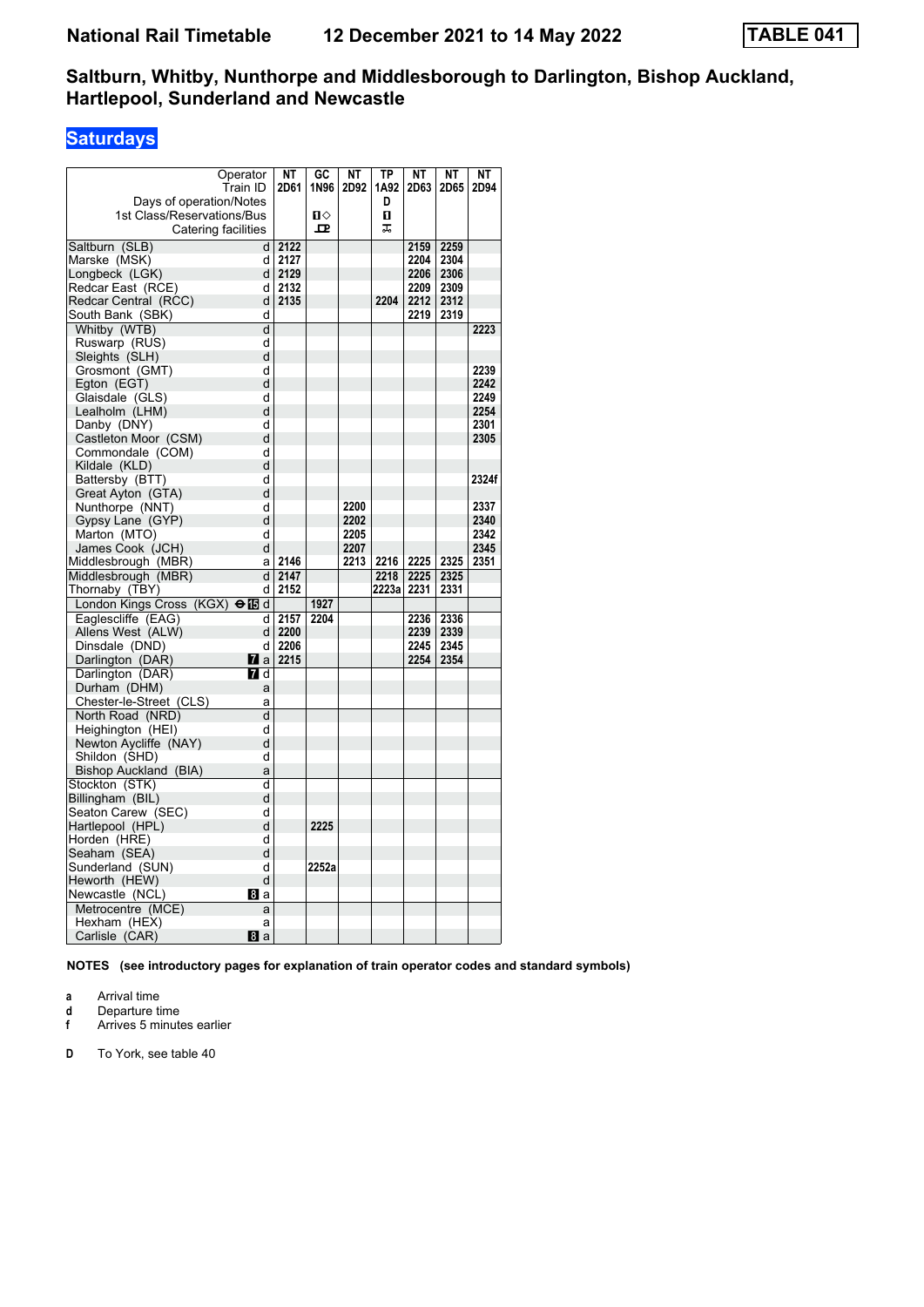# **Sundays**

| Operator<br>Train ID               | <b>NT</b><br>2D91 | <b>NT</b><br>2D01 | <b>NT</b><br>2N03 | <b>NT</b><br>2D03 | <b>TP</b><br>1P66 | <b>NT</b><br>2N05 | <b>NT</b><br>2D99 | <b>TP</b><br>1P68 | <b>NT</b><br>2D05 | <b>NT</b><br>2N07 | <b>TP</b><br>1P70 | <b>NT</b><br>2D07 | <b>NT</b><br>2N09 | <b>NT</b><br>2D95 | GC<br>1N90     | <b>TP</b><br>1P72 | <b>NT</b><br>2D09 | <b>NT</b><br>2N11 |
|------------------------------------|-------------------|-------------------|-------------------|-------------------|-------------------|-------------------|-------------------|-------------------|-------------------|-------------------|-------------------|-------------------|-------------------|-------------------|----------------|-------------------|-------------------|-------------------|
| Days of operation/Notes            |                   |                   |                   |                   | A                 |                   |                   | A                 |                   |                   | A                 |                   |                   |                   |                | A                 |                   |                   |
| 1st Class/Reservations/Bus         |                   |                   |                   |                   | п                 |                   |                   | П                 |                   |                   | п                 |                   |                   |                   | $\blacksquare$ | 0                 |                   |                   |
| Catering facilities                |                   |                   |                   |                   | ᠼ                 |                   |                   | ᠼ                 |                   |                   | ᠼ                 |                   |                   |                   | $\mathbf{p}$   | ᠼ                 |                   |                   |
| Saltburn (SLB)                     | d                 |                   |                   |                   |                   |                   | 0920              |                   | 0957              |                   |                   | 1057              |                   |                   |                |                   | 1157              |                   |
| Marske (MSK)                       | d                 |                   |                   |                   |                   |                   | 0925              |                   | 1002              |                   |                   | 1102              |                   |                   |                |                   | 1202              |                   |
| Longbeck (LGK)                     | d                 |                   |                   |                   |                   |                   | 0927              |                   | 1004              |                   |                   | 1104              |                   |                   |                |                   | 1204              |                   |
| Redcar East (RCE)                  | d                 |                   |                   |                   |                   |                   | 0930              |                   | 1007              |                   |                   | 1107              |                   |                   |                |                   | 1207              |                   |
| Redcar Central (RCC)               | d                 |                   |                   |                   |                   |                   | 0933              | 1005              | 1010              |                   | 1105              | 1110              |                   |                   |                | 1205              | 1210              |                   |
| South Bank (SBK)                   | d                 |                   |                   |                   |                   |                   | 0940              |                   | 1017              |                   |                   | 1117              |                   |                   |                |                   | 1217              |                   |
| Whitby (WTB)                       | d                 |                   |                   |                   |                   |                   |                   |                   |                   |                   |                   |                   |                   | 1022              |                |                   |                   |                   |
| Ruswarp (RUS)                      | d                 |                   |                   |                   |                   |                   |                   |                   |                   |                   |                   |                   |                   | 1026              |                |                   |                   |                   |
| Sleights (SLH)                     | d                 |                   |                   |                   |                   |                   |                   |                   |                   |                   |                   |                   |                   | 1031              |                |                   |                   |                   |
| Grosmont (GMT)                     | d                 |                   |                   |                   |                   |                   |                   |                   |                   |                   |                   |                   |                   | 1039              |                |                   |                   |                   |
| Egton (EGT)                        | d                 |                   |                   |                   |                   |                   |                   |                   |                   |                   |                   |                   |                   | 1043              |                |                   |                   |                   |
| Glaisdale (GLS)                    | d                 |                   |                   |                   |                   |                   |                   |                   |                   |                   |                   |                   |                   | 1050c             |                |                   |                   |                   |
| Lealholm (LHM)                     | d                 |                   |                   |                   |                   |                   |                   |                   |                   |                   |                   |                   |                   | 1055              |                |                   |                   |                   |
| Danby (DNY)                        | d                 |                   |                   |                   |                   |                   |                   |                   |                   |                   |                   |                   |                   | 1102              |                |                   |                   |                   |
| Castleton Moor (CSM)               | d                 |                   |                   |                   |                   |                   |                   |                   |                   |                   |                   |                   |                   | 1105              |                |                   |                   |                   |
| Commondale (COM)                   | d                 |                   |                   |                   |                   |                   |                   |                   |                   |                   |                   |                   |                   | 1109              |                |                   |                   |                   |
| Kildale (KLD)                      | d                 |                   |                   |                   |                   |                   |                   |                   |                   |                   |                   |                   |                   | 1116              |                |                   |                   |                   |
| Battersby (BTT)                    | d                 |                   |                   |                   |                   |                   |                   |                   |                   |                   |                   |                   |                   | 1126f             |                |                   |                   |                   |
| Great Ayton (GTA)                  | d                 |                   |                   |                   |                   |                   |                   |                   |                   |                   |                   |                   |                   | 1132              |                |                   |                   |                   |
| Nunthorpe (NNT)                    | d                 |                   |                   |                   |                   | 0918              |                   |                   |                   | 1015              |                   |                   |                   | 1139              |                |                   |                   | 1215              |
| Gypsy Lane (GYP)                   | d                 |                   |                   |                   |                   | 0920              |                   |                   |                   | 1017              |                   |                   |                   | 1142              |                |                   |                   | 1217              |
| Marton (MTO)                       | d                 |                   |                   |                   |                   | 0923              |                   |                   |                   | 1020              |                   |                   |                   | 1144              |                |                   |                   | 1220              |
| James Cook (JCH)                   | d                 |                   |                   |                   |                   | 0925              |                   |                   |                   | 1022              |                   |                   |                   | 1147              |                |                   |                   | 1222              |
| Middlesbrough (MBR)                | a                 |                   |                   |                   |                   | 0931              | 0946              | 1017              | 1023              | 1028              | 1117              | 1123              |                   | 1152              |                | 1217              | 1223              | 1228              |
| Middlesbrough (MBR)                | d                 | 0823              | 0832              | 0923              | 0927              | 0931              |                   | 1018              | 1023              | 1031              | 1118              | 1123              | 1131              | 1153              |                | 1218              | 1223              | 1230              |
| Thornaby (TBY)                     | d                 | 0829              | 0838              | 0929              | 0932a             | 0937              |                   | 1023a             | 1029              | 1037              | 1123a             | 1129              | 1137              | 1159              |                | 1223a             | 1229              | 1236              |
| London Kings Cross (KGX) ellad     |                   |                   |                   |                   |                   |                   |                   |                   |                   |                   |                   |                   |                   |                   | 0950           |                   |                   |                   |
| Eaglescliffe (EAG)                 | d                 | 0834              |                   | 0934              |                   |                   |                   |                   | 1034              |                   |                   | 1134              |                   | 1204              | 1225           |                   | 1234              |                   |
| Allens West (ALW)                  | d                 | 0837              |                   | 0937              |                   |                   |                   |                   | 1037              |                   |                   | 1137              |                   | 1207              |                |                   | 1237              |                   |
| Dinsdale (DND)                     | d                 | 0843              |                   | 0943              |                   |                   |                   |                   | 1043              |                   |                   | 1143              |                   | 1213              |                |                   | 1243              |                   |
| Darlington (DAR)<br>$\mathbf{z}$ a |                   | 0851              |                   | 0951              |                   |                   |                   |                   | 1051              |                   |                   | 1152              |                   | 1223              |                |                   | 1251              |                   |
| Darlington (DAR)<br>7 d            | 0740              | 0852              |                   | 0952              |                   |                   |                   |                   | 1053              |                   |                   | 1154              |                   |                   |                |                   | 1253              |                   |
| Durham (DHM)                       | a                 |                   |                   |                   |                   |                   |                   |                   |                   |                   |                   |                   |                   |                   |                |                   |                   |                   |
| Chester-le-Street (CLS)            | a                 |                   |                   |                   |                   |                   |                   |                   |                   |                   |                   |                   |                   |                   |                |                   |                   |                   |
| North Road (NRD)                   | þ<br>0743         | 0855              |                   | 0956              |                   |                   |                   |                   | 1056              |                   |                   | 1157              |                   |                   |                |                   | 1256              |                   |
| Heighington (HEI)                  | d<br>0752         | 0904              |                   | 1004              |                   |                   |                   |                   | 1105              |                   |                   | 1206              |                   |                   |                |                   | 1305              |                   |
| Newton Aycliffe (NAY)              | d<br>0755         | 0907              |                   | 1007              |                   |                   |                   |                   | 1108              |                   |                   | 1209              |                   |                   |                |                   | 1308              |                   |
| Shildon (SHD)                      | d<br>0800         | 0912              |                   | 1012              |                   |                   |                   |                   | 1113              |                   |                   | 1214              |                   |                   |                |                   | 1313              |                   |
| Bishop Auckland (BIA)              | 0806<br>a         | 0918              |                   | 1019              |                   |                   |                   |                   | 1119              |                   |                   | 1220              |                   |                   |                |                   | 1319              |                   |
| Stockton (STK)                     | d                 |                   | 0843              |                   |                   | 0942              |                   |                   |                   | 1042              |                   |                   | 1142              |                   |                |                   |                   | 1241              |
| Billingham (BIL)                   | d                 |                   | 0852              |                   |                   | 0949              |                   |                   |                   | 1049              |                   |                   | 1150              |                   |                |                   |                   | 1248              |
| Seaton Carew (SEC)                 | d                 |                   | 0858              |                   |                   | 0955              |                   |                   |                   | 1055              |                   |                   | 1156              |                   |                |                   |                   | 1254              |
| Hartlepool (HPL)                   | d                 |                   | 0903              |                   |                   | 1001              |                   |                   |                   | 1101              |                   |                   | 1201              |                   | 1245           |                   |                   | 1300              |
| Horden (HRE)                       | d                 |                   | 0914              |                   |                   | 1012              |                   |                   |                   | 1112              |                   |                   | 1212              |                   |                |                   |                   | 1311              |
| Seaham (SEA)                       | d                 |                   | 0922              |                   |                   | 1020              |                   |                   |                   | 1120              |                   |                   | 1220              |                   |                |                   |                   | 1319              |
| Sunderland (SUN)                   | d                 |                   | 0932              |                   |                   | 1030              |                   |                   |                   | 1130              |                   |                   | 1230              |                   | 1309a          |                   |                   | 1329              |
| Heworth (HEW)                      | d                 |                   | 0944              |                   |                   | 1042              |                   |                   |                   | 1142              |                   |                   | 1242              |                   |                |                   |                   | 1341              |
| Newcastle (NCL)<br>8a              |                   |                   | 0951              |                   |                   | 1050              |                   |                   |                   | 1150              |                   |                   | 1250              |                   |                |                   |                   | 1349              |
| Metrocentre (MCE)                  | a                 |                   | 1002              |                   |                   | 1102              |                   |                   |                   | 1202              |                   |                   | 1302              |                   |                |                   |                   | 1402              |
| Hexham (HEX)                       | a                 |                   | 1036              |                   |                   | 1134              |                   |                   |                   | 1237              |                   |                   | 1334              |                   |                |                   |                   | 1437<br>1530      |
| Carlisle (CAR)<br>8a               |                   |                   | 1134              |                   |                   | 1232              |                   |                   |                   | 1330              |                   |                   | 1428              |                   |                |                   |                   |                   |

**NOTES (see introductory pages for explanation of train operator codes and standard symbols)**

**a** Arrival time<br>**d** Departure t

**d** Departure time

**c** Arrives 3 minutes earlier

**f** Arrives 4 minutes earlier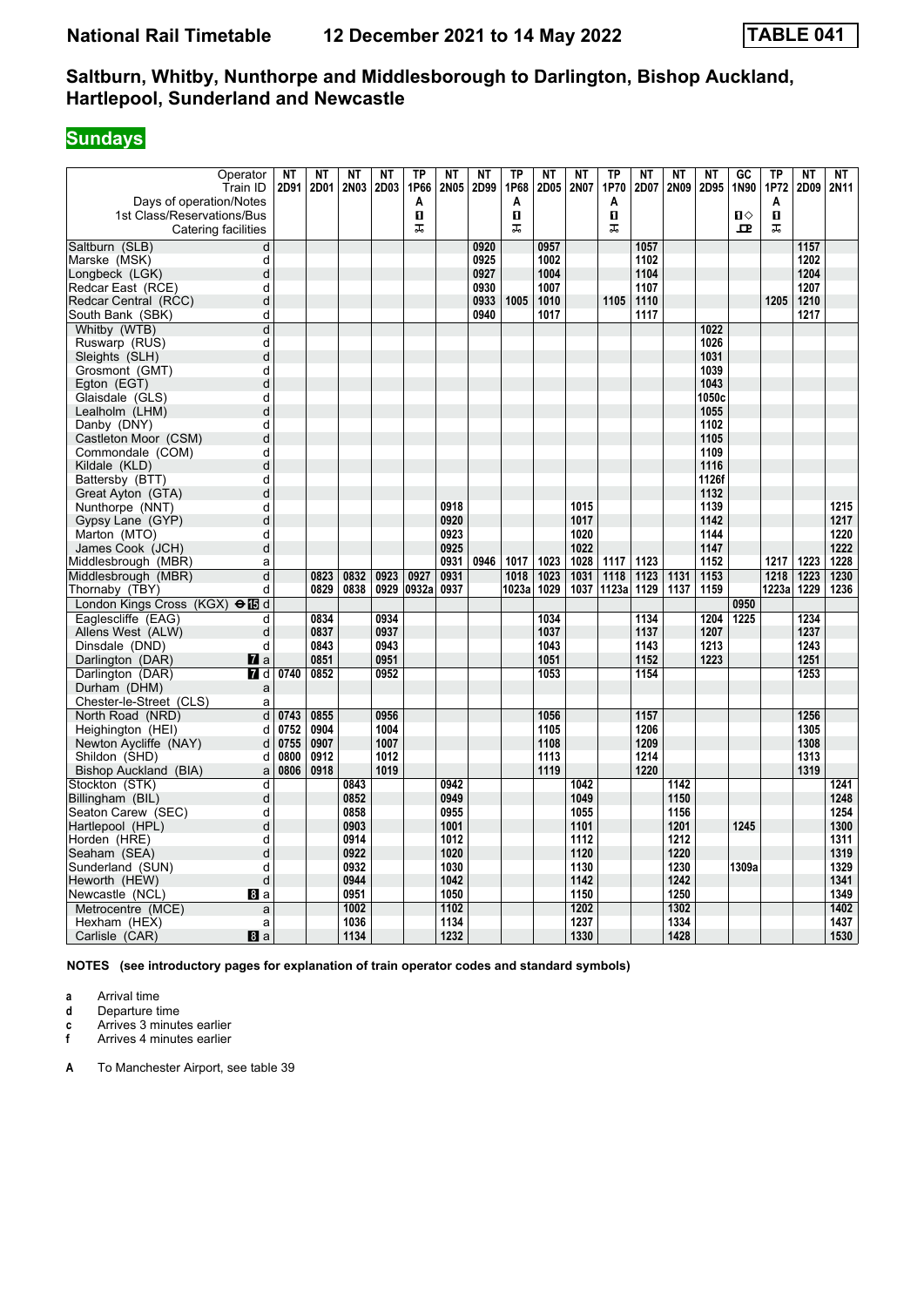#### **Sundays**

| 1st Class/Reservations/Bus<br>Catering facilities | п<br>ᠼ                  | в            |              | 2N13         | 1P76<br>A<br>O<br>ᠼ | 2D13 | 2K02<br>C | 2N15         | 1P78<br>Α<br>п<br>ᠼ | 2D15         | 2N17         | 1P80<br>A<br>$\mathbf{u}$<br>ᠼ | 1N92<br>$\mathbf{u}$<br>모 | 2D17         | 2N19         | 1P82<br>A<br>0<br>ᠼ | 2K03<br>D    | 2D19         |
|---------------------------------------------------|-------------------------|--------------|--------------|--------------|---------------------|------|-----------|--------------|---------------------|--------------|--------------|--------------------------------|---------------------------|--------------|--------------|---------------------|--------------|--------------|
| Saltburn (SLB)                                    | d                       |              | 1257         |              |                     | 1358 |           |              |                     | 1457         |              |                                |                           | 1557         |              |                     |              | 1657         |
| Marske (MSK)                                      | d                       |              | 1302         |              |                     | 1403 |           |              |                     | 1502         |              |                                |                           | 1602         |              |                     |              | 1702         |
| Longbeck (LGK)                                    | d                       |              | 1304         |              |                     | 1405 |           |              |                     | 1504         |              |                                |                           | 1604         |              |                     |              | 1704         |
| Redcar East (RCE)                                 | d                       |              | 1307         |              |                     | 1408 |           |              |                     | 1507         |              |                                |                           | 1607         |              |                     |              | 1707         |
| Redcar Central (RCC)                              | 1305<br>d               |              | 1310         |              | 1403                | 1411 |           |              | 1505                | 1510         |              | 1605                           |                           | 1610         |              | 1705                |              | 1710         |
| South Bank (SBK)                                  | d                       |              | 1317         |              |                     | 1418 |           |              |                     | 1517         |              |                                |                           | 1617         |              |                     |              | 1717         |
| Whitby (WTB)                                      | $\overline{\mathsf{d}}$ |              |              |              |                     |      |           | 1249         |                     |              |              |                                |                           |              |              |                     |              |              |
| Ruswarp (RUS)                                     | d                       |              |              |              |                     |      |           | 1253         |                     |              |              |                                |                           |              |              |                     |              |              |
| Sleights (SLH)                                    | d                       |              |              |              |                     |      |           | 1258         |                     |              |              |                                |                           |              |              |                     |              |              |
| Grosmont (GMT)                                    | d                       |              |              |              |                     |      |           | 1306         |                     |              |              |                                |                           |              |              |                     |              |              |
| Egton (EGT)                                       | d                       |              |              |              |                     |      |           | 1310         |                     |              |              |                                |                           |              |              |                     |              |              |
| Glaisdale (GLS)                                   | d                       |              |              |              |                     |      |           | 1317c        |                     |              |              |                                |                           |              |              |                     |              |              |
| Lealholm (LHM)                                    | d                       |              |              |              |                     |      |           | 1322         |                     |              |              |                                |                           |              |              |                     |              |              |
| Danby (DNY)                                       | d                       |              |              |              |                     |      |           | 1329         |                     |              |              |                                |                           |              |              |                     |              |              |
| Castleton Moor (CSM)                              | d                       |              |              |              |                     |      |           | 1333         |                     |              |              |                                |                           |              |              |                     |              |              |
| Commondale (COM)                                  | d                       |              |              |              |                     |      |           | 1336         |                     |              |              |                                |                           |              |              |                     |              |              |
| Kildale (KLD)                                     | d                       |              |              |              |                     |      |           | 1344         |                     |              |              |                                |                           |              |              |                     |              |              |
| Battersby (BTT)                                   | d                       |              |              |              |                     |      |           | 1353f        |                     |              |              |                                |                           |              |              |                     |              |              |
| Great Ayton (GTA)                                 | d                       |              |              |              |                     |      |           | 1359         |                     |              |              |                                |                           |              |              |                     |              |              |
| Nunthorpe (NNT)                                   | d                       |              |              | 1315         |                     |      |           | 1415a        |                     |              | 1515         |                                |                           |              | 1615         |                     |              |              |
| Gypsy Lane (GYP)                                  | d                       |              |              | 1317         |                     |      |           | 1417         |                     |              | 1517         |                                |                           |              | 1617         |                     |              |              |
| Marton (MTO)                                      | d                       |              |              | 1320         |                     |      |           | 1420         |                     |              | 1520         |                                |                           |              | 1620         |                     |              |              |
| James Cook (JCH)                                  | d                       |              |              | 1322         |                     |      |           | 1422         |                     |              | 1522         |                                |                           |              | 1622         |                     |              |              |
| Middlesbrough (MBR)                               | 1317<br>a               |              | 1323         | 1328         | 1414                | 1424 |           | 1429         | 1517                | 1523         | 1528         | 1617                           |                           | 1623         | 1628         | 1717                |              | 1723         |
| Middlesbrough (MBR)                               | 1318<br>d               |              | 1323         | 1331         | 1415                | 1424 |           | 1430         | 1518                | 1523         | 1530         | 1618                           |                           | 1623         | 1630         | 1718                |              | 1723         |
| Thornaby (TBY)                                    | 1323a<br>d              |              | 1329         | 1337         | 1420a               | 1430 |           | 1436         | 1523a               | 1529         | 1536         | 1623a                          |                           | 1629         | 1636         | 1723a               |              | 1729         |
| London Kings Cross (KGX) → Fd                     |                         |              |              |              |                     |      |           |              |                     |              |              |                                | 1348                      |              |              |                     |              |              |
| Eaglescliffe (EAG)                                | d                       | 1328         | 1334         |              |                     | 1435 | 1449      |              |                     | 1534         |              |                                | 1624c                     | 1634         |              |                     | 1730         | 1734         |
| Allens West (ALW)                                 | d                       |              | 1337         |              |                     | 1438 | 1452      |              |                     | 1537         |              |                                |                           | 1637         |              |                     |              | 1737         |
| Dinsdale (DND)                                    | d                       |              | 1343         |              |                     | 1444 | 1500      |              |                     | 1543         |              |                                |                           | 1643         |              |                     |              | 1743         |
| Darlington (DAR)<br><b>7</b> a                    |                         |              | 1352         |              |                     | 1453 | 1509      |              |                     | 1551         |              |                                |                           | 1652         |              |                     |              | 1751         |
| Darlington (DAR)<br>7 d                           |                         |              | 1353         |              |                     | 1454 |           |              |                     | 1552         |              |                                |                           | 1653         |              |                     |              | 1753         |
| Durham (DHM)                                      | a                       |              |              |              |                     |      |           |              |                     |              |              |                                |                           |              |              |                     |              |              |
| Chester-le-Street (CLS)                           | a                       |              |              |              |                     |      |           |              |                     |              |              |                                |                           |              |              |                     |              |              |
| North Road (NRD)                                  | d                       |              | 1357         |              |                     | 1457 |           |              |                     | 1556         |              |                                |                           | 1657         |              |                     |              | 1756         |
| Heighington (HEI)                                 | d                       |              | 1405         |              |                     | 1506 |           |              |                     | 1604         |              |                                |                           | 1705         |              |                     |              | 1805         |
| Newton Aycliffe (NAY)                             | d                       |              | 1408         |              |                     | 1509 |           |              |                     | 1607         |              |                                |                           | 1708         |              |                     |              | 1808         |
| Shildon (SHD)                                     | d                       |              | 1413<br>1420 |              |                     | 1514 |           |              |                     | 1612<br>1619 |              |                                |                           | 1713<br>1720 |              |                     |              | 1813<br>1819 |
| Bishop Auckland (BIA)                             | a                       |              |              |              |                     | 1520 |           |              |                     |              |              |                                |                           |              |              |                     |              |              |
| Stockton (STK)                                    | d                       | 1333<br>1340 |              | 1342<br>1349 |                     |      |           | 1441<br>1448 |                     |              | 1541<br>1548 |                                |                           |              | 1641<br>1648 |                     | 1735<br>1742 |              |
| Billingham (BIL)<br>Seaton Carew (SEC)            | d<br>d                  | 1346         |              | 1355         |                     |      |           | 1454         |                     |              | 1554         |                                |                           |              | 1654         |                     | 1748         |              |
| Hartlepool (HPL)                                  | d                       | 1353a        |              | 1401         |                     |      |           | 1500         |                     |              | 1600         |                                | 1646                      |              | 1700         |                     | 1755a        |              |
| Horden (HRE)                                      | d                       |              |              | 1412         |                     |      |           | 1511         |                     |              | 1611         |                                |                           |              | 1711         |                     |              |              |
| Seaham (SEA)                                      | d                       |              |              | 1420         |                     |      |           | 1519         |                     |              | 1619         |                                |                           |              | 1719         |                     |              |              |
| Sunderland (SUN)                                  | d                       |              |              | 1430         |                     |      |           | 1529         |                     |              | 1629         |                                | 1710a                     |              | 1729         |                     |              |              |
| Heworth (HEW)                                     | d                       |              |              | 1442         |                     |      |           | 1541         |                     |              | 1641         |                                |                           |              | 1741         |                     |              |              |
| Newcastle (NCL)<br>8a                             |                         |              |              | 1450         |                     |      |           | 1549         |                     |              |              |                                |                           |              | 1749         |                     |              |              |
| Metrocentre (MCE)                                 | a                       |              |              | 1502         |                     |      |           | 1602         |                     |              | 1702         |                                |                           |              | 1802         |                     |              |              |
| Hexham (HEX)                                      | a                       |              |              | 1534         |                     |      |           | 1637         |                     |              | 1734         |                                |                           |              | 1837         |                     |              |              |
| 8a<br>Carlisle (CAR)                              |                         |              |              | 1628         |                     |      |           | 1732         |                     |              | 1828         |                                |                           |              | 1935         |                     |              |              |

**NOTES (see introductory pages for explanation of train operator codes and standard symbols)**

**a** Arrival time<br>**d** Departure t

**d** Departure time

**c** Arrives 3 minutes earlier

**f** Arrives 4 minutes earlier

**g** Arrives 9 minutes earlier

**A** To Manchester Airport, see table 39<br>**B** From Darlington depart 1313. Also c

**B** From Darlington depart 1313. Also calls at Dinsdale 1319 and Allens West 1325<br>**C** From Hartlepool depart 1425. Also calls at Seaton Carew 1430, Billingham 1437

**C** From Hartlepool depart 1425. Also calls at Seaton Carew 1430, Billingham 1437, Stockton 1444 and Tees-Side Airport 1456<br>**D** From Darlington depart 1715. Also calls at Dinsdale 1721 and Allens West 1727

From Darlington depart 1715. Also calls at Dinsdale 1721 and Allens West 1727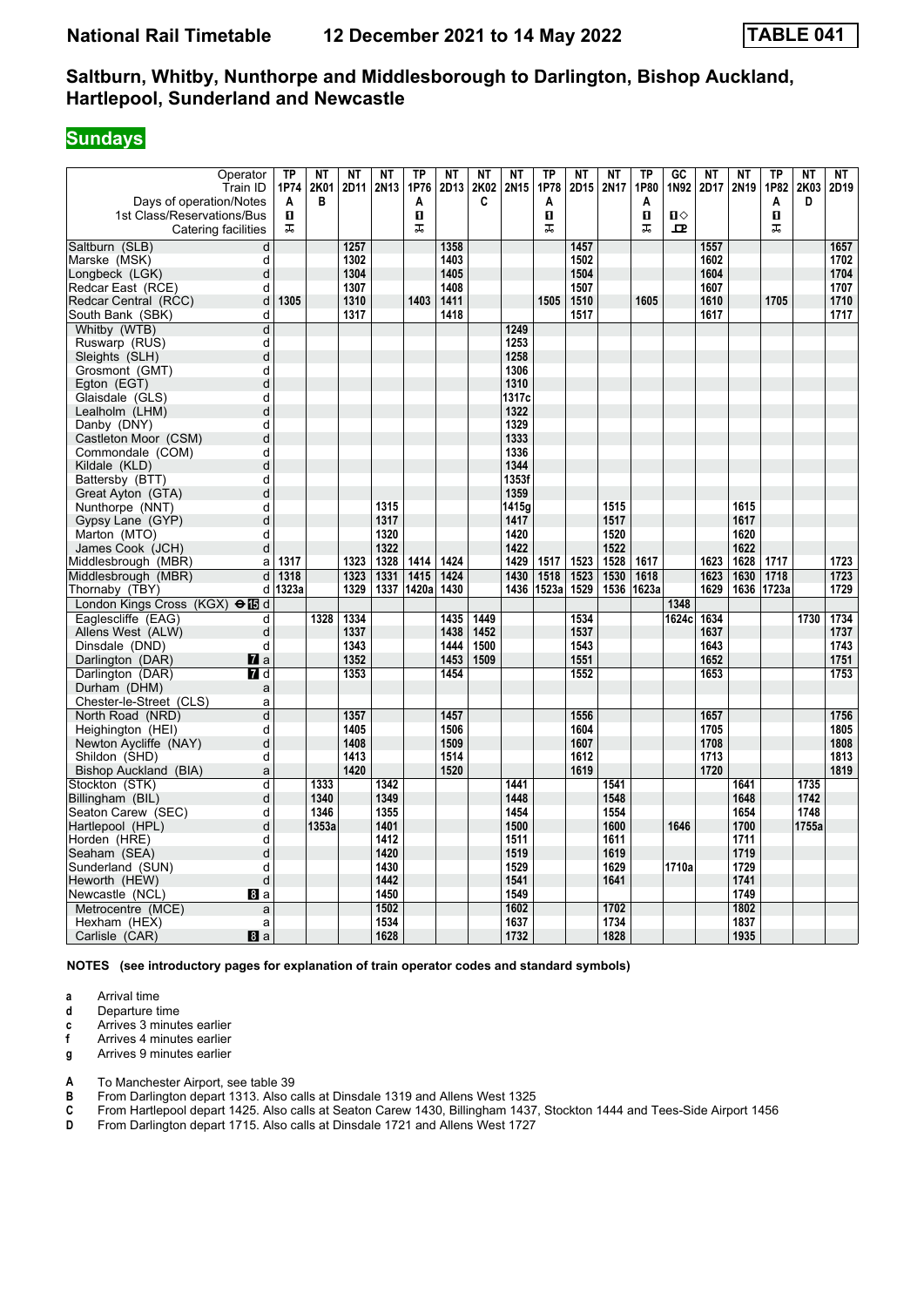#### **Sundays**

| Operator<br>Train ID                                                         | <b>NT</b><br>2N21 | <b>TP</b><br>1P84 | <b>NT</b><br>2D21 | <b>NT</b><br>2K04<br>G | <b>NT</b><br>2N23 | <b>TP</b><br>1P86 | GC<br>1N94                   | <b>NT</b><br>2D23 | <b>NT</b><br>2N25 | <b>NT</b><br>2D97 | <b>TP</b><br>1A88<br>F | <b>NT</b><br>2D25 | <b>NT</b><br>2W49 | GC<br>1N96                   | <b>NT</b><br>2D27 | <b>NT</b><br><b>2W51</b> | <b>TP</b><br>1A92 | NΤ<br>2D29 |
|------------------------------------------------------------------------------|-------------------|-------------------|-------------------|------------------------|-------------------|-------------------|------------------------------|-------------------|-------------------|-------------------|------------------------|-------------------|-------------------|------------------------------|-------------------|--------------------------|-------------------|------------|
| Days of operation/Notes<br>1st Class/Reservations/Bus<br>Catering facilities |                   | A<br>п            |                   |                        |                   | Е<br>$\mathbf{u}$ | $\mathbf{u}$<br>$\mathbf{p}$ |                   |                   |                   | 0                      |                   |                   | $\mathbf{u}$<br>$\mathbf{p}$ |                   |                          | F<br>п<br>ᅚ       |            |
| Saltburn (SLB)<br>d                                                          |                   |                   | 1757              |                        |                   |                   |                              | 1857              |                   |                   |                        | 1957              |                   |                              | 2057              |                          |                   | 2157       |
| Marske (MSK)<br>d                                                            |                   |                   | 1802              |                        |                   |                   |                              | 1902              |                   |                   |                        | 2002              |                   |                              | 2102              |                          |                   | 2202       |
| d<br>Longbeck (LGK)                                                          |                   |                   | 1804              |                        |                   |                   |                              | 1904              |                   |                   |                        | 2004              |                   |                              | 2104              |                          |                   | 2204       |
| Redcar East (RCE)<br>d                                                       |                   |                   | 1807              |                        |                   |                   |                              | 1907              |                   |                   |                        | 2007              |                   |                              | 2107              |                          |                   | 2207       |
| d<br>Redcar Central (RCC)                                                    |                   | 1802              | 1810              |                        |                   | 1905              |                              | 1910              |                   |                   | 2005                   | 2010              |                   |                              | 2110              |                          | 2205              | 2210       |
| South Bank (SBK)<br>d                                                        |                   |                   | 1817              |                        |                   |                   |                              | 1917              |                   |                   |                        | 2017              |                   |                              | 2117              |                          |                   | 2217       |
| Whitby (WTB)<br>d                                                            | 1550              |                   |                   |                        |                   |                   |                              |                   |                   | 1834              |                        |                   |                   |                              |                   |                          |                   |            |
| d<br>Ruswarp (RUS)                                                           | 1554              |                   |                   |                        |                   |                   |                              |                   |                   | 1838              |                        |                   |                   |                              |                   |                          |                   |            |
| d<br>Sleights (SLH)                                                          | 1559              |                   |                   |                        |                   |                   |                              |                   |                   | 1843              |                        |                   |                   |                              |                   |                          |                   |            |
| Grosmont (GMT)<br>d                                                          | 1608              |                   |                   |                        |                   |                   |                              |                   |                   | 1851              |                        |                   |                   |                              |                   |                          |                   |            |
| d<br>Egton (EGT)                                                             | 1611              |                   |                   |                        |                   |                   |                              |                   |                   | 1855              |                        |                   |                   |                              |                   |                          |                   |            |
| d<br>Glaisdale (GLS)                                                         | 1618              |                   |                   |                        |                   |                   |                              |                   |                   | 1902c             |                        |                   |                   |                              |                   |                          |                   |            |
| Lealholm (LHM)<br>d                                                          | 1623              |                   |                   |                        |                   |                   |                              |                   |                   | 1907              |                        |                   |                   |                              |                   |                          |                   |            |
| Danby (DNY)<br>d                                                             | 1631              |                   |                   |                        |                   |                   |                              |                   |                   | 1914              |                        |                   |                   |                              |                   |                          |                   |            |
| Castleton Moor (CSM)<br>d                                                    | 1634              |                   |                   |                        |                   |                   |                              |                   |                   | 1917              |                        |                   |                   |                              |                   |                          |                   |            |
| Commondale (COM)<br>d                                                        | 1638              |                   |                   |                        |                   |                   |                              |                   |                   | 1921              |                        |                   |                   |                              |                   |                          |                   |            |
| Kildale (KLD)<br>d                                                           | 1645              |                   |                   |                        |                   |                   |                              |                   |                   | 1928              |                        |                   |                   |                              |                   |                          |                   |            |
| Battersby (BTT)<br>d                                                         | 1655e             |                   |                   |                        |                   |                   |                              |                   |                   | 1938e             |                        |                   |                   |                              |                   |                          |                   |            |
| Great Ayton (GTA)<br>d                                                       | 1700              |                   |                   |                        |                   |                   |                              |                   |                   | 1943              |                        |                   |                   |                              |                   |                          |                   |            |
| Nunthorpe (NNT)<br>d                                                         | 1715h             |                   |                   |                        | 1815              |                   |                              |                   | 1915              | 1951              |                        |                   |                   |                              |                   |                          |                   |            |
| Gypsy Lane (GYP)<br>d                                                        | 1717              |                   |                   |                        | 1817              |                   |                              |                   | 1917              | 1954              |                        |                   |                   |                              |                   |                          |                   |            |
| Marton (MTO)<br>d                                                            | 1720              |                   |                   |                        | 1820              |                   |                              |                   | 1920              | 1956              |                        |                   |                   |                              |                   |                          |                   |            |
| James Cook (JCH)<br>d                                                        | 1722              |                   |                   |                        | 1822              |                   |                              |                   | 1922              | 1959              |                        |                   |                   |                              |                   |                          |                   |            |
| Middlesbrough (MBR)<br>a                                                     | 1728              | 1814              | 1823              |                        | 1828              | 1916              |                              | 1923              | 1928              | 2004              | 2018                   | 2023              |                   |                              | 2123              |                          | 2216              | 2223       |
| Middlesbrough (MBR)<br>$\mathbf d$                                           | 1730              | 1815              | 1823              |                        | 1831              | 1919              |                              | 1923              | 1931              | 2005              | 2019                   | 2023              | 2031              |                              | 2123              | 2131                     | 2219              | 2223       |
| Thornaby (TBY)<br>d                                                          | 1736              | 1820a             | 1829              |                        |                   | 1837 1924a        |                              | 1929              | 1937              | 2011              | 2024a                  | 2029              | 2037              |                              | 2129              | 2137                     | 2224a             | 2229       |
| London Kings Cross (KGX) elled                                               |                   |                   |                   |                        |                   |                   | 1653                         |                   |                   |                   |                        |                   |                   | 1822                         |                   |                          |                   |            |
| Eaglescliffe (EAG)<br>d                                                      |                   |                   | 1834              | 1849                   |                   |                   | 1932                         | 1934              |                   | 2016              |                        | 2034              |                   | 2101                         | 2134              |                          |                   | 2234       |
| d<br>Allens West (ALW)                                                       |                   |                   | 1837              | 1852                   |                   |                   |                              | 1937              |                   | 2019              |                        | 2037              |                   |                              | 2137              |                          |                   | 2237       |
| d<br>Dinsdale (DND)                                                          |                   |                   | 1843              | 1858                   |                   |                   |                              | 1943              |                   | 2025              |                        | 2043              |                   |                              | 2143              |                          |                   | 2243       |
| Darlington (DAR)<br>$\mathbf{z}$ a                                           |                   |                   | 1851              | 1909                   |                   |                   |                              | 1951              |                   | 2033              |                        | 2052              |                   |                              | 2151              |                          |                   | 2251       |
| Darlington (DAR)<br>7 d                                                      |                   |                   | 1853              |                        |                   |                   |                              | 1953              |                   |                   |                        |                   |                   |                              |                   |                          |                   |            |
| Durham (DHM)<br>a                                                            |                   |                   |                   |                        |                   |                   |                              |                   |                   |                   |                        |                   |                   |                              |                   |                          |                   |            |
| Chester-le-Street (CLS)<br>a                                                 |                   |                   |                   |                        |                   |                   |                              |                   |                   |                   |                        |                   |                   |                              |                   |                          |                   |            |
| d<br>North Road (NRD)                                                        |                   |                   | 1856              |                        |                   |                   |                              | 1956              |                   |                   |                        |                   |                   |                              |                   |                          |                   |            |
| Heighington (HEI)<br>d                                                       |                   |                   | 1905              |                        |                   |                   |                              | 2005              |                   |                   |                        |                   |                   |                              |                   |                          |                   |            |
| Newton Aycliffe (NAY)<br>d                                                   |                   |                   | 1908              |                        |                   |                   |                              | 2008              |                   |                   |                        |                   |                   |                              |                   |                          |                   |            |
| d<br>Shildon (SHD)                                                           |                   |                   | 1913              |                        |                   |                   |                              | 2013              |                   |                   |                        |                   |                   |                              |                   |                          |                   |            |
| <b>Bishop Auckland (BIA)</b><br>a                                            |                   |                   | 1919              |                        |                   |                   |                              | 2019              |                   |                   |                        |                   |                   |                              |                   |                          |                   |            |
| Stockton (STK)<br>d                                                          | 1741              |                   |                   |                        | 1842              |                   |                              |                   | 1942              |                   |                        |                   | 2043              |                              |                   | 2143                     |                   |            |
| d<br>Billingham (BIL)                                                        | 1749              |                   |                   |                        | 1849              |                   |                              |                   | 1949              |                   |                        |                   | 2050              |                              |                   | 2150                     |                   |            |
| Seaton Carew (SEC)<br>d                                                      | 1755              |                   |                   |                        | 1855              |                   |                              |                   | 1955              |                   |                        |                   | 2056              |                              |                   | 2156                     |                   |            |
| Hartlepool (HPL)<br>d                                                        | 1800              |                   |                   |                        | 1901              |                   | 1955e                        |                   | 2001              |                   |                        |                   |                   | 2102 2126c                   |                   | 2202                     |                   |            |
| Horden (HRE)<br>d                                                            | 1811              |                   |                   |                        | 1912              |                   |                              |                   | 2012              |                   |                        |                   | 2113              |                              |                   | 2213                     |                   |            |
| d<br>Seaham (SEA)                                                            | 1819              |                   |                   |                        | 1920              |                   |                              |                   | 2020              |                   |                        |                   | 2121              |                              |                   | 2221                     |                   |            |
| Sunderland (SUN)<br>d                                                        | 1829              |                   |                   |                        | 1930              |                   | 2021a                        |                   | 2030              |                   |                        |                   | 2131              | 2151a                        |                   | 2231                     |                   |            |
| Heworth (HEW)<br>d                                                           | 1841              |                   |                   |                        | 1942              |                   |                              |                   | 2042              |                   |                        |                   | 2143              |                              |                   | 2243                     |                   |            |
| Newcastle (NCL)<br>8a                                                        | 1849              |                   |                   |                        | 1950              |                   |                              |                   | 2050              |                   |                        |                   | 2151              |                              |                   | 2251                     |                   |            |
| Metrocentre (MCE)<br>a                                                       | 1902              |                   |                   |                        | 2002              |                   |                              |                   | 2108              |                   |                        |                   |                   |                              |                   |                          |                   |            |
| Hexham (HEX)<br>a                                                            | 1933              |                   |                   |                        | 2037              |                   |                              |                   | 2143              |                   |                        |                   |                   |                              |                   |                          |                   |            |
| Carlisle (CAR)<br>8a                                                         | 2028              |                   |                   |                        | 2134              |                   |                              |                   | 2240              |                   |                        |                   |                   |                              |                   |                          |                   |            |

**NOTES (see introductory pages for explanation of train operator codes and standard symbols)**

**a** Arrival time<br>**d** Departure t

**d** Departure time

**c** Arrives 3 minutes earlier

**e** Arrives 5 minutes earlier<br>**h** Arrives 7 minutes earlier

**K** Arrives 7 minutes earlier

**A** To Manchester Airport, see table 39<br>**E** To Manchester Victoria, see table 39

**E** To Manchester Victoria, see table 39<br>**F** To York, see table 40

**F** To York, see table 40<br>**G** From Hartlepool depa

From Hartlepool depart 1825. Also calls at Seaton Carew 1830, Billingham 1837 and Stockton 1844